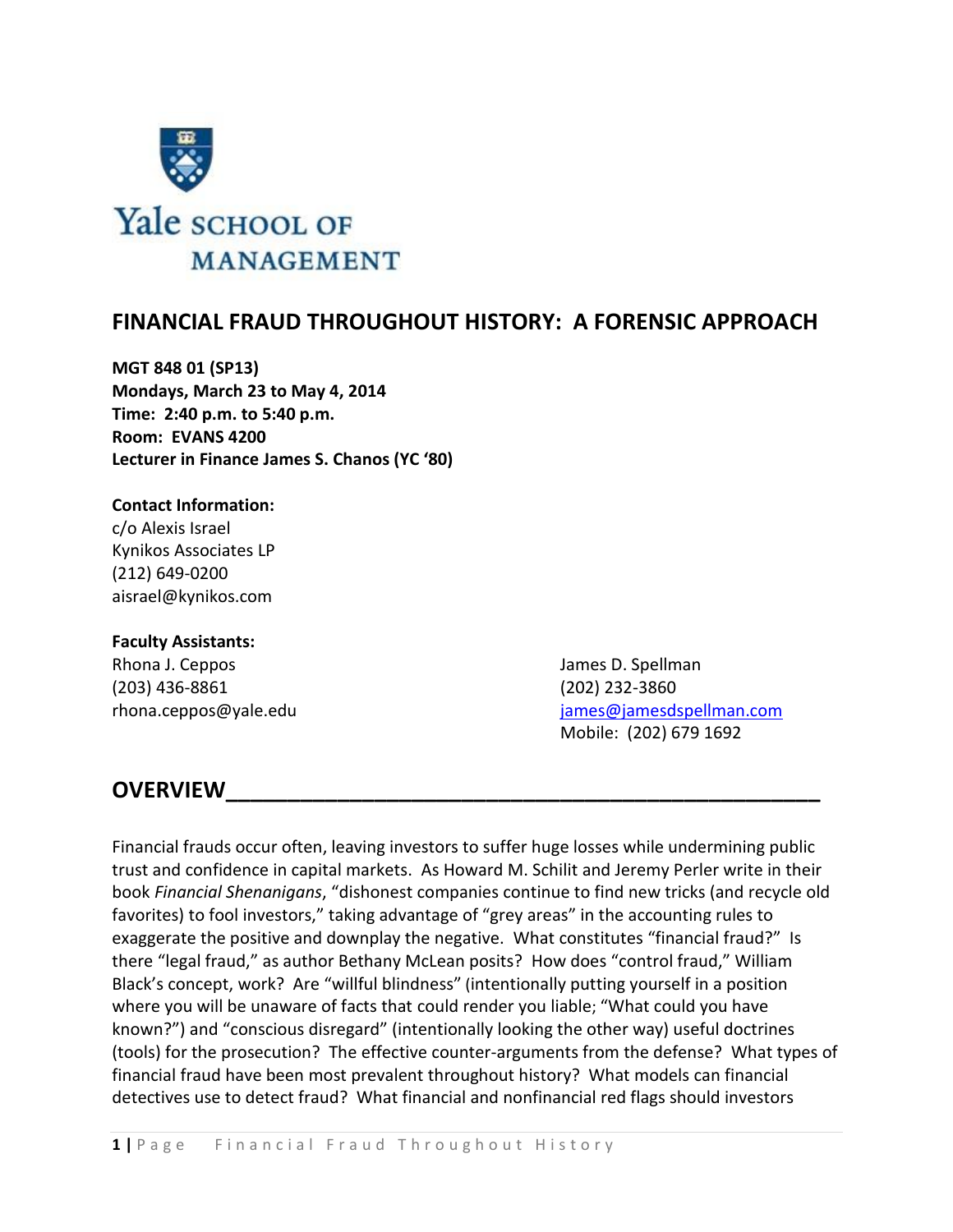probe to find managed earnings, for example? What lessons can we derive from the study of past financial frauds to inform our use of forensic tools to uncover future ones? Why do investors find the schemes believable for a period of time? How does financial euphoria (and its momentum) undermine caution, staunch skepticism, and foster misperceptions? As John Kenneth Galbraith observed, "The euphoric episode is protected and sustained by the will of those who are involved, in order to justify the circumstances that are making them rich. And it is equally protected by the will to ignore, exercise, or condemn those who express doubts." Does the tendency of investors to be prone to "myopia" and "mood swings," as Niall Ferguson suggests, explain why markets are slow in ferreting out and sanctioning frauds? Or, is it the overconfidence that Daniel Kahneman sees as endemic in how we think and/or the selfdeception Robert Trivers says "evolves in the service of" fooling others? How are the frauds revealed? What policy responses do governments pursue after major financial frauds are discovered? Effective? Roadblocks easily circumvented?

## **Learning Objectives:**

- Using historical examples and five models (Kindleberger/Minsky; the "fraud triangle;" Black's "control fraud;" McLean's "legal fraud;" and Jennings's "seven signs of ethical collapse"), examine both the environment in which frauds flourish and the factors conspiring to support fraud. (How does a study of historical fraud provide a framework for detecting future financial frauds?)
- Review and analyze the red flags alerting investors to financial deception and fraud, using the Schilit/Perler templates. (What are the earnings, cash flow, and metrics signals?)
- Apply a range of forensic tools to financial reporting documents to determine the tools' validity and limitations for different frauds. (Why do auditors miss the obvious?)
- Develop an analytical framework to single out relevant data including what internal whistleblowers and journalists provide – for building a case for fraud well before market regulators uncover wrongdoing. (What data matter most and why?).
- Review and analyze government reactions (i.e., regulatory initiatives, approaches to prosecution) to financial fraud, assessing the responses, the motivations driving the actions, and the impact (any change in incidences of fraud; "lessons learned"). (Why wasn't one major executive – the "untouchables" as PBS Frontline put it – sent to jail for their role in frauds contributing to the 2007-2008 financial crisis?)

# **Assignments:**

# **Group Project**

Before the first class, enrolled students will select which of the ten groups they would like to participate. There is a signup sheet for this in the Resources Tab in V2 or you can use this link -

[http://community.som.yale.edu/signup/app.php?event=ProjectPresentationGroup.ev.](http://community.som.yale.edu/signup/app.php?event=ProjectPresentationGroup.ev) (Some changes in groups will occur after the first class as some drop the class while others join. Rhona and Jim will monitor and work with the groups to ensure each has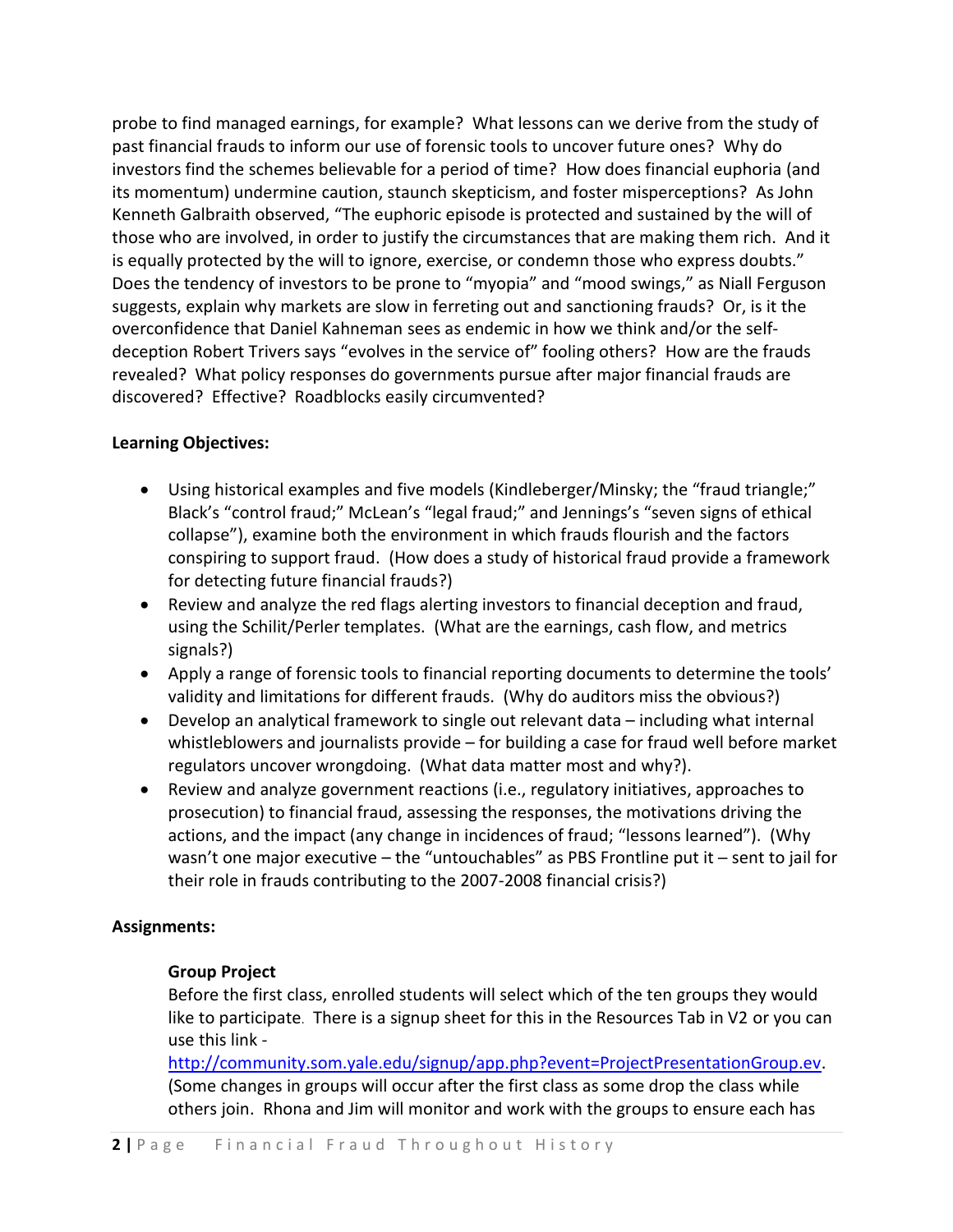the same number of students.) Each group is an expert witness for either the prosecution or the defendant for one of five case studies. The case studies are: Ivar Kreuger, Lincoln Savings and Loan/Charles Keating, Enron, AIG, and Lehman Brothers. As an expert witness, you will provide specific facts to support your client in court through a memo. Avoid opining on legal theories; this is not a legal brief.

#### **Final Exam**

Take-home written exam requiring you to answer four questions, including applying forensic tools to a case of your choosing. The best responses use strong examples and incorporate both class readings and lectures. Distributed Monday, May 4. Due Friday, May 8, at noon EST.

Please consult the end of this syllabus for more information about the assignments and grading policy.

#### **General Textbooks\_\_\_\_\_\_\_\_\_\_\_\_\_\_\_\_\_\_\_\_\_\_\_\_\_\_\_\_\_\_\_\_\_\_\_\_\_\_\_\_\_\_\_\_\_\_\_\_\_\_\_\_\_\_\_\_\_\_\_\_\_\_**

## *\*\*All available on course reserve at CSSSI\*\**

Howard Schilit and Jeremy Perler, *Financial Shenanigans: How to Detect Accounting Gimmicks and Fraud in Financial Reports.* Third Edition. New York: McGraw-Hill, 2010.

Ed Chancellor, *Devil Take the Hindmost*. New York: Plume, 2000.

### **Student-Teacher Post-Class Dinners \_\_\_\_\_\_\_\_\_\_\_\_\_\_\_\_\_\_\_\_\_\_\_\_\_\_\_\_\_\_\_\_\_\_\_\_\_\_\_\_\_\_\_\_\_\_\_\_**

Students sign up for pizza at Pepe's with Professor Chanos immediately after each class, starting with the first class on March 23. Please use this link to sign up: <http://community.som.yale.edu/signup/app.php?event=Pizza.ev> (the link can also be found in V2 under "Resources" tab).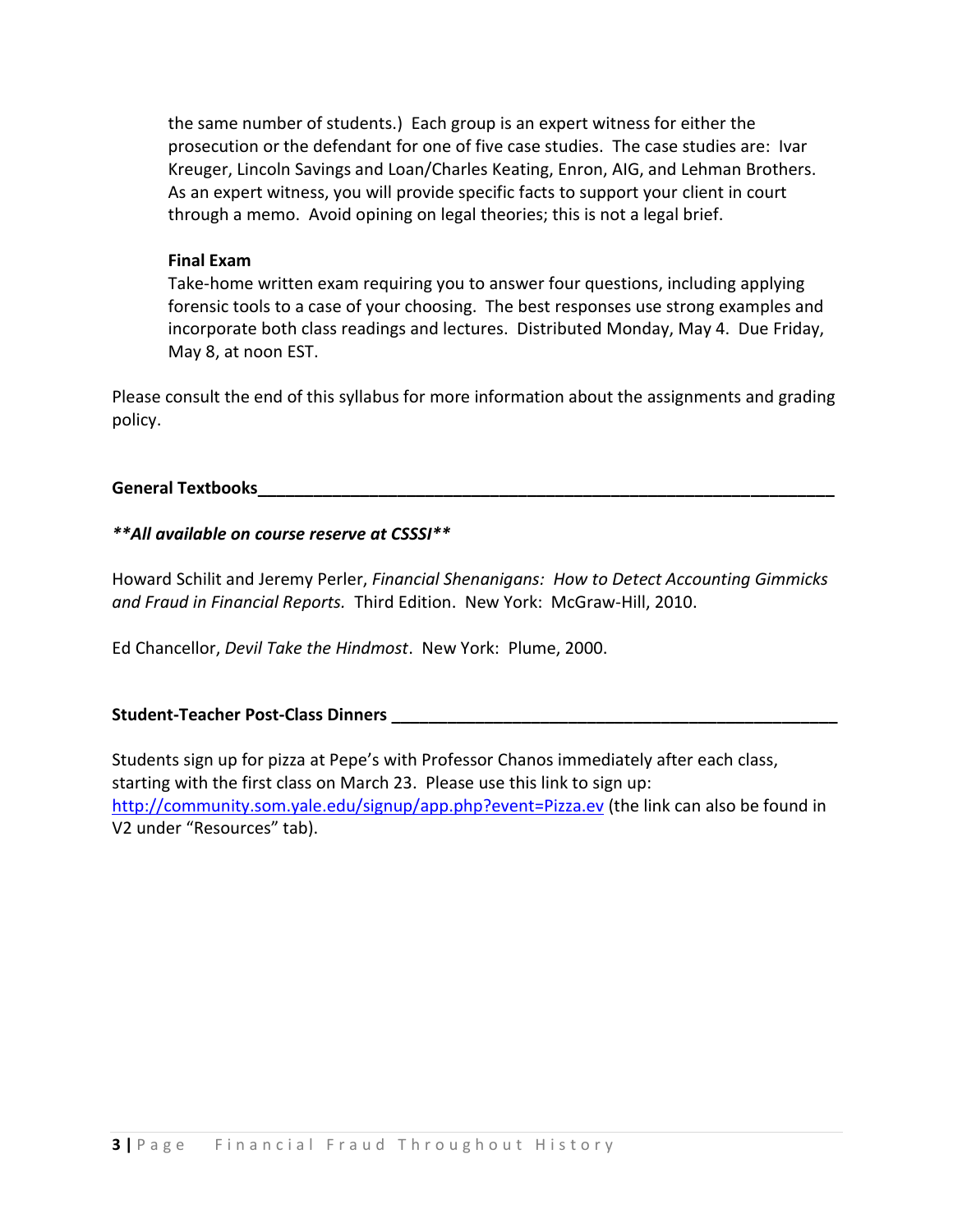# **Monday, March 23 (Session 01)\_\_\_\_\_\_\_\_\_\_\_\_\_\_\_\_\_\_\_\_\_\_\_\_\_\_\_\_\_\_\_**

# **OVERVIEW: The Models and Cues of Deceits**

What is financial fraud? How is it defined legally? What are the difficulties involved in proving whether fraud exists? Is "willful blindness" a strong tool for prosecutors? Where can the line be drawn between "aggressive accounting" and fraud? What are the forces driving the deceptions? Rapid asset growth, erratic increases in revenues dependent on unsustainable growth, discrepancies between financial and nonfinancial performance, and stealth expenses are all red flags. Are there other cues of deceit such as signs of a collapse in ethics? Which ones do investors and auditors typically miss, and why? What roles have whistleblowers, journalists, and investors played in detecting fraud? How accurate is the "madness" or the "wisdom" of the crowds? Today, is fraud harder to uncover given the complexity of accurately valuing and reporting on highly sophisticated financial instruments and intangibles? Do corporations' multinational Brogdingnagian structures make it easy to hide fraud? What forensic tools are effective? (In subsequent lectures, the tools will be applied to various cases.) Are number theories such as Benford's Law useful? What nonfinancial signs, such as a company's public persona or examples of ethical collapse, signal deeper problems? ("No one will find me to have knowingly committed fraud," said Bernard Ebbers, the WorldCom CEO who was eventually convicted in 2005 of fraud and conspiracy as a result of his company's false financial reporting.)

Five models will be explored:

**Kindleberger/Minsky (a macro-model):** Seven stages unfold in a speculative bubble: **displacement** (an event that sharply changes expectations); **expansion**; **euphoria**; **distress**; **revulsion**; **crisis**; and **contagion**. One of three patterns typically evolves. Equity prices sharply rise to a peak and then plummet immediately. Or, the pace and scale of the rise in value is matched by the similar pace and scale of the decline. Or, the price hits a peak before gradually declining and then, at some point, abruptly crashes**.**

**Fraud Triangle (a micro-model):** Fraud detection requires understanding the psychology and personal character traits of fraudsters and how they react to opportunities. Three key factors are present when an ordinary person commits fraud: **rationalization, opportunity,** and **motivation** or **pressure.**

**"Control Fraud:"** William Black, a former Federal regulator of banks and now a university professor, defines control fraud as using a corporation as both a "weapon" and a "shield" to conduct fraudulent activity. The CEO can eliminate any checks and balances to facilitate the conduct of fraud ("weapon") and co-opt auditors to sign off on fraudulent accounting ("shield").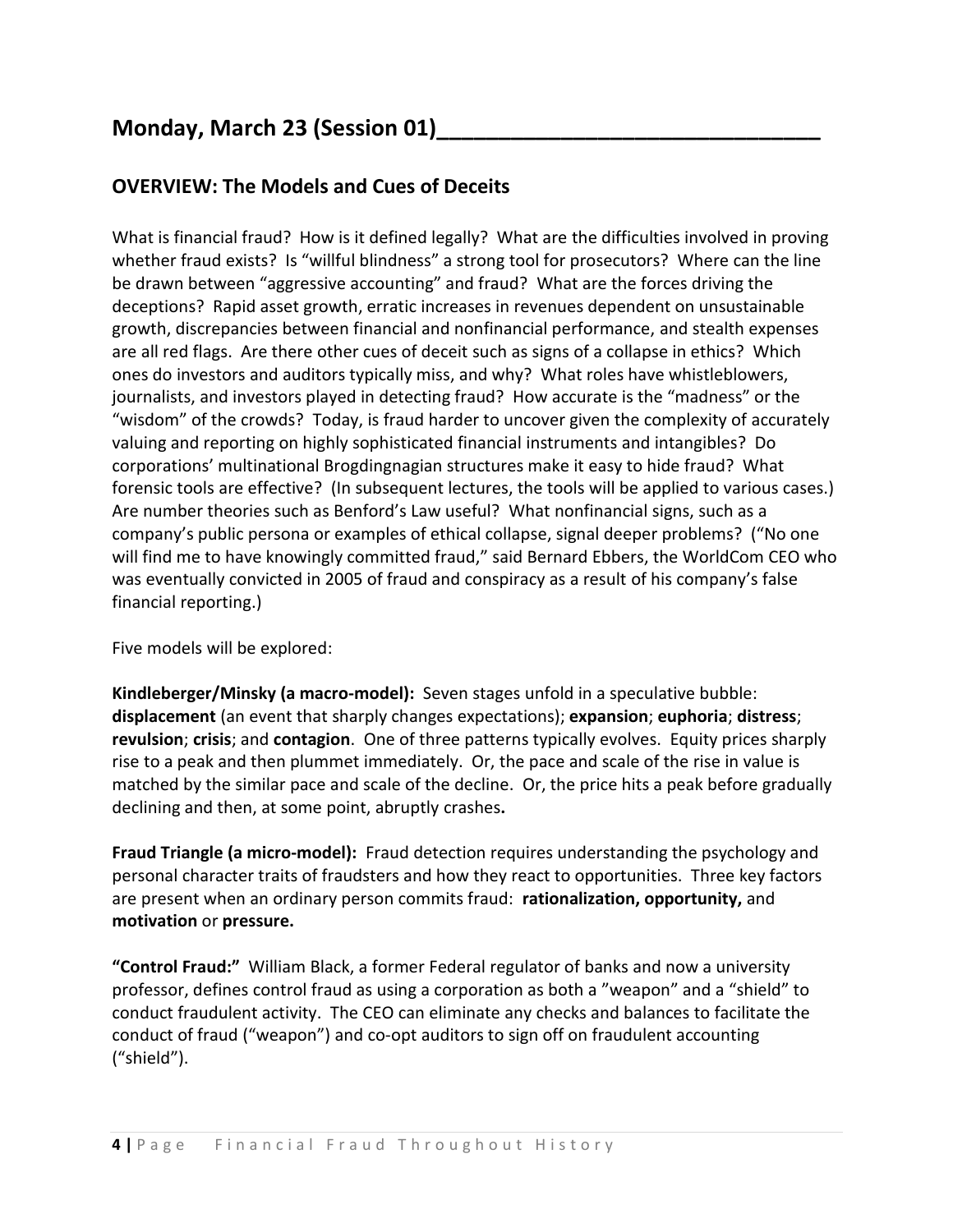**"Legal Fraud:"** Bethany McLean, who broke the Enron story for *Fortune* magazine and ended up writing a book, *The Smartest Guys in the Room*, puts forward the concept of "legal fraud." Every action may have been in accordance with the laws and regulations but, taken together, the actions fit into a pattern of "intent to deceive."

**"Seven Signs of Ethical Collapse:**" Marianne Jennings examines why good people at great companies cross "very bright lines" and do dumb, unethical things. Her seven signs: pressure to maintain numbers; fear and silence; young 'uns and a bigger-than-life CEO; weak board of directors; conflicts of interest overlooked or unaddressed; innovation like no other company; and, goodness in some areas atones for evil in others.

**Readings\_\_\_\_\_\_\_\_\_\_\_\_\_\_\_\_\_\_\_\_\_\_\_\_\_\_\_\_\_\_\_\_\_\_\_\_\_\_\_\_\_\_\_\_\_\_\_\_\_\_\_\_\_\_\_\_\_\_\_\_\_\_\_\_\_\_\_\_**

Note: The required reading for the first class is heavy, but the topics covered provide a framework for subsequent lectures and discussions; we'll be revisiting the points made by these readings throughout the course in the lectures and group projects.

## **Required:**

Schilit/Perler, *Financial Shenanigans*: entire book (310 pages).

William K. Black, *The Best Way to Rob a Bank is to Own One: How Corporate Executives and Politicians Looted the S&L Industry.* Houston: University of Texas Press, 2005. Chapter One ("Theft by Deception: Control Fraud in the S&L Industry"). Also, "Bill Moyers Journal," April 3, 2009. Available at: [http://www.pbs.org/moyers/journal/04032009/watch.html.](http://www.pbs.org/moyers/journal/04032009/watch.html)

Tracy Coenen, "Fooling the Auditors in Seven Easy Steps." *Minnesota Society of CPAs Footnote Magazine*, February/March 2014. Available at: http://www.sequenceinc.com/fraudfiles/2014/02/fooling-the-auditors-in-seven-easy-steps/.

Marianne M. Jennings, *The Seven Signs of Ethical Collapse*. New York: St. Martin's Press, 2006. Chapter One ("What are the Seven Signs? Where Did They Come From? Why Should Anyone Care?"), [pages 1-16.](http://resources.library.yale.edu/ereserves/default.asp?class=MGT848B&File=MGT_848B_1.pdf) *Available on Classes\*V2.*

Baruch Lev, *Winning Investors Over*. Cambridge, Mass.: Harvard Business Press, 2012. Chapter Seven: "Life Beyond GAAP," [pages 145](http://resources.library.yale.edu/ereserves/default.asp?class=MGT848B&File=MGT_848B_5.pdf) – 171. *Available on Classes\*V2.*

Zabihollah Rezaee and Richard Riley, *Financial Statement Fraud. Prevention and Detection. Second Edition*. New York: Wiley, 2010. [Part One, pages 1-](http://resources.library.yale.edu/ereserves/default.asp?class=MGT848B&File=MGT_848B_2.pdf) 55. (Covers similar ground as Schilit/Perler with different examples.) *Available on Classes\*v2.*

Clyde T. Stambaugh, Manuel A. Tipgos, Floyd W. Carpenter, and Murphy Smith, Murphy, "Using Benford Analysis to Detect Fraud." *Internal Auditing*, Vol. 27, No. 3 (May 2012): 24-29.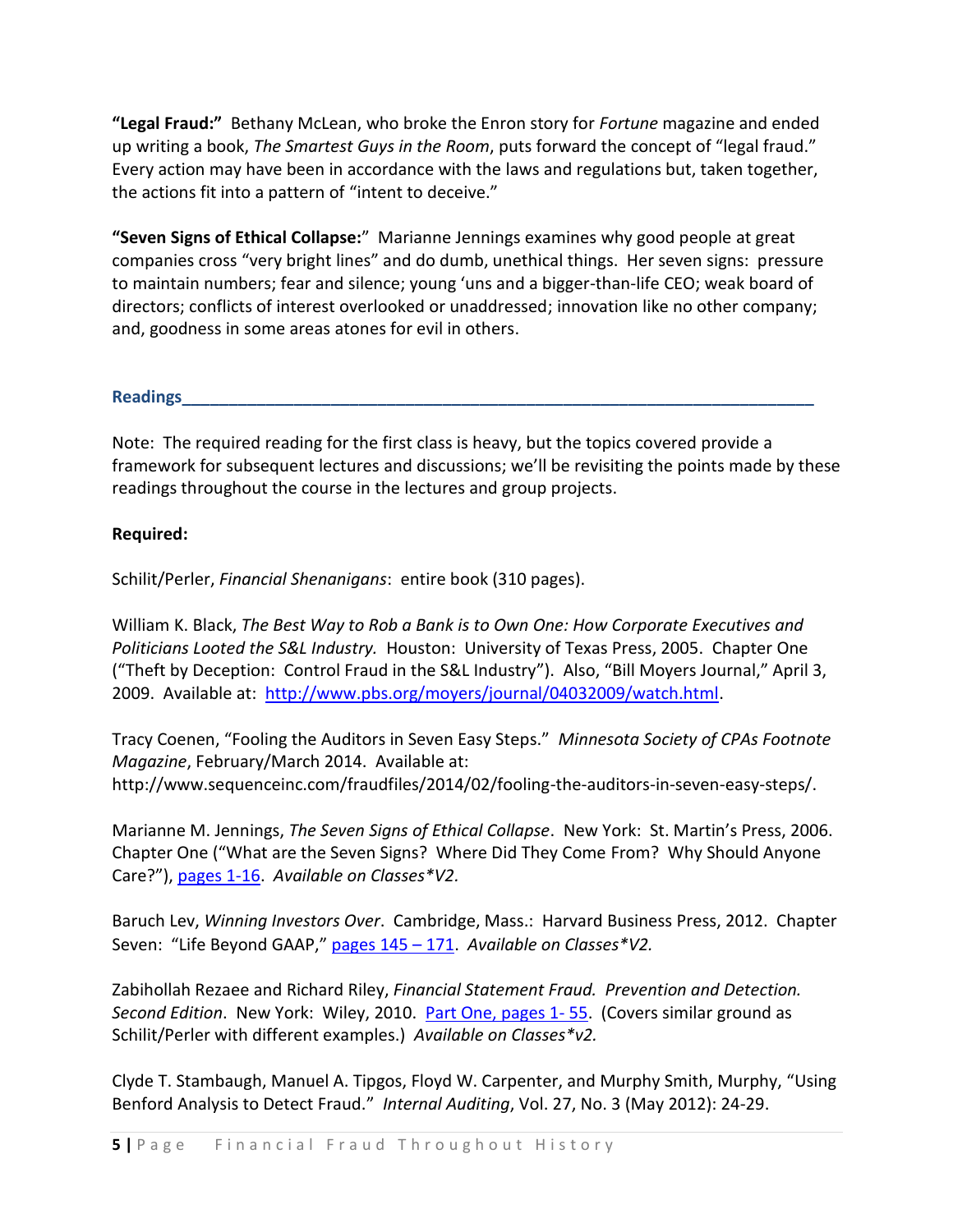Available at: <http://ssrn.com/abstract=2111653> . Irregular patterns of numbers may indicate fraudulent activity or material errors. The Benford Analysis Workbook can be accessed at: <http://goo.gl/EnOIV> .

Video: Interview by Professor Chanos with Bethany McLean. (2014) *Available on Classes\*v2*.

Video: Interview by Professor Chanos with Jeremy Perler. (2014). *Available on Classes\*v2*.

# **MARCH 30 (Session 02)\_\_\_\_\_\_\_\_\_\_\_\_\_\_\_\_\_\_\_\_\_\_\_\_\_\_\_\_\_\_\_\_\_\_\_\_\_\_\_**

# **Financial Frauds in the 17th and 18th Centuries – Similarities and Differences Between the English Stock Market Boom (1690s), the Mississippi Bubble (1719- 1720), the South Sea Bubble (1720), and Railroad Booms and Busts in the U.K. (1843 – 1845)**

Joint stock companies emerged in the latter half of the sixteenth century in England, with trading infrequent between buyers and sellers of shares since stock ownership was not widespread for some time. From the 1600s onward, the English government granted royal charters and government patents to companies, bestowing an imprimatur of authority while creating legal trading monopolies. Sham companies proliferated, many "chimeras to defraud the naive," from paper manufacturers to excursions for sunken treasures. Key were the government's need to finance the costs of the Nine Years' War and the cultural and economic transformations, which supported the equities market boom. The government was deeply involved in promoting the speculation; the ventures operated under royal charters and patents, which imparted legitimacy. Market manipulation by stock brokers ("jobbers") was rife. There was "a zeitgeist of greed or an eagerness to get rich quick," Edward Chancellor writes, "so that in the 1690s, which was an era of the so-called 'moneyed men,' it was said of the period that 'it rained gold and silver,' and the historian Macaulay later described it as 'an age that showed an impatience to be rich and a contempt for those slow but sure gains which are the proper reward of industry, patience, thrift, had spread through society.'" As one after another fraud unraveled, public outcry reached a level so great that Parliament passed the country's first securities laws (limits on the number brokers; licenses; commission caps; and, prohibitions against self-dealing). (This event is more relevant to understanding fraud than Tulipomania, an example of investor mania.)

Nearly a century later, John Law used propaganda to pump up investor fervor for shares of Law's Mississippi Company. He contrived scenes, such as a staged deposit of gold and silver from the Duc d'Orléans, to boost confidence in the ailing bank and its paper notes. He masterminded stories and songs touting the promise of Mississippi's bounties to tempt potential investors. Law paid out profits with bank notes but lacked the specie (hard money) to cover all the notes issued. He used call options (called "prime") to support prices. Modeling his "system" along the lines of the Bank of England and the East India Company, Law created "a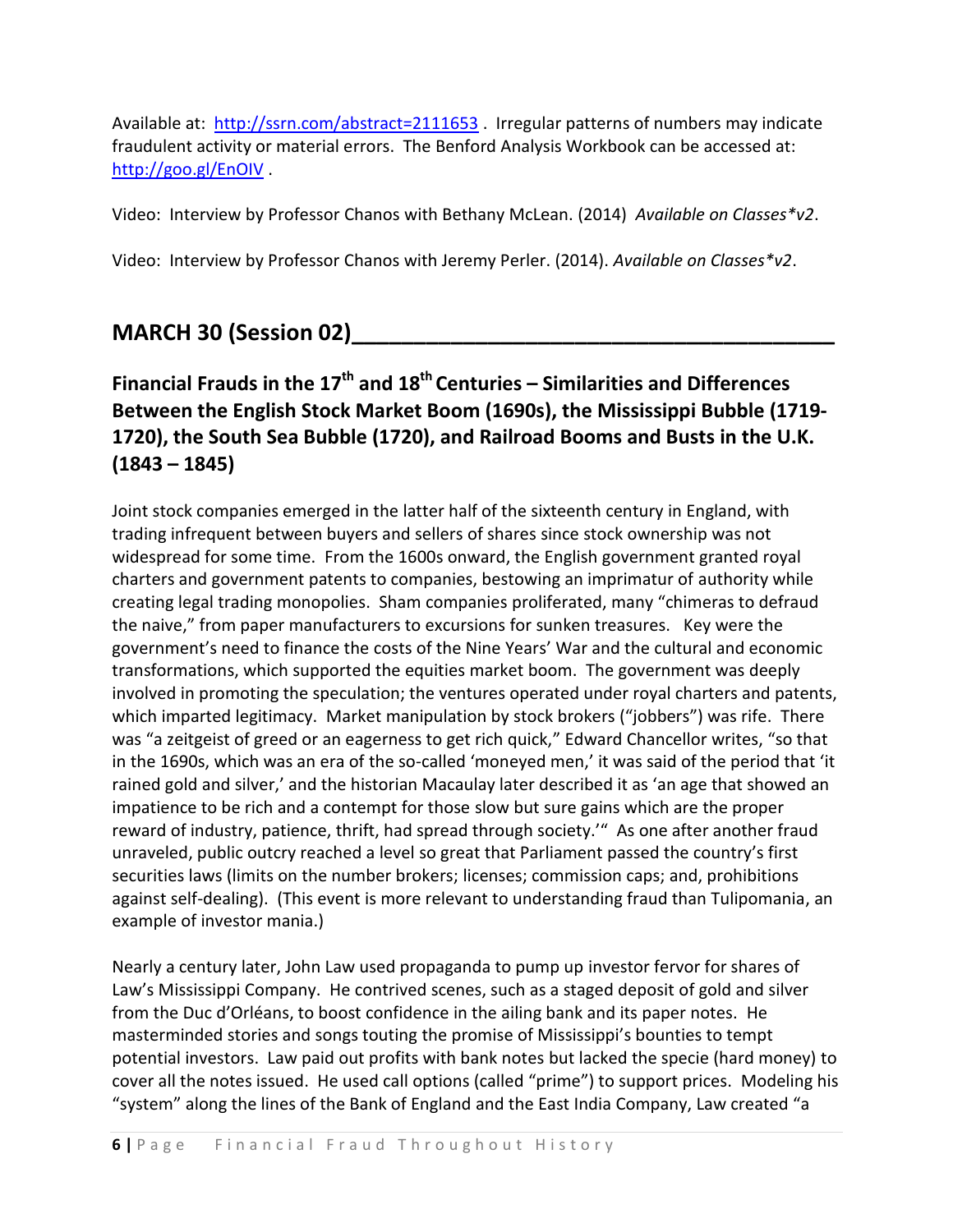giant holding company controlling the tax farms, the national debt, the overseas trading companies, the mint, and the note-issuing bank." In 1720, some investors demanded specie for their notes; that "prick of reality" burst the bubble.

The South Sea Company, a British joint stock company, also saw speculation in its shares, aided by "the most extravagant of rumors." (The term bubble was used to refer to the fraud, not the rapid ascent in price.) Directors made false claims about the South Sea riches, alleging the company had a monopoly to trade in Spain's South American colonies as part of a treaty during the War of Spanish Succession. Politicians were offered shares; their involvement gave the business a sense of legitimacy and helped to pump up share prices. Interest in the company intensified in March when the government endorsed the company's proposal to assume more of the national debt in exchange for South Sea Company stock. "Derivatives" in the form of the company's "subscription shares" (compound call options on the firm's own fully-paid shares) facilitated the share price rise. (Meanwhile, investors scrambled to buy shares in other jointstock companies.) The share price rose from £128 in January to £1,050 in late June, before collapsing to £175 in September.

Less known is the Scotsman Gregor MacGregor, who the *Economist* says, "pulled off the greatest confidence trick of all time" between 1820 and 1823. He invented an entire country, "Poyais," and persuaded investors to buy the non-existent government's bonds and emigrate there. (Note: this lecture will not cover Tulipomania and MacGregor.)

The mid-19th Century railroad mania has been likened to the "dot.com" boom. The United Kingdom saw a massive wave of investment to build a nationwide railroad network. A new investor class emerged, eager to buy shares with only ten percent down. Share prices rose 62 percent from 1843 to 1845, when investor demand collapsed and share prices fell dramatically over the next four years (until 1849). Fraud was rampant, including "false prospectuses and criminally deceitful accounting practices," though some argue that the dividends (paid out of capital) justified the high share prices for a time. On the heels of this, a banking panic erupted in 1847, as many banks failed and a severe recession took hold.

Why are investors vulnerable to a "follow the leader process," as Charles P. Kindleberger puts it? Is there "nothing as disturbing to one's well-being and judgment as to see a friend get rich," as James Steward suggests? How did the lack of reliable information for outside investors influence their appetite for risk? Do these cases show, as J. K. Galbraith writes, that "individuals were dangerously captured by belief in their own financial acumen and intelligence?" What light can the four models shed on these cases? Can a profile be discerned of con artists and their victims, as Tamar Frankel's research suggests? What role did government policies play in supporting the frauds by expanding money supply and fostering an environment for speculation and misallocation of investors' capital? What mechanisms, such as derivatives, helped to sustain speculation? What caused each bubble to burst, the tipping points or the "prick(s) of reality?" In each case, how did government respond to guard against future bubbles and frauds (e.g., "Bubble Act" outlawing all joint-stock companies not authorized by a royal charter)? Did governments prosecute anyone? Reforms curtail future frauds?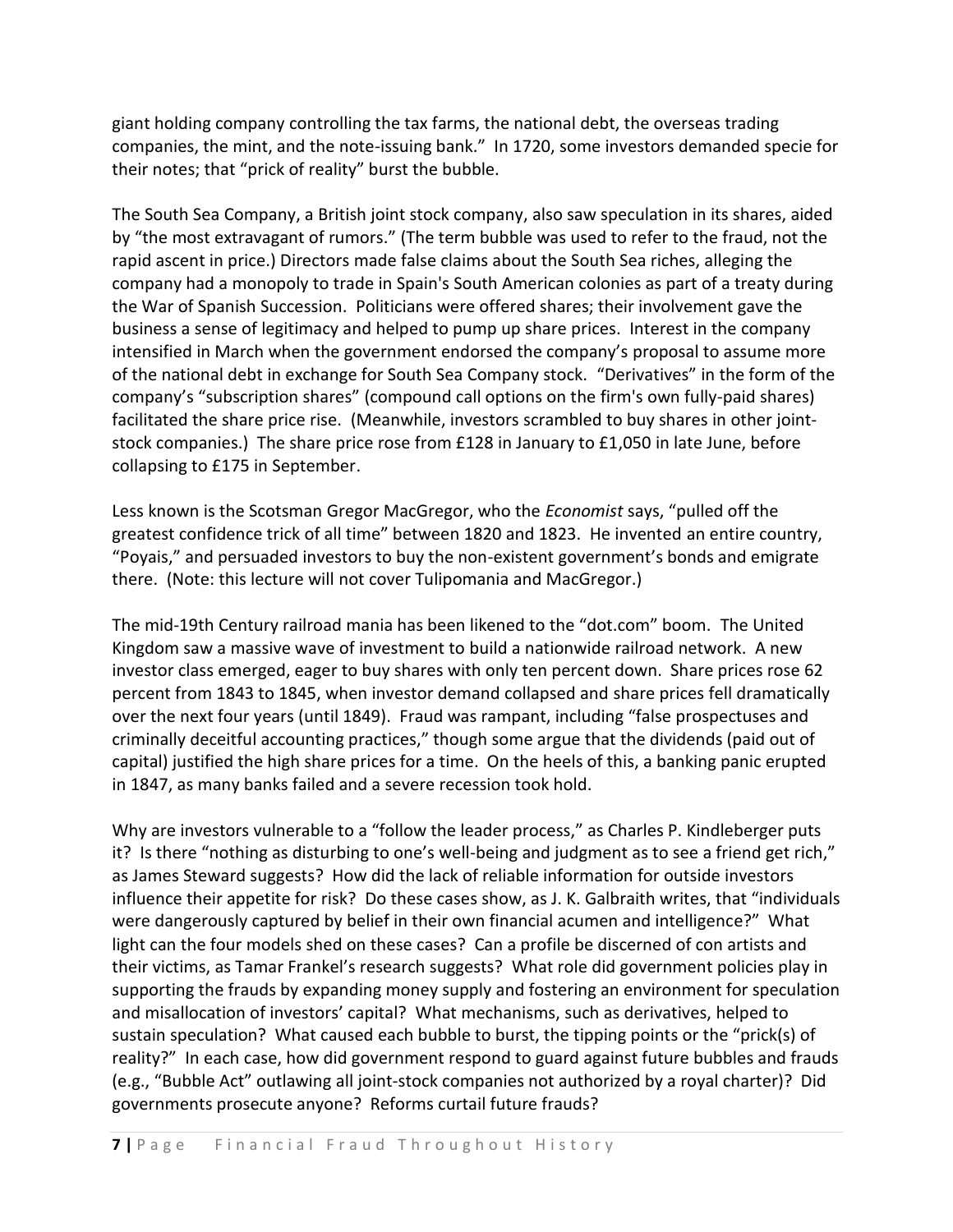**Readings\_\_\_\_\_\_\_\_\_\_\_\_\_\_\_\_\_\_\_\_\_\_\_\_\_\_\_\_\_\_\_\_\_\_\_\_\_\_\_\_\_\_\_\_\_\_\_\_\_\_\_\_\_\_\_\_\_\_\_\_\_\_\_\_\_\_\_\_**

#### **Required:**

Anne L. Murphy, *The Origins of English Financial Markets: Investment and Speculation before the South Sea Bubble*. Cambridge, U.K.: Cambridge University Press, 2012. "Introduction." Chapter 1 ("London's First Stock Market Boom"). *Available on Classes\*v2.*

Chancellor, *Devil Take the Hindmost*. Chapter 1 ("This Bubble World"), pages 3-29. Chapter 2 ("Stockjobbing in 'Change Alley: The Projecting Age of the 1690s"), pages 30-57. Chapter 3 ("The South Sea Scheme"), pages 58-95.

Charles P. Kindleberger and Robert Aliber, *Manias, Panics, and Crashes.* New York: Wiley, 2005, [pages 58](http://resources.library.yale.edu/ereserves/default.asp?class=MGT848B&File=MGT_848B_7.pdf) – 61. *Available on Classes\*v2.*

Janet Gleeson, *[Millionaire: The Philanderer, Gambler, and Duelist Who Invented Modern](http://resources.library.yale.edu/ereserves/default.asp?class=MGT848B&File=MGT_848B_10.pdf)  [Finance](http://resources.library.yale.edu/ereserves/default.asp?class=MGT848B&File=MGT_848B_10.pdf)*. New York: Simon and Schuster, 2001. [About John Law] Chapters 8 ("The Bank") to 13 ("Descent"). *Available on course reserve at CSSSI.*

# **APRIL 6 (Session 03)\_\_\_\_\_\_\_\_\_\_\_\_\_\_\_\_\_\_\_\_\_\_\_\_\_\_\_\_\_\_\_\_\_\_\_\_\_\_\_\_\_\_**

# **Crédit Mobilier (1870s), Ponzi, and the "Match King"**

In the United States in the 1860s, the federal government chartered two companies – Union Pacific (UP) and Central Pacific – to build a transcontinental railroad, providing enormous incentives. UP's biggest shareholders created a dummy construction and holding company, Crédit Mobilier of America, to build a segment. That company charged more than double the work's costs. It was a story of self-dealing, resulting in massive losses for shareholders and the government as bondholder. In this "Gilded Age," scandal was endemic with few investor protections and weak corporate governance structures.

Charles Ponzi founded the Securities and Exchange Company, which guaranteed investors a 50 percent profit in 45 days. Ponzi kept that promise for a while, using new investors' money to repay earlier investors. By summer 1920, Ponzi was taking in \$250,000 daily. Eventually, he couldn't repay investors, and then the *Boston Post* unmasked the scam. "The public deserves exactly what it gets," Ponzi retorted. "No more, no less."

Ivar Kreuger built a global empire, controlling as much as three-quarters of worldwide production of matches, taking advantage of the laissez-faire spirit of cash-strapped European governments to obtain match monopolies. J. K. Galbraith called him the "Leonardo of larcenists." The charismatic and mysterious Kreuger financed his activities by selling both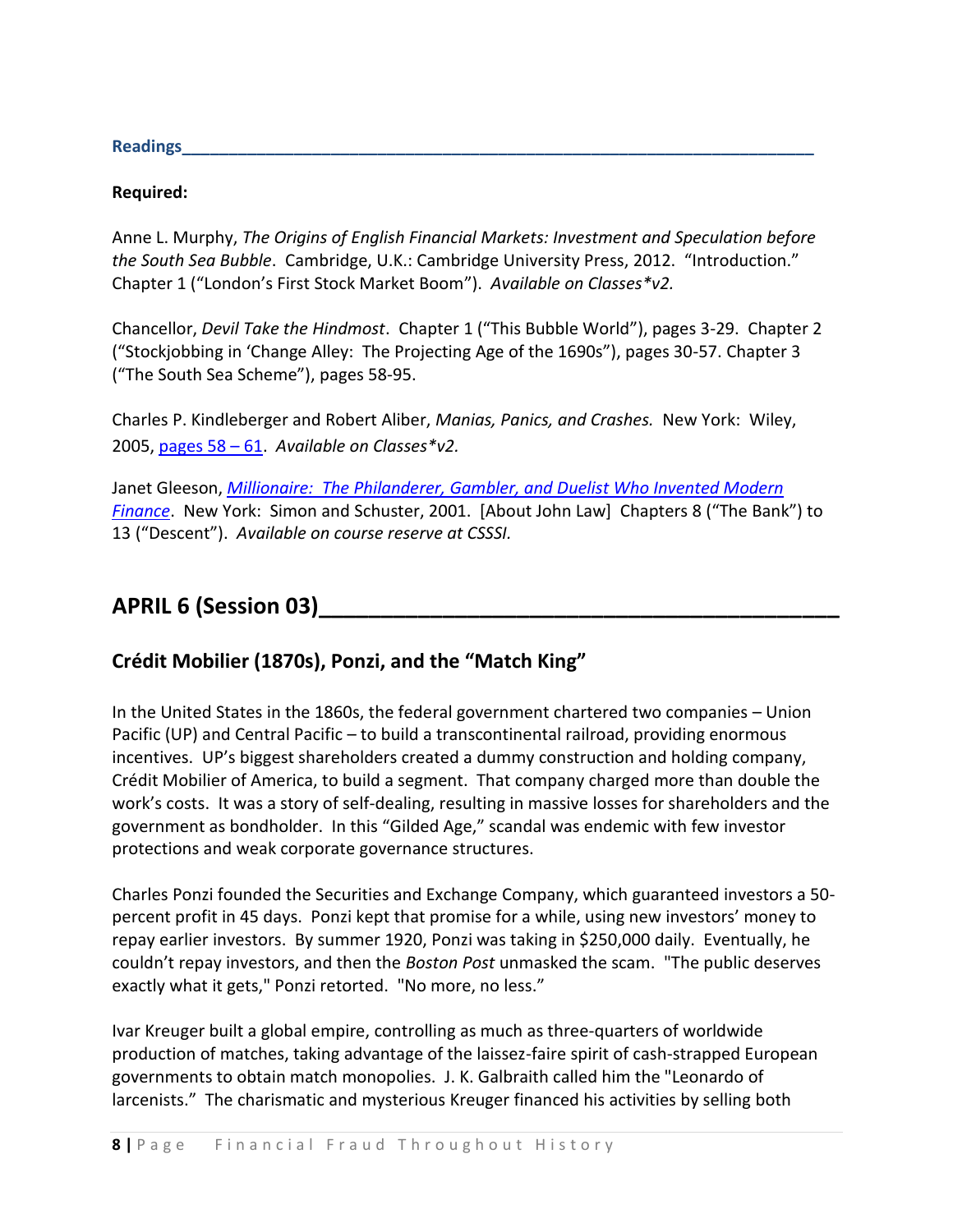shares and bonds of his companies as well as borrowing large sums from banks. Jack Morgan despised Kreuger for winning business with France and Germany, former J.P. Morgan & Co. clients. In what biographer Frank Partnoy calls "an ingenious piece of financial engineering," Kreuger created dual classes of stock ownership. Kreuger also designed a new "convertible debenture derivative." His elaborate corporate structures shifted funds from one entity to another to sustain the illusion of growth and profits. A brokerage and accounting firm were willing accomplices.

What made the shameless chicanery of Ponzi and Kreuger so appealing? Use of leverage, other financial engineering – what roles do these techniques play in fraud? Did federal government policies play a role in facilitating these frauds?

**Group Project Presentations Ivar Kreuger**

## **Readings\_\_\_\_\_\_\_\_\_\_\_\_\_\_\_\_\_\_\_\_\_\_\_\_\_\_\_\_\_\_\_\_\_\_\_\_\_\_\_\_\_\_\_\_\_\_\_\_\_\_\_\_\_\_\_\_\_\_\_\_\_\_\_\_\_\_\_\_**

## **Required:**

James Chanos, "Case Study: George Hudson and the 1840s Railroad Mania." (Yale Case Study 11 042). Available at: <http://nexus.som.yale.edu/hudson/>. The case can be accessed either with Yale NetId or the following: Username: SOMcase. Password: Caseview@SOM10.

Chancellor, *Devil Take the Hindmost*, Chapter 5 (" 'A Ready Communication:' The Railroad Mania of 1845"), pages 122-151.

Frank Partnoy, *[The Match King: Ivar Kreuger.](http://site.ebrary.com/lib/yale/docDetail.action?docID=10303239) The Financial Genius behind a Century of Wall Street Scandals*. New York: Public Affairs, 2008. Read the entire book. *Available on course reserve at CSSSI.*

Mitchell Zuckoff*, [Ponzi's Scheme: The True Story of a Financial Legend](http://site.ebrary.com/lib/yale/docDetail.action?docID=10235252)*. New York: Random House, 2006. Chapters 11 ("Like Stealing Candy from a Baby") and 12 ("Money Madness"). *Available on Classes\*v2.*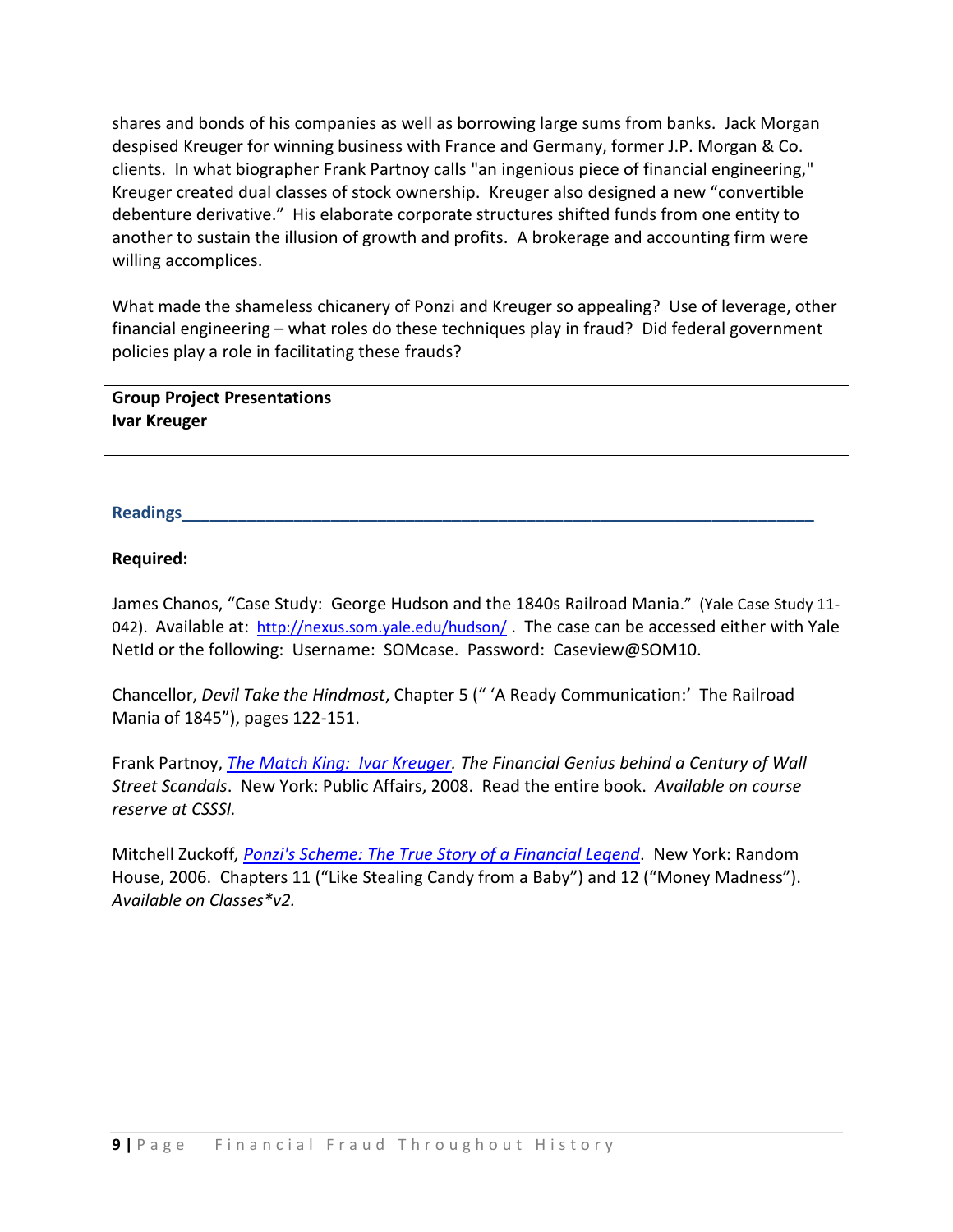# **APRIL 13 (Session 04)\_\_\_\_\_\_\_\_\_\_\_\_\_\_\_\_\_\_\_\_\_\_\_\_\_\_\_\_\_\_\_\_\_\_\_\_\_\_\_\_\_**

# **Shameless Chicanery and Wall Street's "Hellhound;" The 60s/70s: The "Go-Go-Years;" The 80s: Junk Bonds/Drexel/Milken, Savings and Loan Crisis**

The cross-examination by Ferdinand Pecora, chief counsel of the Senate Banking and Currency Committee, in 1933 of National City Bank, surfaced a morass of tawdry scams. The hearings revealed abusive practices, including conflicts of interest, underwriting securities to repay the bank's bank loans, and "pool operations" to support the bank's stock prices. Testimony by the bank's head showed that "the market was not a level playing field," that "only small, unconnected investors [beared] the costs of their imprudent investments; the insiders would simply bail themselves out," as Michael Perino writes. These hearings represented the first time that Wall Street was subjected to public accountability. Congress passed the Securities Act of 1933, the Securities Exchange Act of 1934, and the Bank Act of 1933 (Glass-Steagall) to address the problems Pecora's investigation raised.

*New Yorker* writer John Brooks coined the phrase "go go years" to capture the story of the meteoric rise of "growth stocks" during the 1960s (the "nifty fifty") and the devastating market crash in the 1970s. "A smooth operator with a streak of the gambler; a company more interested in attracting investors than in making real profits; the resort to tricky accounting; the eager complicity of long-established, supposedly conservative investing institutions; the desperation plunge in a gambling casino at the last minute; the need for massive centralbanking action to localize the disaster; and finally, reform measures instituted too late - we will see all of these elements reproduced with uncanny faithfulness in United States financial scandals and mishaps later in the nineteen sixties," Brooks writes. "Adam Smith" sees the era as a story about "image and reality and identity and anxiety and money." By August 1979, *BusinessWeek* was pronouncing "The Death of Equities," with the PE ratio standing at 8 or 9. Brooks examines the emergence of conglomerates using mergers and acquisitions to boost share prices, the shift in Wall Street's leadership to a younger generation with different ethics, the rise of mutual funds and celebrity portfolio managers, and the scrutiny of exchanges' trading practices. "Smith" similarly raises concerns about conglomerates and the ways in which financial statements were manipulated. ("If the profit numbers on income statements are treated with such reverence, it was obviously only a question of time before some smart fellows would start building companies not around the logical progression of a business but around what would beef up the numbers.")

The 80s/90s saw the failure of 747 savings and loan associations ("thrifts"), following the real estate crash that a tax law change triggered. Deregulation in 1982 allowed S&Ls to invest in junk bonds, property, and other speculative ventures. S&Ls became entrapped in a yield gap, having lent funds for long periods at low rates but forced to pay higher rates on short-term deposits to replenish capital. The thrifts sought out high-yield junk bonds to try and close that gap. Thrift insurance premiums encouraged risk-taking since high-risk S&Ls were not charged more for deposit insurance than the prudent ones.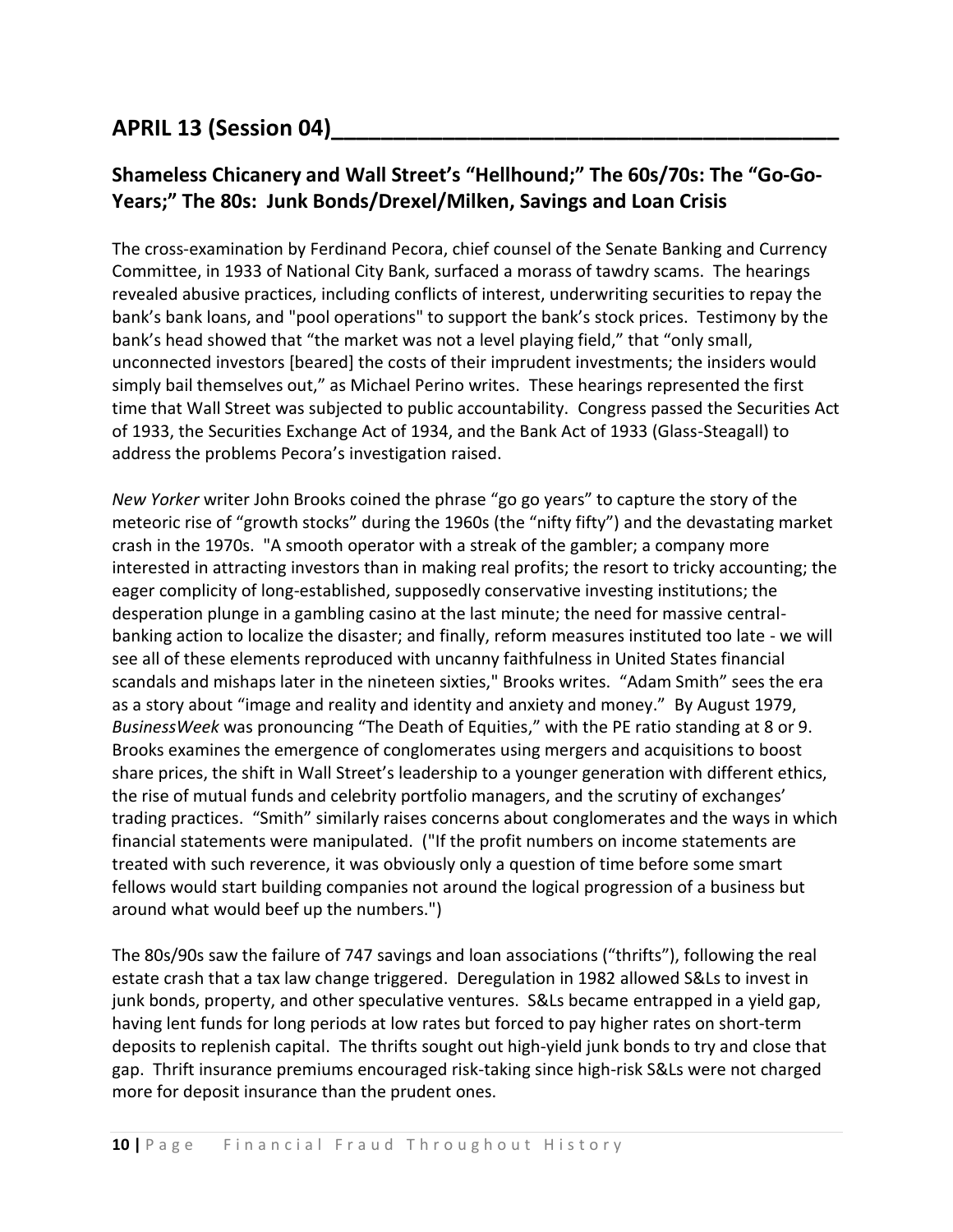Michael Milken pioneered the widespread use of junk bonds, creating a network of bond buyers in arguably an orchestrated "daisy chain" that allowed S&Ls to circumvent regulation. Deregulation in 1980 and 1982 lifted restrictions on the investments that S&Ls could make. Between 1975 and 1986, more than \$71 billion in junk bonds were issued; roughly a third issued between 1978 and 1983 had defaulted by 1988. As authors Grey, Frieder, and Clark note, "the quality of junk bonds declined progressively as the gap between a leveraged buyout (LBO) company's earnings and the interest payments on its junk bonds whittled away." In March 1989, a federal grand jury indicted Milken on 98 counts of racketeering and fraud. On April 24, 1990, Milken pleaded guilty to six counts of securities and tax violations.

Congress passed the Financial Institutions Reform, Recovery and Enforcement Act of 1989 (FIRREA), which barred S&L's from further purchases of high-yield bonds and required them to liquidate their high-yield bond portfolios over a five-year period. The bailout cost an estimated \$150 billion, with the capital coming mainly from the sale of government debt by both the Treasury and the Resolution Funding Corporation (RefCorp). Who was prosecuted? Were the federal government responses appropriate and effective?

## **Group Project Presentations Lincoln Savings and Loan/Charles Keating**

### **Readings\_\_\_\_\_\_\_\_\_\_\_\_\_\_\_\_\_\_\_\_\_\_\_\_\_\_\_\_\_\_\_\_\_\_\_\_\_\_\_\_\_\_\_\_\_\_\_\_\_\_\_\_\_\_\_\_\_\_\_\_\_\_\_\_\_\_\_\_**

### **Required:**

John Brooks, *Once in Golconda: A True Drama of Wall Street, 1920-1928*. New York: Wiley, 1999. *New Yorker* writer Brooks portrays the character and peccadilloes of financier Richard Whitney, a Morgan broker who headed the New York Stock Exchange, but ended up in Sing Sing Prison for his misdeeds. (Golcondo – source of wealth; derived from diamond mine in India) Read the entire book. *Available on course reserve at CSSSI.*

\_\_\_\_\_\_\_\_\_\_\_\_\_\_\_\_\_\_\_\_. *The Go-Go Years. The Drama and Crushing Finale of Wall Street's Bullish '60s.* New York: Wiley, 1973. Read the entire book. *Available on course reserve at CSSSI.*

Chancellor, *Devil Take the Hindmost*, Chapter 7 ("The End of a New Era: The Crash of 1929 and Its Aftermath"), pages 191-232. Chapter 8 ("Cowboy Capitalism: From Bretton Woods to Michael Milken"), pages 233-282.

Kindleberger, *Manias, Panics, and Crashes.* "Instability of Credit and the Great Depression," pages 83-[89; "International Ramifications," pages 138](http://resources.library.yale.edu/ereserves/default.asp?class=MGT848B&File=MGT_848B_12.pdf)-40; and, Chapter 11 ("Domestic Lender [of Last Resort"\), pages 225](http://resources.library.yale.edu/ereserves/default.asp?class=MGT848B&File=MGT_848B_12.pdf)-242. *Available on Classes\*v2.*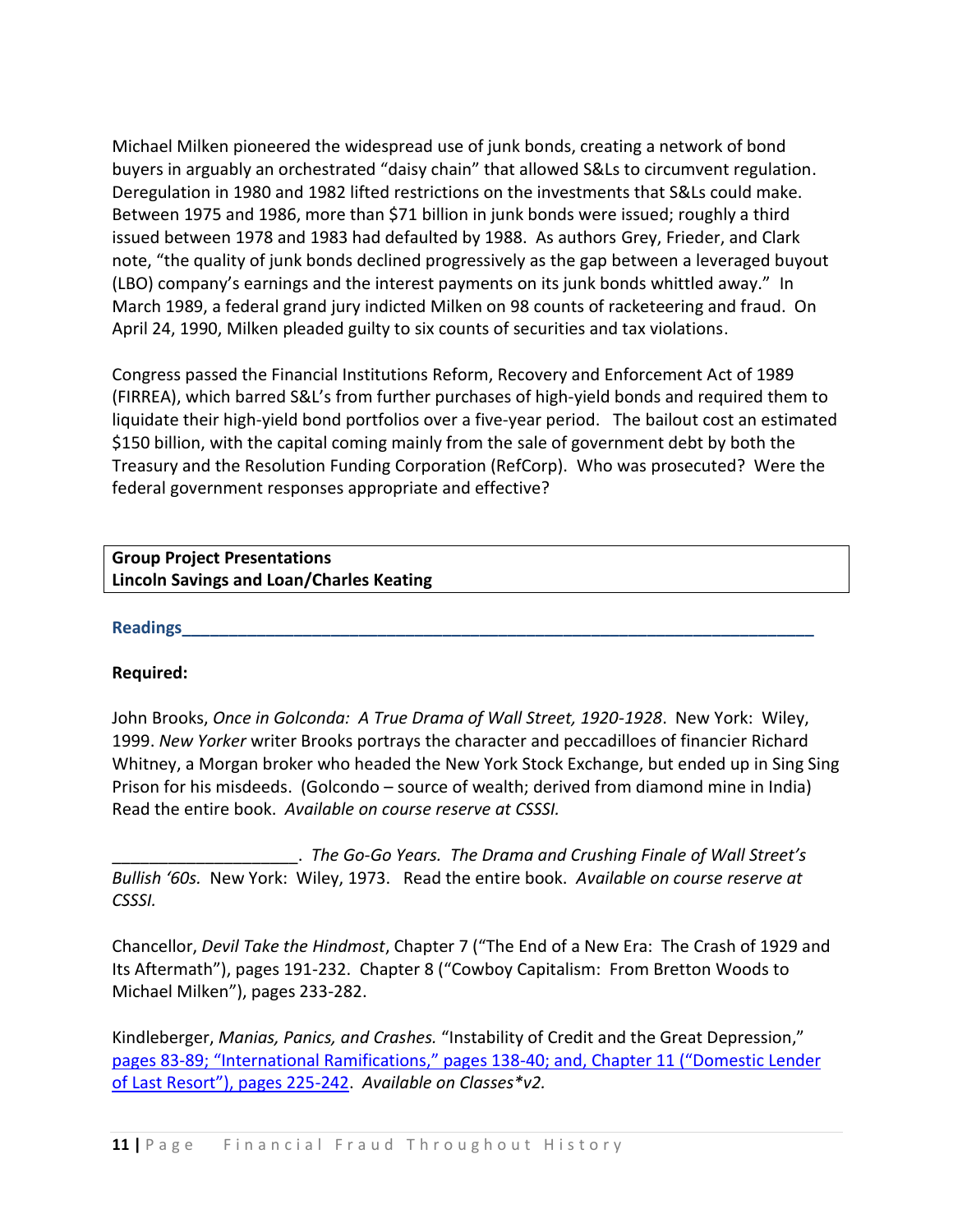Michael Perino, *[The Hellhound of Wall Street](http://resources.library.yale.edu/ereserves/default.asp?class=MGT848B&File=MGT_848B_13.pdf)*. New York: Penguin Press, 2010. "Part Two," pages 129-279; "Epilogue," pages 280-304. *Available on course reserve at CSSSI.*

William K. Black, *[The Best Way to Rob a Bank Is to Own One: How Corporate Executives and](http://site.ebrary.com/lib/yale/docDetail.action?docID=10172737)  [Politicians Looted the S&L Industry.](http://site.ebrary.com/lib/yale/docDetail.action?docID=10172737)* Austin, Texas: University of Texas Press, 2005. Chapter 2 ("Competition Laxity") and Chapter 10 ("It's the Things You Do Know, But Aren't So, That Cause Disasters"). *Available on Classes\*v2.*

*Business Week*, "The Death of Equities. How Inflation is Destroying the Stock Market." August 13, 1979. Available at: [http://www.businessweek.com/investor/content/mar2009/pi20090310\\_263462.htm](http://www.businessweek.com/investor/content/mar2009/pi20090310_263462.htm) .

# **APRIL 20 (Session 05) \_\_\_\_\_\_\_\_\_\_\_\_\_\_\_\_\_\_\_\_\_\_\_\_\_\_\_\_\_\_\_\_\_\_\_\_\_\_\_**

# **90s "Boiler Rooms;" Lessons from Enron, WorldCom, Tyco, etc.: Finding the "Dogs" behind Financial Statements' "Ducks"**

In the 1990s, Stratton Oakmont and other "boiler rooms" aggressively marketed penny stocks in "pump and dump" schemes. Federal prosecutors succeeded in pressing charges that Stratton manipulated the stocks of at least 34 companies, which cost investors hundreds of millions of dollars. Jordan R. Belfort, 37, and Daniel M. Porush, 42, who served as chairman and president (the shares sold to the public by Stratton became worthless). The memoires of Stratton's founder, Belfort, formed the basis of "The Wolf of Wall Street," a film directed by Martin Scorsese and released in December 2013. "They were drunk on youth, fueled by greed, and higher than kites," he wrote. "The name of the game, moving the money from the client's pocket to your pocket." *The Boiler Room* is an earlier film (2000) inspired by Stratton and Belfort.

Bethany McLean, then a *Fortune* writer, broke the Enron scandal in 2001. She quotes one employee explaining how the accounting and auditing process worked at Enron: "Say you have a dog, but you need to create a duck on the financial statements. Fortunately there are specific accounting rules for what constitutes a duck: yellow feet, white covering, orange beak. So you take the dog and paint its feet yellow and its fur white and you paste an orange plastic beak on its nose, and then you say to your accountants, `This is a duck! Don't you agree that it's a duck?' And the accountants say, `Yes, according to the rules, this is a duck.' Everybody knows that it's a dog, not a duck, but that doesn't matter, because you've met the rules for calling it a duck."

Companies used accounting flexibility to project artificial growth but dug a hole deeper and deeper with each quarter. That is because the "number" (the consensus estimate that Wall Street analysts predict for companies' quarterly and annual earnings), Alex Berenson writes, mattered most.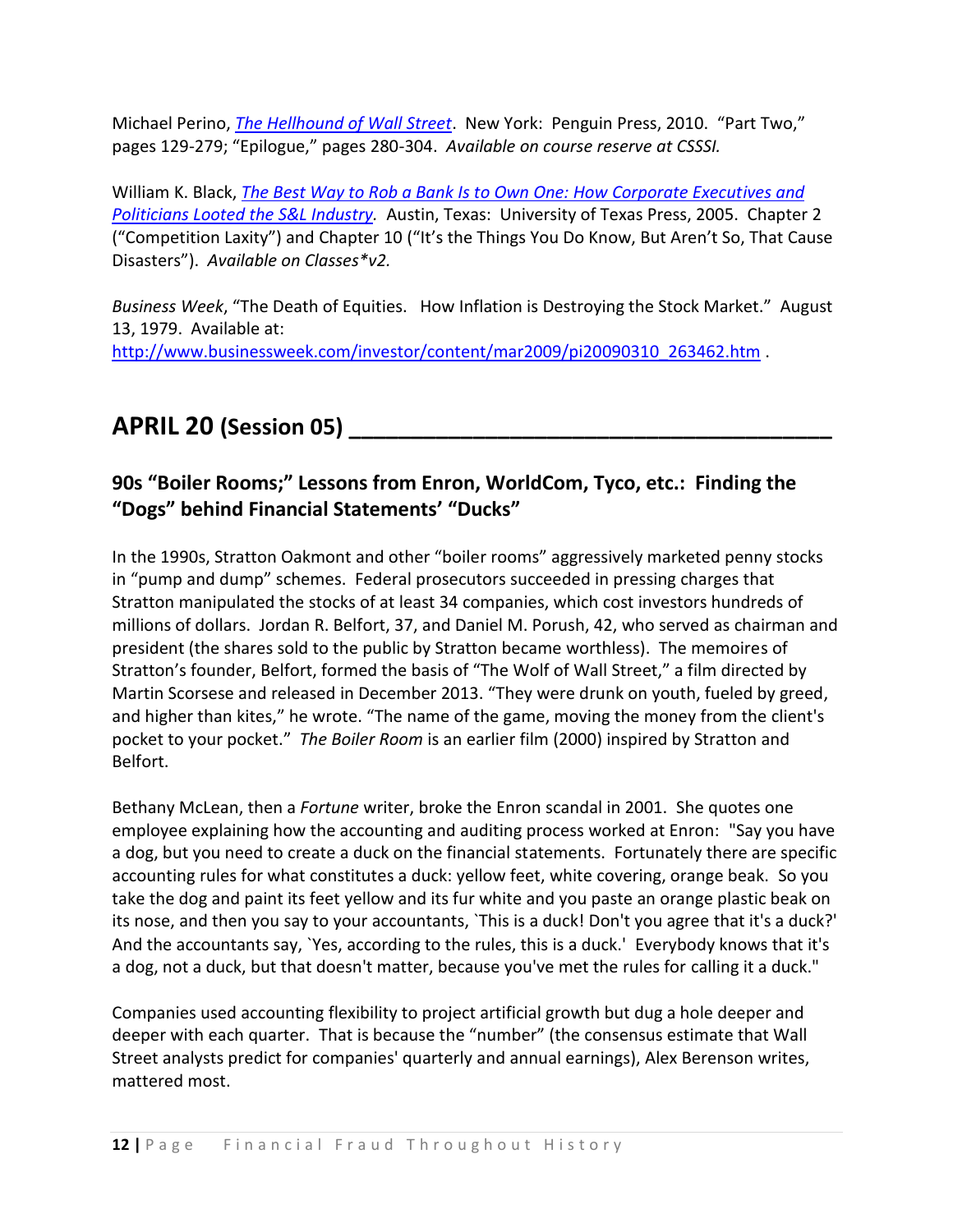Are there parallels with John Law's Mississippi Company, Enron, WorldCom, Tyco, others? Was the Federal Reserve's accommodative policy in the late 1990s a factor fueling investor euphoria?In response to the corporate scandals, Congress enacted the Sarbanes Oxley Act in August 2002; its 11 titles range from additional corporate board responsibilities to tougher regulations for auditors to executive certification of financial statements to more severe criminal penalties for committing investor frauds.

Despite those reforms, are accounting rules still poorly crafted such that the financial statements are insufficiently transparent and clear? What is the line between "aggressive accounting" and "fraud?" How do you find the "dogs" the financial statement says are "ducks"? Fair value accounting – how best to determine values for securities with no current market? Do these scandals show a correlation between economic growth and the propensity for a culture of corporate greed? Has SarBox proven to be an effective response? Why or why not?

### **Guest Speaker:**

U.S. District Court Judge Jed S. Rakoff, Southern District of New York

| <b>Group Project Presentations</b> |  |
|------------------------------------|--|
| <b>Enron</b>                       |  |

### **Readings\_\_\_\_\_\_\_\_\_\_\_\_\_\_\_\_\_\_\_\_\_\_\_\_\_\_\_\_\_\_\_\_\_\_\_\_\_\_\_\_\_\_\_\_\_\_\_\_\_\_\_\_\_\_\_\_\_\_\_\_\_\_\_\_\_\_\_\_**

### **Required:**

Jed S. Rakoff, "The Financial Crisis: Why Have No High-Level Executives Been Prosecuted?" *New York Review of Books*, January 9, 2013. Available at: [http://www.nybooks.com/articles/archives/2014/jan/09/financial-crisis-why-no-executive](http://www.nybooks.com/articles/archives/2014/jan/09/financial-crisis-why-no-executive-prosecutions/?page=1)[prosecutions/?page=1](http://www.nybooks.com/articles/archives/2014/jan/09/financial-crisis-why-no-executive-prosecutions/?page=1).

Adam Liptak, "Stern Words for Wall Street's Watchdogs, From a Judge." *New York Times,*  December 16, 2013. Available at: [www.nytimes.com.](http://www.nytimes.com/)

\_\_\_\_\_\_\_\_\_\_\_\_\_\_, "Justice Deferred is Justice Denied." *New York Review of Books*, February 19, 2015. http://www.nybooks.com/articles/archives/2015/feb/19/justice-deferred-justicedenied/

Alex Berenson, *The Number*. New York: Random House, 2003. Part Two: "This is Now…" *Available on course reserve at CSSSI.* (A new rationale set the foundation for each new wave of frauds using accounting machinations.)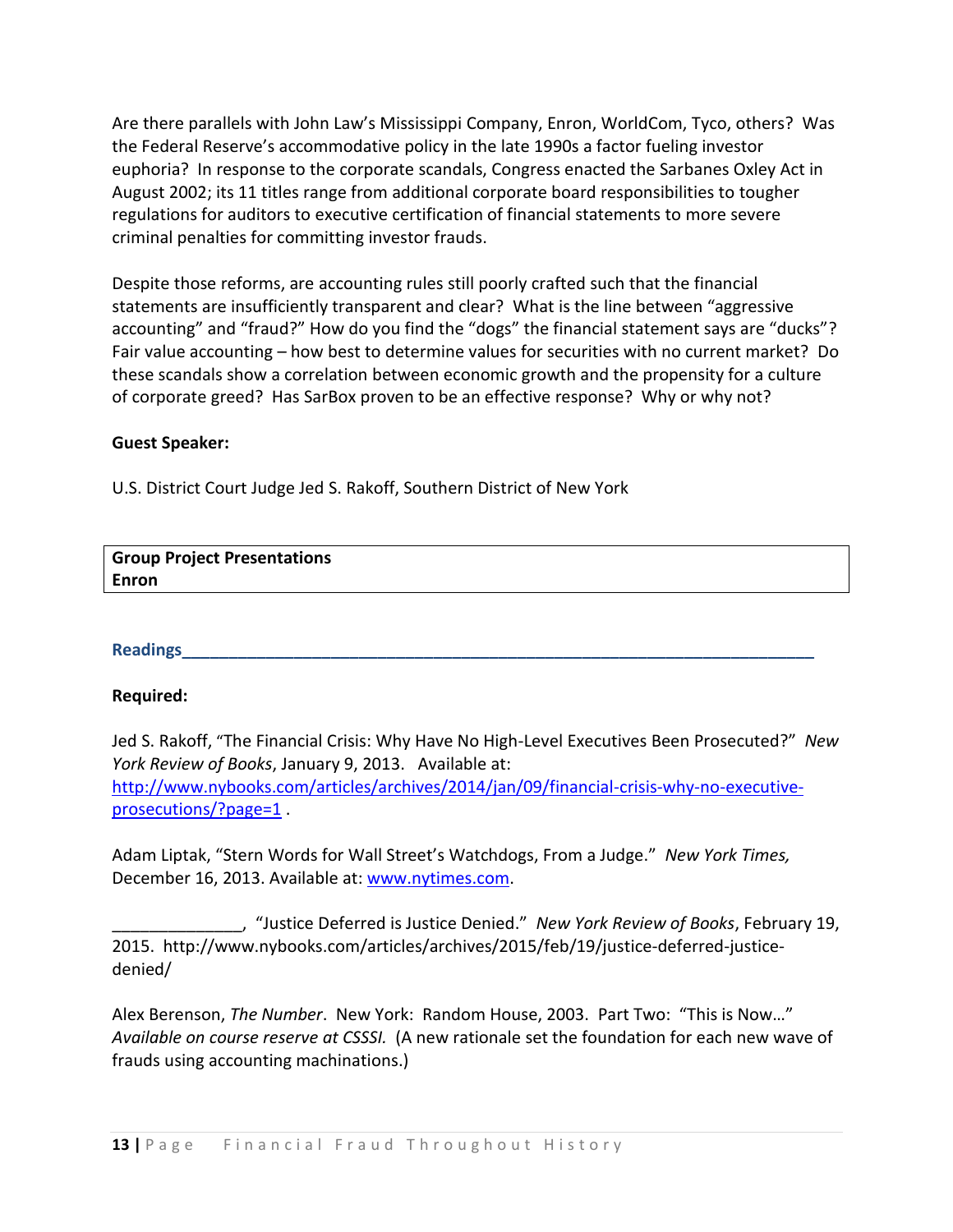Jim Chanos, "Short-Lived Lessons — [From an Enron Short](http://search.proquest.com/docview/398957436/13C4AD4D9361B59257F/1?accountid=15172)," *Wall Street Journal*, May 30, 2006. *Available on Classes\*v2.*

\_\_\_\_\_\_\_\_\_, "[Short Sellers Keep the Market Honest](http://search.proquest.com/docview/399128492/13C4AD5DE47282E56A2/1?accountid=15172)," *Wall Street Journal*, September 22, 2008. *Available on Classes\*v2.* 

\_\_\_\_\_\_\_\_\_\_, "[We Need Honest Accounting,](http://search.proquest.com/docview/399126888/13C4AD6E4994882AD1A/1?accountid=15172)" *Wall Street Journal*, March 24, 2009. Available on Classes\*v2.

Herb Greenberg and Lisa Munoz, "Does Tyco Play Accounting Games?", *Fortune*, April 1, 2002. Available at:

[http://money.cnn.com/magazines/fortune/fortune\\_archive/2002/04/01/320643/index.htm](http://money.cnn.com/magazines/fortune/fortune_archive/2002/04/01/320643/index.htm) .

Jennings, *The Seven Signs of Ethical Collapse*, select pages: [23-29; 61-73; 103-111; 152-160;](http://resources.library.yale.edu/ereserves/default.asp?class=MGT848B&File=MGT_848B_20.pdf)  187-193; 205-207; 238-[244. Chapter Nine \("Applying the Signs for the Future"\), pages 258](http://resources.library.yale.edu/ereserves/default.asp?class=MGT848B&File=MGT_848B_20.pdf)-269. [Chapter Ten \("The Road Ahead"\), pages 270](http://resources.library.yale.edu/ereserves/default.asp?class=MGT848B&File=MGT_848B_20.pdf)-286. *Available on Classes\*v2.*

Charles Layton, "Continuation of Ignoring the Alarm." *American Journalism Review*. March 2003. Available at:<http://www.ajr.org/article.asp?id=2793> .

Bethany McLean, "Is Enron Overpriced?" *Fortune*, March 5, 2001. Available at: [http://money.cnn.com/2006/01/13/news/companies/enronoriginal\\_fortune/index.htm](http://money.cnn.com/2006/01/13/news/companies/enronoriginal_fortune/index.htm) . (This article was seminal in drawing attention to Enron's problems. "The company remains largely impenetrable to outsiders, as even some of its admirers are quick to admit. Start with a pretty straightforward question: How exactly does Enron make its money? Details are hard to come by because Enron keeps many of the specifics confidential for what it terms 'competitive reasons.' And the numbers that Enron does present are often extremely complicated. Even quantitatively minded Wall Streeters who scrutinize the company for a living think so.")

Bethany McLean, "Why Enron Went Bust." *Fortune*, December 24, 2001. Available at: [http://money.cnn.com/magazines/fortune/fortune\\_archive/2001/12/24/315319/index.htm](http://money.cnn.com/magazines/fortune/fortune_archive/2001/12/24/315319/index.htm) .

Bethany McLean and Peter Elkind, *The Smartest Guys in the Room. The Amazing Rise and Scandalous Fall of Enron*. New York: Portfolio Trade, 2004. Read the entire book. *Available on course reserve at CSSSI.*

Video: Interview by Professor Chanos with Bethany McLean. (2014) *Available on Classes\*v2*.

Floyd Norris wrote a series of articles in the *New York Times* between 1999 and 2002. These include:

 "At Tyco, Accounting 'Baths' Begin Before the Deals Close." October 29, 1999. Available at:

[http://query.nytimes.com/gst/fullpage.html?res=9401E7DE1E38F93AA15753C1A96F95](http://query.nytimes.com/gst/fullpage.html?res=9401E7DE1E38F93AA15753C1A96F958260&scp=11&sq=Floyd%20Norris%20Tyco&st=cse) [8260&scp=11&sq=Floyd%20Norris%20Tyco&st=cse](http://query.nytimes.com/gst/fullpage.html?res=9401E7DE1E38F93AA15753C1A96F958260&scp=11&sq=Floyd%20Norris%20Tyco&st=cse) .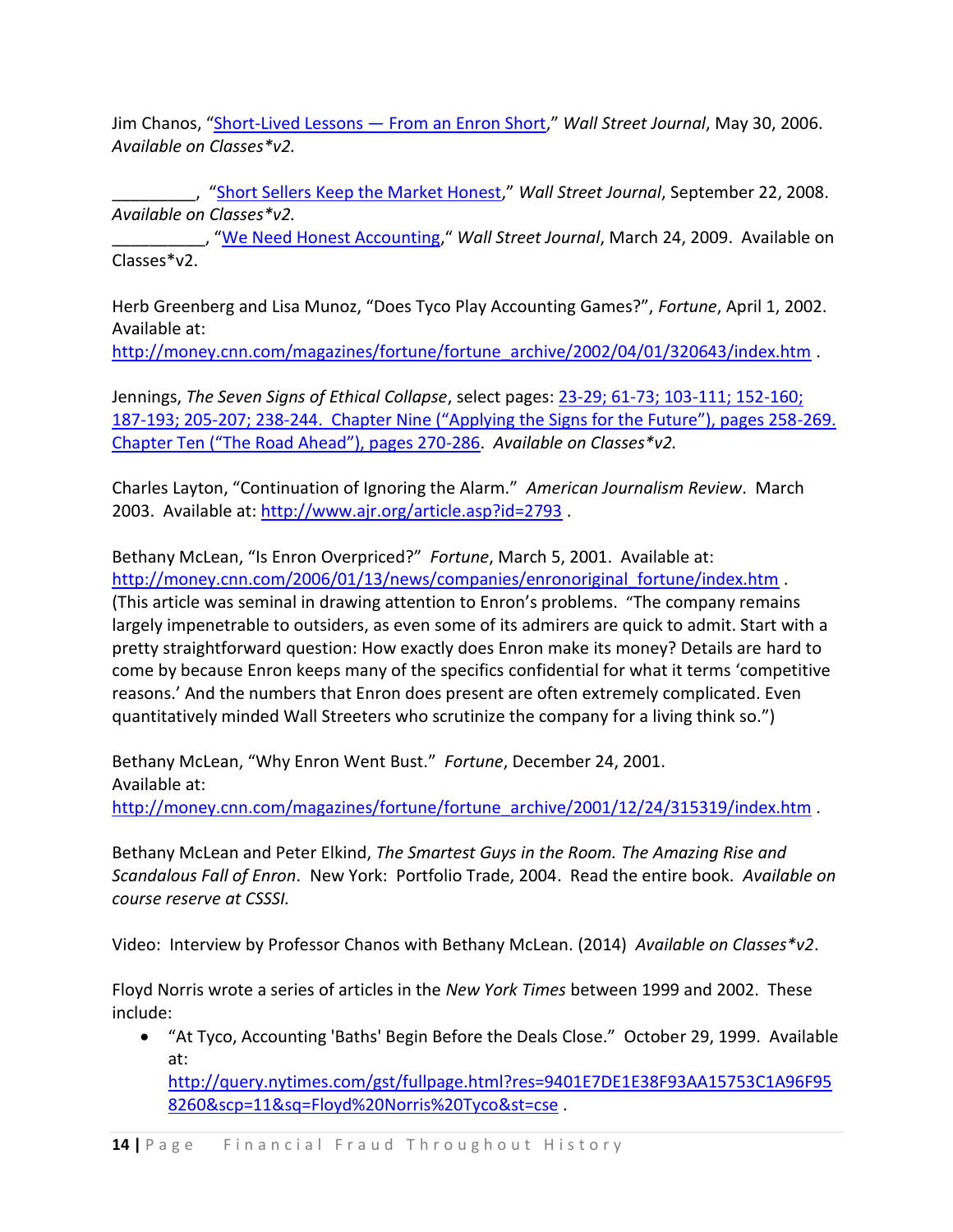- "Market Place; Tyco Took Profit on Bad Deal, Then Paid Bonuses." September 25, 2002. Available at: [http://www.nytimes.com/2002/09/25/business/market-place-tyco-took](http://www.nytimes.com/2002/09/25/business/market-place-tyco-took-profit-on-bad-deal-then-paid-bonuses-to-executives.html?scp=14&sq=Floyd%20Norris%20Tyco&st=cse)[profit-on-bad-deal-then-paid-bonuses-to](http://www.nytimes.com/2002/09/25/business/market-place-tyco-took-profit-on-bad-deal-then-paid-bonuses-to-executives.html?scp=14&sq=Floyd%20Norris%20Tyco&st=cse)[executives.html?scp=14&sq=Floyd%20Norris%20Tyco&st=cse](http://www.nytimes.com/2002/09/25/business/market-place-tyco-took-profit-on-bad-deal-then-paid-bonuses-to-executives.html?scp=14&sq=Floyd%20Norris%20Tyco&st=cse) .
- "Is a Looted Tyco Really Worth \$36 Billion?" September 13, 2002. Available at: [http://query.nytimes.com/gst/fullpage.html?res=9C0CE0DF1131F930A2575AC0A9649C](http://query.nytimes.com/gst/fullpage.html?res=9C0CE0DF1131F930A2575AC0A9649C8B63&scp=17&sq=Floyd%20Norris%20Tyco&st=cse) [8B63&scp=17&sq=Floyd%20Norris%20Tyco&st=cse](http://query.nytimes.com/gst/fullpage.html?res=9C0CE0DF1131F930A2575AC0A9649C8B63&scp=17&sq=Floyd%20Norris%20Tyco&st=cse) .

Frank Partnoy, *[Infectious Greed](http://site.ebrary.com/lib/yale/docDetail.action?docID=10326243)*. New York: Public Affairs, 2009. Chapter 6 ("Morals of the Marketplace"), pages 141-186. Chapter 10 ("World's Greatest Company" [Enron]), pages 298- 349. "Epilogue", pages 393-412. *Available on Classes\*v2.*

Schilit/Perler. Tyco: 3, 14-17, 32, 142, 228-229, 231-237, 300; Enron: 3, 4-8; 34-35, 37, 59-61, 88, 91, 108-109, 141-142, 164, 166, 201-202, 259; WorldCom: 3, 8-14; 32, 34, 37, 113-115, 155, 166, 218-220, 228-229, 231-232. *Available on course reserve at CSSSI.*

# **APRIL 27 (Session 06) \_\_\_\_\_\_\_\_\_\_\_\_\_\_\_\_\_\_\_\_\_\_\_\_\_\_\_\_\_\_\_\_\_\_**

# **The Dot.com Implosion;**

# **The Great Collapse 2007-2009: Financial Detectives' Epic Battles for the Truth (PART ONE)**

The "Dot Com" bubble began in April 1997 and ended in June 2003. Economists theorized the stock market valuations reflected the "New Economy." Companies went public and raised hundreds of millions of dollars. In 1999, of the 457 IPOs, 117 had doubled in price on the first day of trading. "Crazy ideas that had no business model and no realistic chance of success were viewed as the next big thing," said Steve Case, the former head of AOL. Financial (a surge in money and credit) and psychological dynamics (suspension of belief in traditional valuation measures) fueled the speculation. By 2000, within months, the NASDAQ stock index crashed from 5,000 to 2,000.

A few years later (2007-2008), an unprecedented collapse of the global financial system occurred. Its origins were in macroeconomic trends. The rise of sophisticated financial instruments, the "misplaced reliance" on mathematical models, high levels of leverage, and "hard-wired pro-cyclicality (ratings, triggers, margins, and haircuts)" – these were the macro trends behind the global story, as Lord Turner outlined in his report. At the firm-level, we saw examples of fraud that the global financial crisis made impossible to sustain.

Investment strategist William Ackman devoured 140,000 pages of financial information about MBIA to find "an extremely highly levered, yet AAA-rated financial institution, which we believe has inadequate reserves, undisclosed credit- quality problems, aggressive accounting and substantial unconsolidated indebtedness contained in off-balance-sheet special-purpose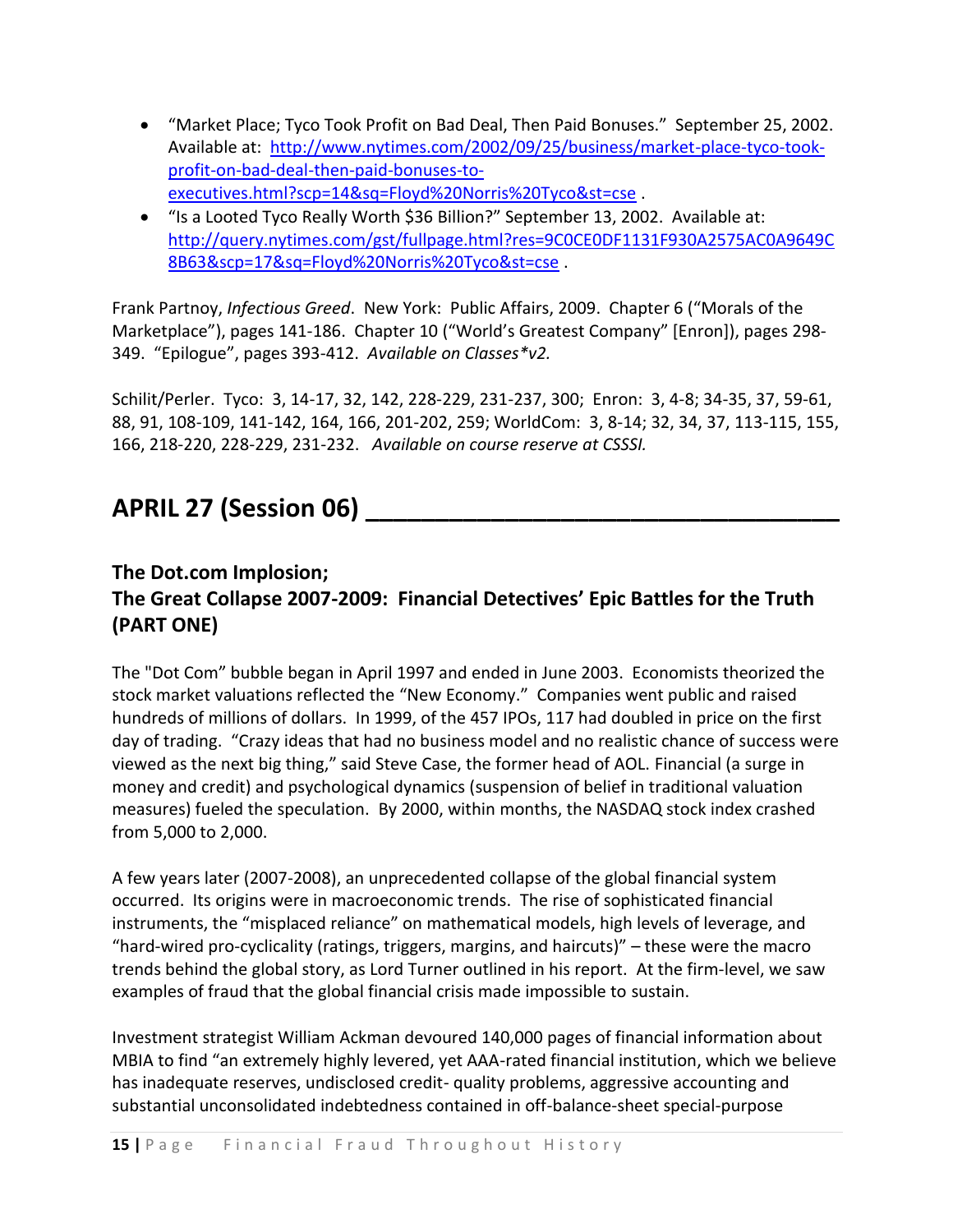vehicles." According to his analysis, MBIA held just \$1 of capital for every \$140 of debt it guaranteed.

Investor David Einhorn probed Allied Capital, questioning the valuation of illiquid securities. The SEC followed with an investigation, concluding in June 2007 that Allied broke securities laws relating to the accounting and valuation of illiquid securities.

AIG provided an illusion of safety through its credit default swaps to "insure" mortgage-backed securities should defaults occur. But AIG's bet was grossly lop-sided bet, and it lacked the financial resources to make good on those contracts should housing market collapse and counterparties make collateral calls. Federal Reserve Chair Ben Bernanke blamed the regulatory system: "There was no oversight of the Financial Products division. This was a hedge fund, basically, that was attached to a large and stable insurance company, made huge numbers of irresponsible bets– took huge losses. There was no regulatory oversight because there was a gap in the system." Was there a moral hazard? Did counterparties believe that Washington would bail them out if AIG ever failed? Former AIG chairman and CEO, Maurice "Hank" Greenberg, recently challenged the White House's illegally harsh terms (in his view) to lend the insurance megalith \$85 billion (Starr International Co. v. U.S., 11-cv-00779, U.S. Court of Federal Claims/Washington). (Closing arguments were due in early February 2015.)

U.S. District Judge Jed S. Rakoff wrote a stirring piece in the *New York Review of Books* questioning the federal government's failure to prosecute individuals involved in the financial crisis. "In striking contrast with these past prosecutions," he writes, "not a single high level executive has been successfully prosecuted in connection with the recent financial crisis, and given the fact that most of the relevant criminal provisions are governed by a five-year statute of limitations, it appears very likely that none will be. It may not be too soon, therefore, to ask why." He assigns three reasons for the federal prosecutors' inaction: other priorities including terrorism and the Madoff scandal, diverted the Justice Department's (DOJ) attention; the government's own role in the financial crisis complicated matters (could a CEO be indicted ho believed the government wanted them to do what they were doing?); and, a shift within DOJ to prosecuting individuals rather than companies. Rakoff points to the conclusions of the Financial Crisis Inquiry Committee, which views the crisis as a "result of human action and inaction." "The captains of finance and the public stewards of our financial system ignored warnings and failed to question, understand, and manage evolving risks within a system essential to the wellbeing of the American public."

(The second part will focus on the collapse of investment banks and the Federal government's response.)

# **Guest Speaker:**

Roddy Boyd, author, *Fatal Risk: A Cautionary Tale of AIG's Corporate Suicide*.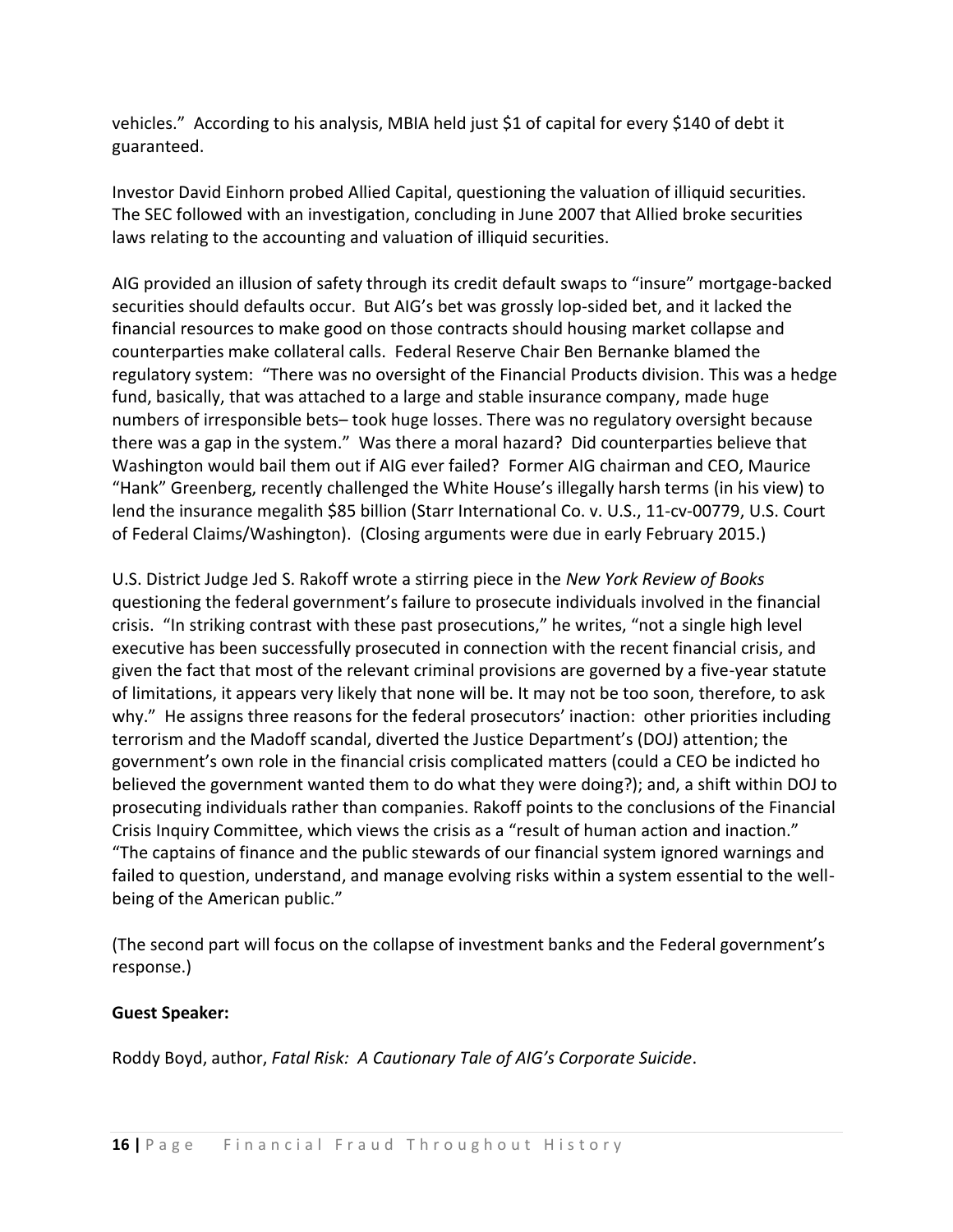**Group Project Presentations AIG**

# **Readings\_\_\_\_\_\_\_\_\_\_\_\_\_\_\_\_\_\_\_\_\_\_\_\_\_\_\_\_\_\_\_\_\_\_\_\_\_\_\_\_\_\_\_\_\_\_\_\_\_\_\_\_\_\_\_\_\_\_\_\_\_\_\_\_\_\_\_\_**

#### **Required:**

Roddy Boyd*, Fatal Risk: A Cautionary Tale of AIG's Corporate Suicide*. New York: Wiley, 2011. *Available at Course reserves at CSSSI.*

David Faber, *And then the Roof Caved In*. New York: Wiley, 2010. [Chapter 10 \("A H](http://resources.library.yale.edu/ereserves/default.asp?class=MGT848B&File=MGT_848B_24.pdf)ouse of Cards"), pages 135-[154. Chapter 11 \("And Then the Roof Caved in"\), pages 155](http://resources.library.yale.edu/ereserves/default.asp?class=MGT848B&File=MGT_848B_24.pdf)-170. ["Epilogue," pages 171](http://resources.library.yale.edu/ereserves/default.asp?class=MGT848B&File=MGT_848B_24.pdf)-180. *Available on Classes\*v2*. (Note: Video available: <http://www.cnbc.com/id/28892719> .)

Bethany McLean and Joseph Nocero, *All the Devils Are Here*. New York: Portfolio, 2010. Chapter 18 ("The Smart Guys"), pages 267-284. Chapter 19 (["The Gathering Storm"\), pages 285](http://resources.library.yale.edu/ereserves/default.asp?class=MGT848B&File=MGT_848B_25.pdf)- [307. Chapter 22 \("The Volcano Erupts\), pages 342](http://resources.library.yale.edu/ereserves/default.asp?class=MGT848B&File=MGT_848B_25.pdf)-357. *Available on Classes\*v2.*

William Ackman, "Is MBIA Triple-A?". *Available on Classes\*v2.*

Brandon L. Garrett, *Too Big to Jail: How Prosecutors Compromise with Corporations*. Cambridge, Mass.: Belknap Press, 2014. Chapter 3 ("What Happens to a Prosecution Deferred?"), pages 45 – 80. Chapter 10 ("The Future of Corporate Prosecutions"), pages 250 – 290. *Available on Classes\*v2.*

Andrew Zajac and Christie Smythe, "Starr Gets Boost From U.S. Documents in AIG Bailout Case." Bloomberg, November 25, 2014. [http://www.bloomberg.com/news/articles/2014-11-25/starr](http://www.bloomberg.com/news/articles/2014-11-25/starr-gets-boost-from-u-s-documents-in-aig-bailout-case)[gets-boost-from-u-s-documents-in-aig-bailout-case](http://www.bloomberg.com/news/articles/2014-11-25/starr-gets-boost-from-u-s-documents-in-aig-bailout-case)

Filings in: Starr International Co. v. U.S., 11-cv-00779, U.S. Court of Federal Claims/Washington.

Interview with Roddy Boyd available on Classes\*v2.

# **MAY 4 (Session 07) \_\_\_\_\_\_\_\_\_\_\_\_\_\_\_\_\_\_\_\_\_\_\_\_\_\_\_\_\_\_\_\_\_\_\_\_\_\_\_**

# **The Great Collapse, 2007-2009: Were We All to Blame but No One Was at Fault? Too Big to Fail and Jail? (PART TWO)**

This lecture will look at the roles of financial institutions in the crisis, such as Goldman, Sachs and Lehman Brothers. Lehman Brothers used "materially misleading" accounting gimmicks to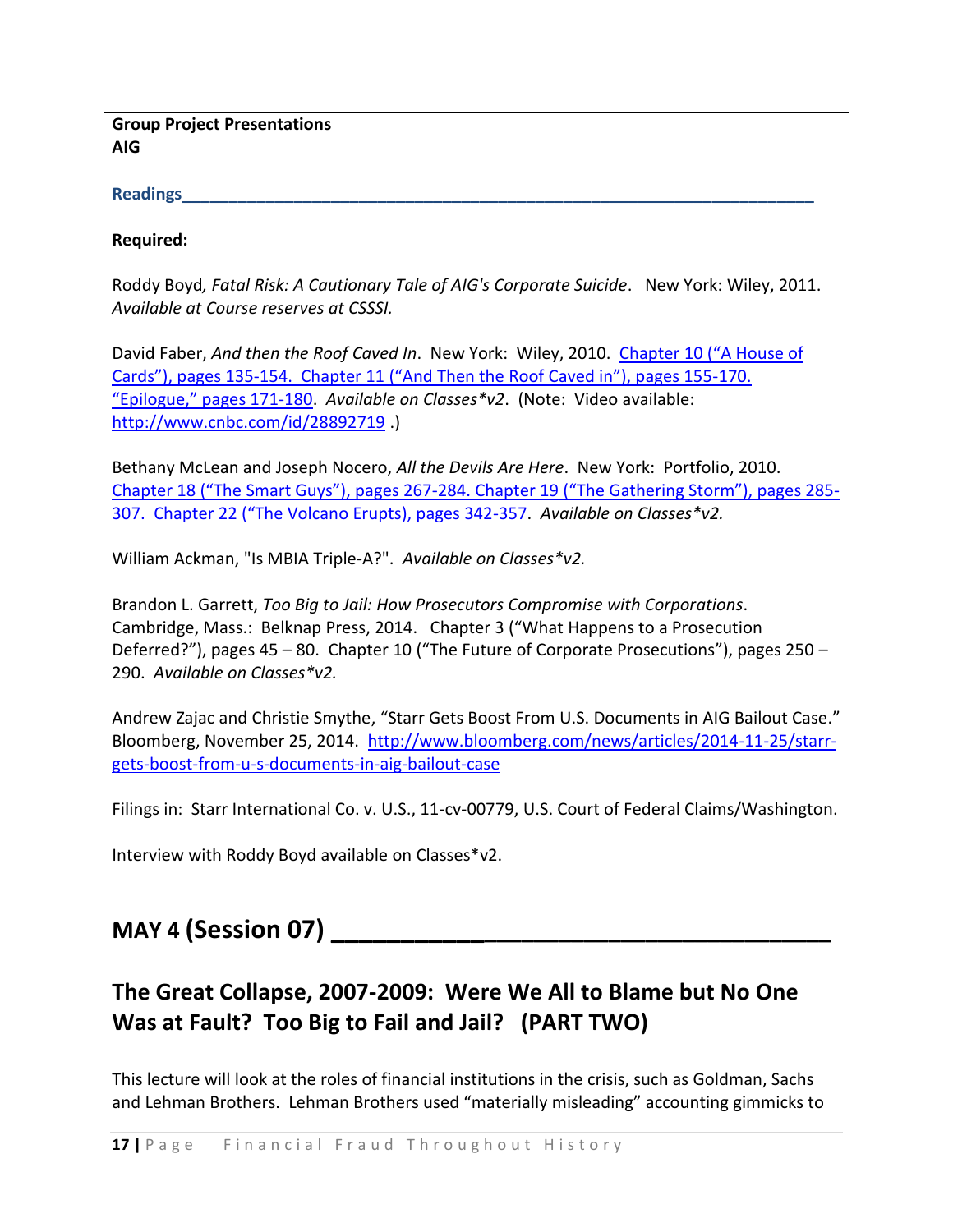mask the perilous state of its finances, according to the 2,200-page Examiner's Report. "Unbeknownst to the investing public, rating agencies, government regulators, and Lehman's board of directors, Lehman reverse engineered the firm's net leverage ratio for public consumption." A close reading of the financial statements of the largest financial institutions revealed the contrivances masquerading enormous problems that jeopardized the firms' survival. What processes were used to comb through the mountain of financial statements? Why did it take so long before investors believed the dissenting voices?

A recent paper by the Bank for International Settlement looks at the role played by fair value accounting, "through an increased volatility of profit and loss figures," in influencing "investment and risk management decisions in banks." Anecdotal evidence suggests that "the combination of an opaque balance sheet with funding constraints… led to the demise of systemically important banks." Evidence remains inconclusive, however, BIS finds, in understanding if fair value accounting principles resulted in disclosures that disguised banks' financial weaknesses or led senior managers to make poor decisions.

Also assessed will be the government's response. Did Dodd-Frank address the problems the financial crisis revealed? Were the anti-fraud provisions of Sarbanes-Oxley sufficiently strong, as Einhorn suggests, but "the problem was that the laws were not enforced"? Were the financial institutions "too big to fail and jail"? Why were no heads of these institutions prosecuted for the wrongdoing set out in the Financial Crisis Inquiry Commission? Was Justice's approach to prosecution (deferred prosecution to compel changes in corporate culture) "justice denied," as one writer put?

Meanwhile fiscal accounting shenanigans became the norm for governments worldwide and in the United States, for Federal, state, and local governments. "China's overall debt-to-GDP ratio has sprung to over 200% from about 120% in five years. Most of this is from local governments and state-supported companies," reports the *Wall Street Journal* March 5, 2014). What are the implications? Greece's government engaged in a decade-long series of maneuvers to mask debt (for example, using a "currency trade" to raise funds) and skirt EU borrowing limits. Mary Meeker analyzed the Federal budget as she would a corporation and found in 2012 that U.S. expenses outstripped revenue by 56 percent. Tax breaks exceeded \$1 trillion last year, which she argues accounted for 83 percent of the deficit in cash flow. Shift in industry, wealth, and population all point to diverging outlooks for two groups of states, Meredith Whitney's view. Does a doomsday scenario await failing states and municipalities?

And, the "work ahead," as Alan Blinder outlined in his book. Erik Gerding explains how financial regulation plays into the dynamics of asset price bubbles. "[A]sset price bubbles weaken financial regulation just as financial markets begin to overheat and the risk of crisis spikes." "[T]he failure of financial regulations adds further fuel to a bubble." He sees five dynamics: regulatory stimulus cycle; compliance rot; regulatory arbitrage frenzies; procyclical regulation; and, promoting of investment herding. "These five dynamics become most dangerous when they undermine financial regulations that govern financial institution leverage and the supply of credit."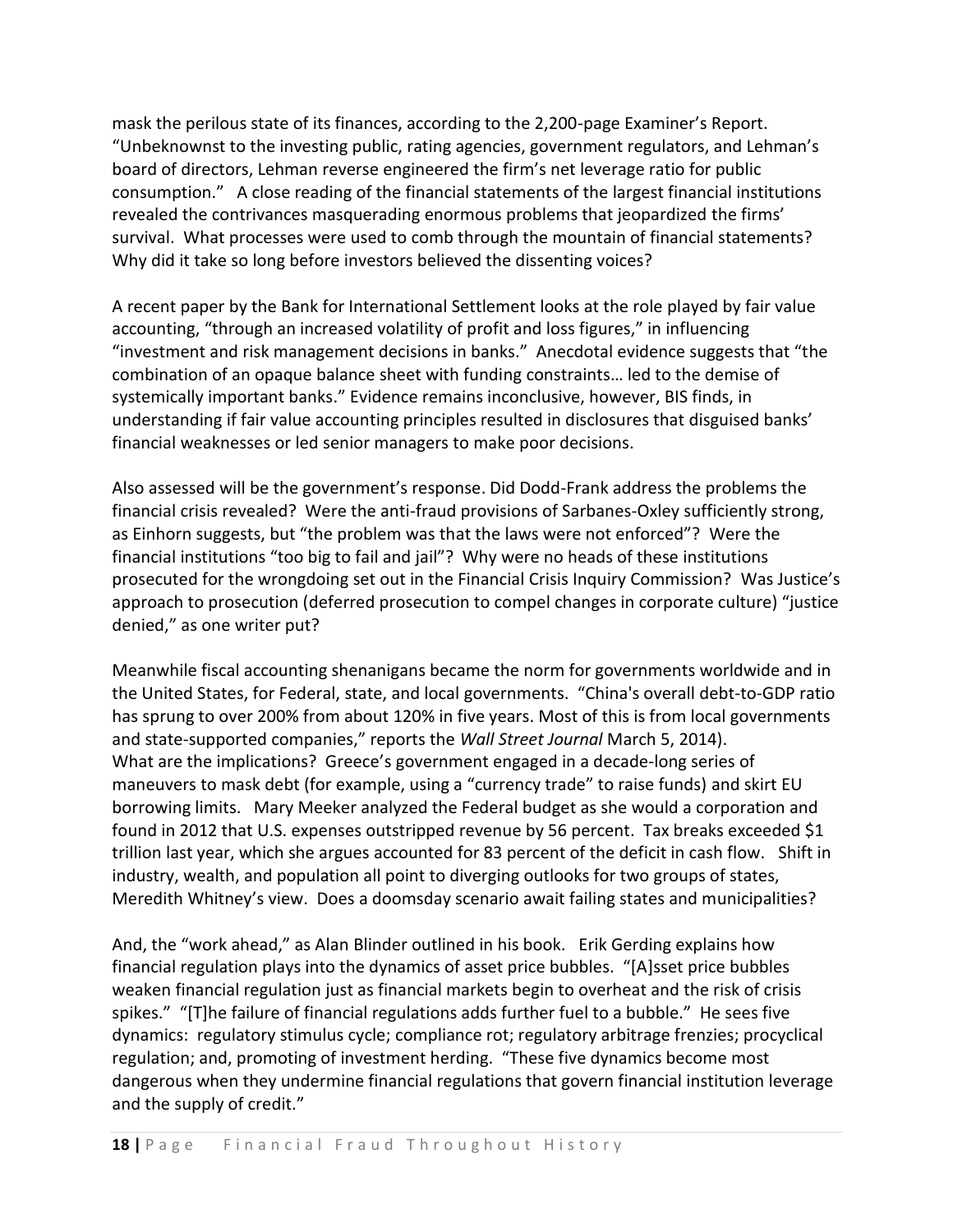Lord Adair Turner, former head of the U.K. securities regulator, concluded that "the financial crisis of 2007/08 occurred because we failed to constrain the private financial system's creation of private credit and money." Banks, he said that can create credit and private money with weak oversight, they will likely "create sub-optimally large or sub-optimally unstable quantities of both credit and private money…. Banks which can create credit and money to finance asset price booms are thus inherently dangerous institutions."

U.S. District Judge Jed S. Rakoff wrote a stirring piece in the *New York Review of Books* questioning the federal government's failure to prosecute individuals involved in the financial crisis. "In striking contrast with these past prosecutions," he writes, "not a single high level executive has been successfully prosecuted in connection with the recent financial crisis, and given the fact that most of the relevant criminal provisions are governed by a five-year statute of limitations, it appears very likely that none will be. It may not be too soon, therefore, to ask why." He assigns three reasons for the federal prosecutors' inaction: other priorities including terrorism and the Madoff scandal, diverted the Justice Department's (DOJ) attention; the government's own role in the financial crisis complicated matters (could a CEO be indicted ho believed the government wanted them to do what they were doing?); and, a shift within DOJ to prosecuting individuals rather than companies. Rakoff points to the conclusions of the Financial Crisis Inquiry Committee, which views the crisis as a "result of human action and inaction." "The captains of finance and the public stewards of our financial system ignored warnings and failed to question, understand, and manage evolving risks within a system essential to the wellbeing of the American public."

The shift in Justice's prosecution strategy for corporate fraud, University of Virginia Law Professor Brandon L. Garrett shows in his book (*Too Big to Jail: How Prosecutors Compromise with Corporations*) has not had an impact in reducing incidences of fraud. In striking deals with companies to withhold prosecution if the company commits to changing its corporate culture, Garrett finds the approach removing the accountability of the company's leaders and fraud continuing. "The punishment and deterrence of corporate crime has, for all the government's rhetoric, effectively been reduced," Rakoff writes in reviewing Garrett's book.

### **Guest Speaker:**

Alex Berenson, author, *The Number.*

**Group Project Presentations Lehman Brothers**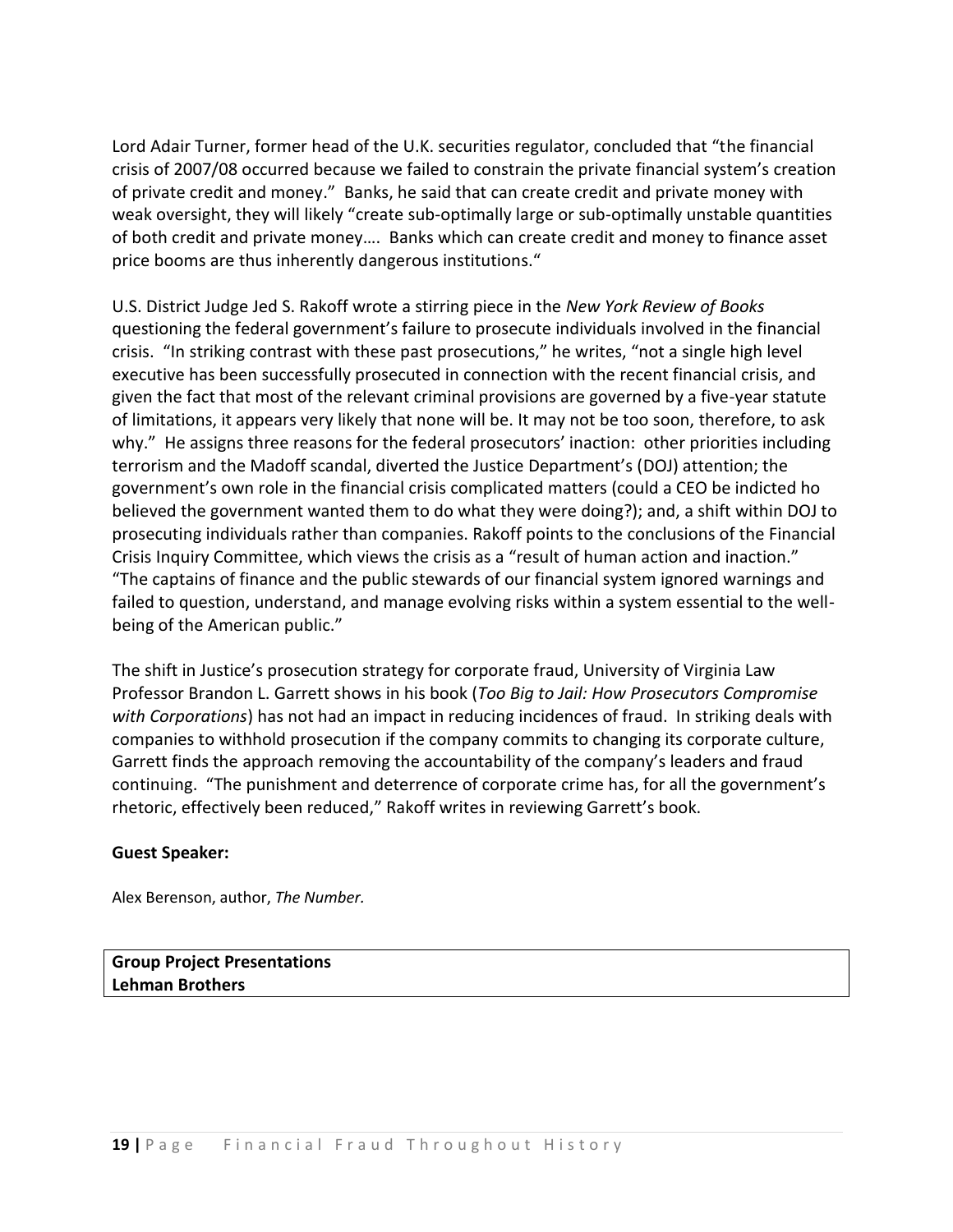**Readings\_\_\_\_\_\_\_\_\_\_\_\_\_\_\_\_\_\_\_\_\_\_\_\_\_\_\_\_\_\_\_\_\_\_\_\_\_\_\_\_\_\_\_\_\_\_\_\_\_\_\_\_\_\_\_\_\_\_\_\_\_\_\_\_\_\_\_\_**

#### **Required:**

William K. Black, "Wall Street's Broken Windows." *New Economic Perspectives*, March 4, 2012. Available at: [http://www.neweconomicperspectives.org/2012/03/wall-streets-broken](http://www.neweconomicperspectives.org/2012/03/wall-streets-broken-windows.html)[windows.html](http://www.neweconomicperspectives.org/2012/03/wall-streets-broken-windows.html) .

Alan S. Blinder, *After the Music Stopped: The Financial Crisis, the Response and the Work Ahead*. New York: Penguin, 2013. *Available on course reserve at CSSSI.*

*Lehman Brothers Holdings Inc. Chapter 11 Proceedings Examiner's Report*. Volume 1 ("Introduction and Executive Summary"), pages 2-26. (The report is divided into nine volumes and features hyperlinks to all of the documents cited in the report's 8,000-plus footnotes.). Available at: <http://lehmanreport.jenner.com/>.

Mary Meeker, "USA Inc. - A Basic Summary of America's Financial Statements." February 2011. Available at: [http://www.scribd.com/doc/49434520/USA-Inc-A-Basic-Summary-of-America-s-](http://www.scribd.com/doc/49434520/USA-Inc-A-Basic-Summary-of-America-s-Financial-Statements)[Financial-Statements](http://www.scribd.com/doc/49434520/USA-Inc-A-Basic-Summary-of-America-s-Financial-Statements) .

*Report of the Financial Crisis Inquiry Committee*. "Conclusion," pages xv – xxviii. Available at: <http://www.fcic.gov/> .

**Final take-home exam distributed.** 

**Friday, May 8\_\_\_\_\_\_\_\_\_\_\_\_\_\_\_\_\_\_\_\_\_\_\_\_\_\_\_\_\_\_\_\_\_\_\_\_\_\_\_\_\_\_\_**

**Final exam due at noon (New Haven, CT time).**

# **ASSIGNMENTS\_\_\_\_\_\_\_\_\_\_\_\_\_\_\_\_\_\_\_\_\_\_\_\_\_\_\_\_\_\_\_\_\_\_\_\_\_\_\_\_\_\_\_\_\_\_**

### **Group Project**

Starting April 6, each week two groups will make 20-minute presentations, assuming the role of expert witness for either the prosecution or the defense. Apply the four models to organize your inquiry into the facts: Kindleberger Minsky; "fraud triangle;" McLean ("legal fraud"); and Black ("control fraud"). Each group will prepare a 20-page paper and a PowerPoint presentation. The paper and PowerPoint are due at 5 p.m. Sunday prior to the presentation date. Both will be posted on Classes\*v2 for students to review before class. Each group will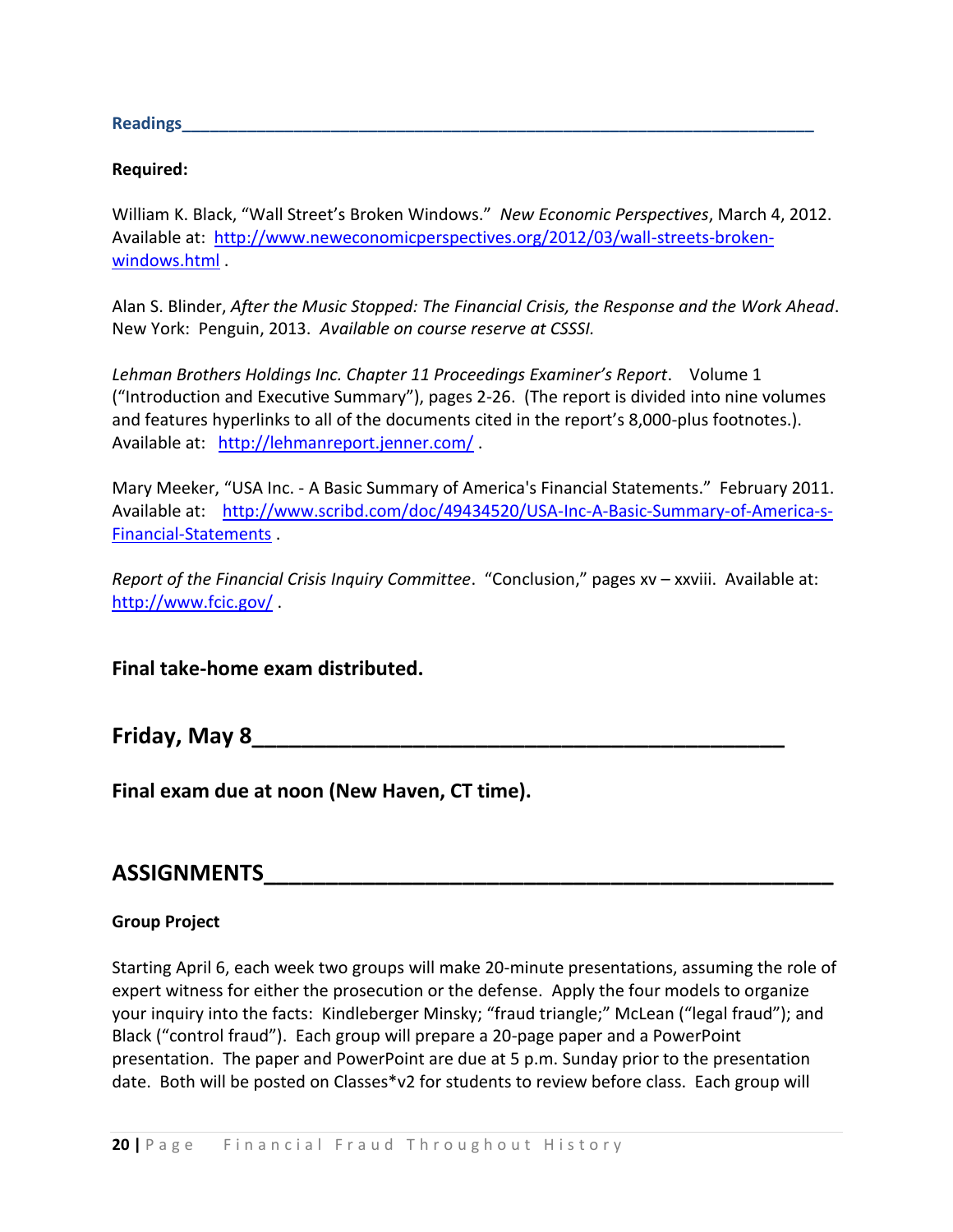present its analysis within a 20-minute time period and field questions from students for another 10 minutes

All members of the group will receive the same grade. The grade will reflect performance for the written materials and the oral presentation.

A two-page outline for each group's assignment is due Monday, March 30, at noon to the teacher's assistant via email.

## **GROUP PROJECT DEADLINES**

| <b>Presentation Date</b> | <b>Website Posting</b> |
|--------------------------|------------------------|
|                          | <b>Deadline</b>        |
| April 6                  | April 5 5 p.m.         |
| April 13                 | April 12 5 p.m.        |
| April 20                 | April 19 5 p.m.        |
| April 27                 | April 26 5 p.m.        |
| May 4                    | May 3 5 p.m.           |

## **Final Exam**

A take-home written exam covering key concepts and their application will be **distributed Monday, May 4** and **due Friday, May 8 at noon (Yale time).**

# **GRADING\_\_\_\_\_\_\_\_\_\_\_\_\_\_\_\_\_\_\_\_\_\_\_\_\_\_\_\_\_\_\_\_\_\_\_\_\_\_\_\_\_\_\_\_\_\_\_\_\_**

| <b>Group Project</b>       | 30 percent |
|----------------------------|------------|
| <b>Final Written Exam</b>  | 40 percent |
| <b>Class Participation</b> | 30 percent |

### **Grading Policy\_\_\_\_\_\_\_\_\_\_\_\_\_\_\_\_\_\_\_\_\_\_\_\_\_\_\_\_\_\_\_\_\_\_\_\_\_\_\_\_\_\_\_\_\_\_\_\_\_\_\_\_\_\_\_\_\_\_\_\_\_\_\_\_\_\_**

Yale's grading system is: Distinction, Proficient, Pass, and Fail. The faculty guideline for awarding a grade of Distinction is that it should be given to no more than 10 percent of the SOM students enrolled.

All assignments will be graded in terms of the quality of the analysis, research/content (the level of original thinking), and writing.

### Deadlines

If an assignment is late, it will be accepted but your grade will be affected. Please be conscious of this.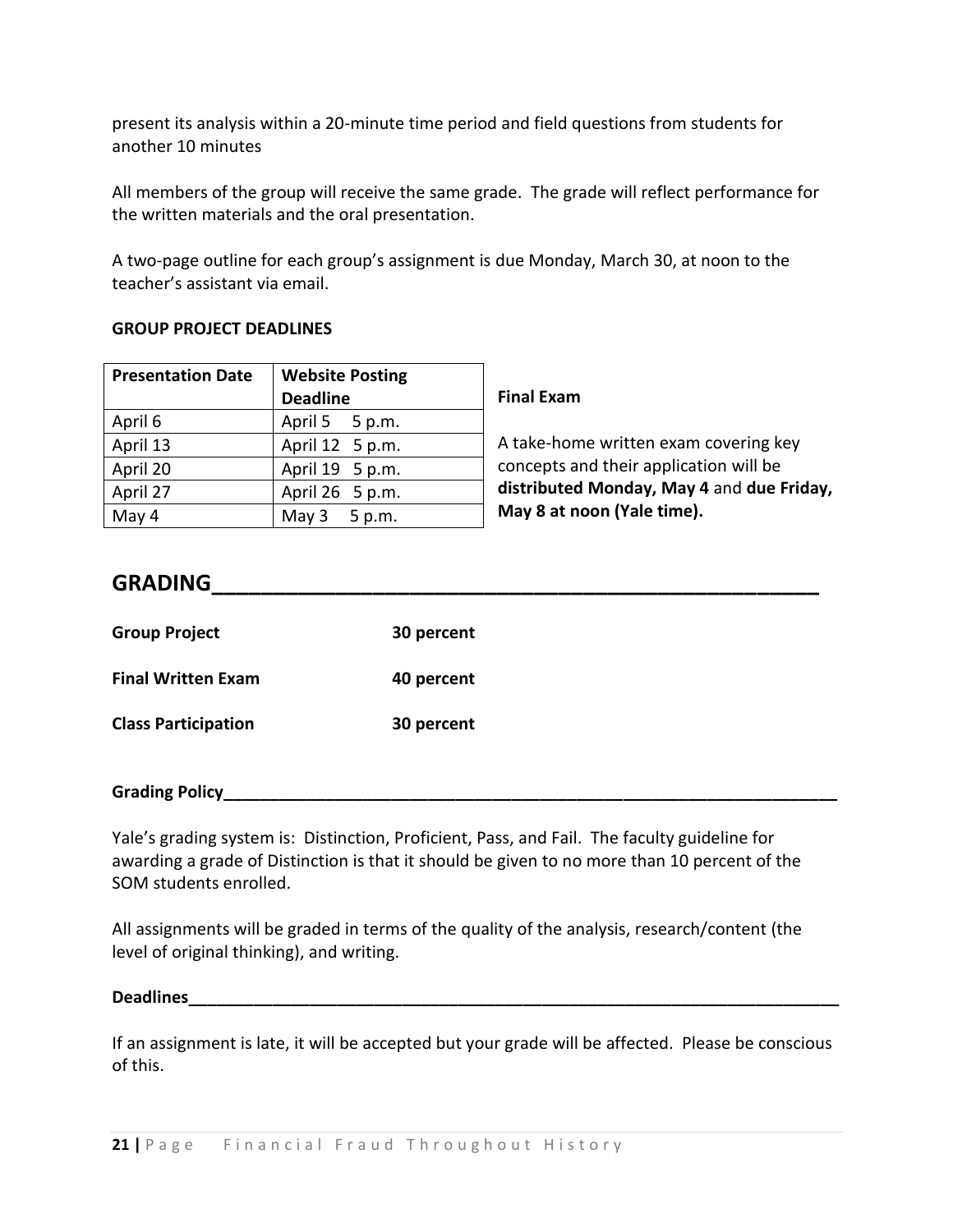**Attendance Policy\_\_\_\_\_\_\_\_\_\_\_\_\_\_\_\_\_\_\_\_\_\_\_\_\_\_\_\_\_\_\_\_\_\_\_\_\_\_\_\_\_\_\_\_\_\_\_\_\_\_\_\_\_\_\_\_\_\_\_\_\_\_\_**

Students are expected to attend all classes unless excused. A sign-in sheet will be provided before each class begins. It is your responsibility to sign in and record your attendance. Attendance will be reflected in the final grade's "participation" component. Please contact the teaching assistant should you need to miss a class so that we can discuss any need for a review of lectures missed. Consult the university's policy on religious holidays.

**Academic Integrity\_\_\_\_\_\_\_\_\_\_\_\_\_\_\_\_\_\_\_\_\_\_\_\_\_\_\_\_\_\_\_\_\_\_\_\_\_\_\_\_\_\_\_\_\_\_\_\_\_\_\_\_\_\_\_\_\_\_\_\_\_\_**

Please review the university's policy available at: <http://yalecollege.yale.edu/content/academic-dishonesty> .

Please refer to Yale's official warning about plagiarism: [http://yalecollege.yale.edu/content/cheating-plagiarism-and-documentation.](http://yalecollege.yale.edu/content/cheating-plagiarism-and-documentation)

# **SUGGESTED READINGS**

## **MARCH 23: LECTURE ONE**

Dan Amiram, Zahn Bozanic, and Ethan Rouen, "Financial Statement Irregularities: Evidence from the Distributional Properties of Financial Statement Numbers." January 2, 2014. *Columbia Business School Research Paper No. 14-9*. Available at: http://ssrn.com/abstract=2374093 or [http://dx.doi.org/10.2139/ssrn.2374093.](http://dx.doi.org/10.2139/ssrn.2374093) Researchers find that companies whose financial statements deviate from Benford's Law are likely to be engaging in earnings manipulation. Companies with a higher deviation from Benford's Law in the three years prior to fraud detection by the SEC suggest that "fraudulent firms are able to hide their activities using techniques that violate Benford's Law, but only get caught if those techniques become unsustainable."

ANZ Research, ["Do Chinese Activity Data Conform to Benford's Law?"](http://resources.library.yale.edu/ereserves/default.asp?class=MGT848B&File=MGT_848B_33.pdf). January 8, 2013. Available on Classes\*v2. ("Our preliminary tests on some selected Chinese activity data suggest that while all satisfy Benford's first digit law, all of them fail to satisfy the second digit law when these data are published in percentage terms. Our application of Benford's Law seems to have confirmed that most data published in percentage terms could have been subject to data manipulation, appearing to confirm long-rooted suspicions on the quality of Chinese data.")

Ray Ball, "Accounting Informs Investors and Earnings Management is Rife: Two Questionable Beliefs." May 15, 2013. *Accounting Horizons*, forthcoming. Available at: <http://ssrn.com/abstract=2211288>. Ball argues that financial statements do not provide a "relatively large proportion of the new information used by the equity market." He also questions research methodologies used to prove the frequency of accounting manipulation.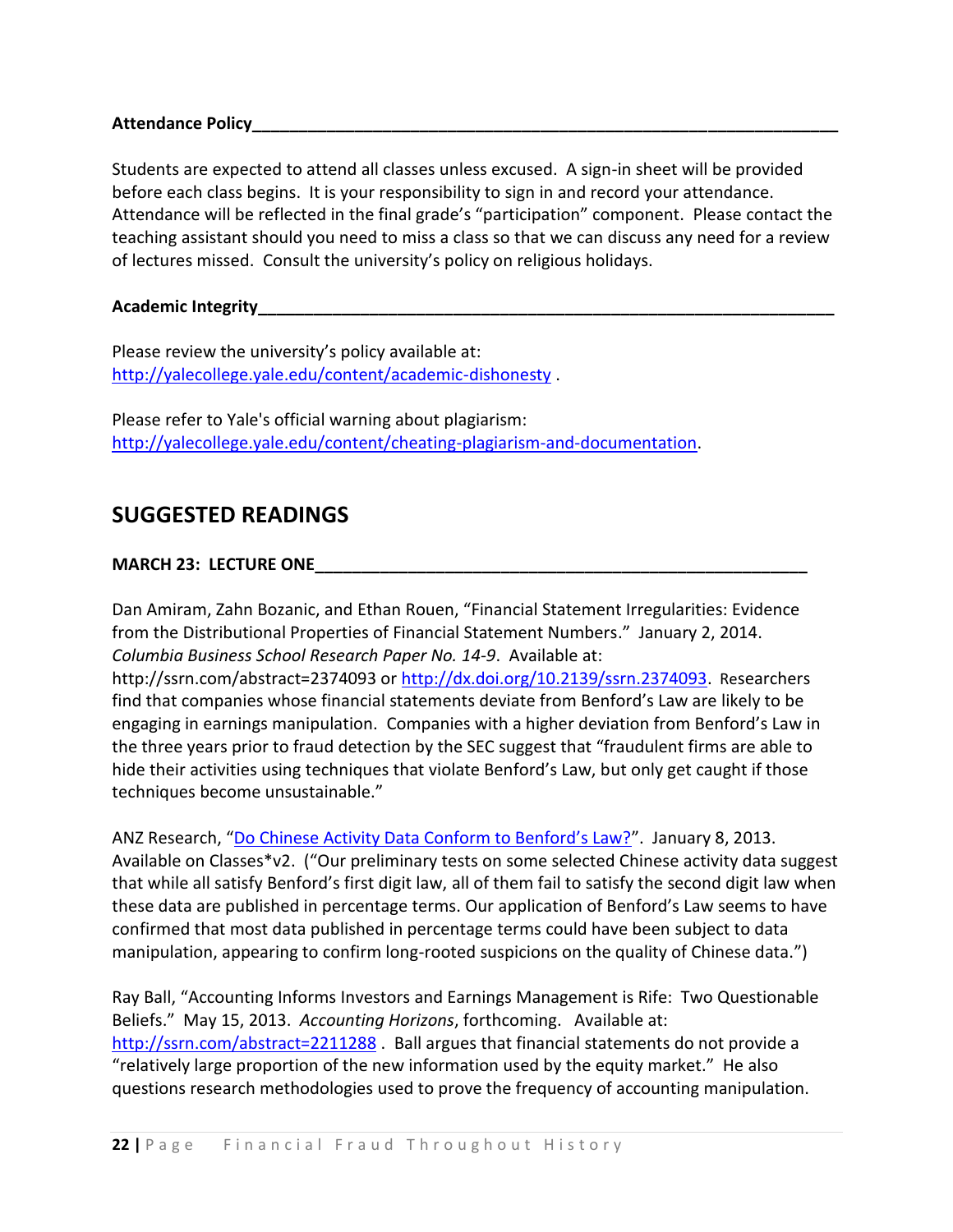Joseph F. Brazel, Keith L. Jones, and Mark F. Zimbelman, "Using Nonfinancial Measures to Assess Fraud Risk." July 20, 2009.

[http://papers.ssrn.com/sol3/papers.cfm?abstract\\_id=886545.](http://papers.ssrn.com/sol3/papers.cfm?abstract_id=886545)

("If auditors or other interested parties [e.g., directors, lenders, investors, or regulators] can identify nonfinancial measures [e.g., facilities growth] that are correlated with financial measures [e.g., revenue growth], inconsistent patterns between the nonfinancial and financial measures can be used to detect firms with high fraud risk. We find that the difference between financial and nonfinancial performance is significantly greater for firms that committed fraud than for their non-fraud competitors. … Manipulating . . . NFMs can be difficult to conceal because NFM verification is often straightforward. … Overall, our results provide empirical evidence suggesting that nonfinancial measures can be effectively used to assess the likelihood of fraud.")

Markus K. Brunnermeier and Martin Oehmke, "Bubbles, Financial Crises, and Systemic Risk." Available at:

[http://www0.gsb.columbia.edu/faculty/moehmke/papers/BrunnermeierOehmkeHandbookSyst](http://www0.gsb.columbia.edu/faculty/moehmke/papers/BrunnermeierOehmkeHandbookSystemicRisk.pdf) [emicRisk.pdf](http://www0.gsb.columbia.edu/faculty/moehmke/papers/BrunnermeierOehmkeHandbookSystemicRisk.pdf) . Brief historical account of bubbles, financial crises, and systemic risks.

Jeffrey R. Cohen, Yuan Ding, Cédric Lesage, and Hervé Stolowy. "Corporate Fraud and Managers' Behavior: Evidence from the Press." October 06, 2010. Available at: http://ssrn.com/abstract=1160076 .

("Based on evidence from press articles covering 39 corporate fraud cases that went public during the period 1998-2005, the objective of this paper is to examine the role of managers' behavior in the commitment of the fraud." From this paper's detailed list of frauds, choose a case for your group's project. It's also possible to choose a more recent case.)

P. M. Dechow, W. Ge, C. R. Larson, and R. G. Sloan, "Predicting Material Accounting Misstatements." *[Contemporary Accounting Research](http://onlinelibrary.wiley.com/doi/10.1111/j.1911-3846.2010.01041.x/pdf)* 28 (2011) (1): 17-82. (Reviews 2,190 SEC *Accounting and Auditing Enforcement Reports* between 1982 and 2005 to identify firms with misstated quarterly or annual earnings. "We find that the overstatement of revenues, misstatement of expenses, and capitalizing costs are the most frequent types of misstatements. We find that at the time of misstatements, accrual quality is low and both financial and nonfinancial measures of performance are deteriorating. We also find that financing activities and related off-balance-sheet activities are much more likely during misstatement periods. Finally, we find that managers of misstating firms appear to be sensitive to their firm's stock price. These firms have experienced strong recent earnings and price performance and trade at high valuations relative to fundamentals. The misstatements appear to be made with the objective of covering up a slowdown in financial performance in order to maintain high stock market valuations.")

Ilia D. Dichev, John R. Graham, Campbell R .Harvey, and Shivaram Rajgopal, "Earnings Quality: Evidence from the Field." September 9, 2012. Available at: http://ssrn.com/abstract=2103384 or [http://dx.doi.org/10.2139/ssrn.2103384.](http://dx.doi.org/10.2139/ssrn.2103384) (Researchers' survey of CFOs finds: "[A]bout 50%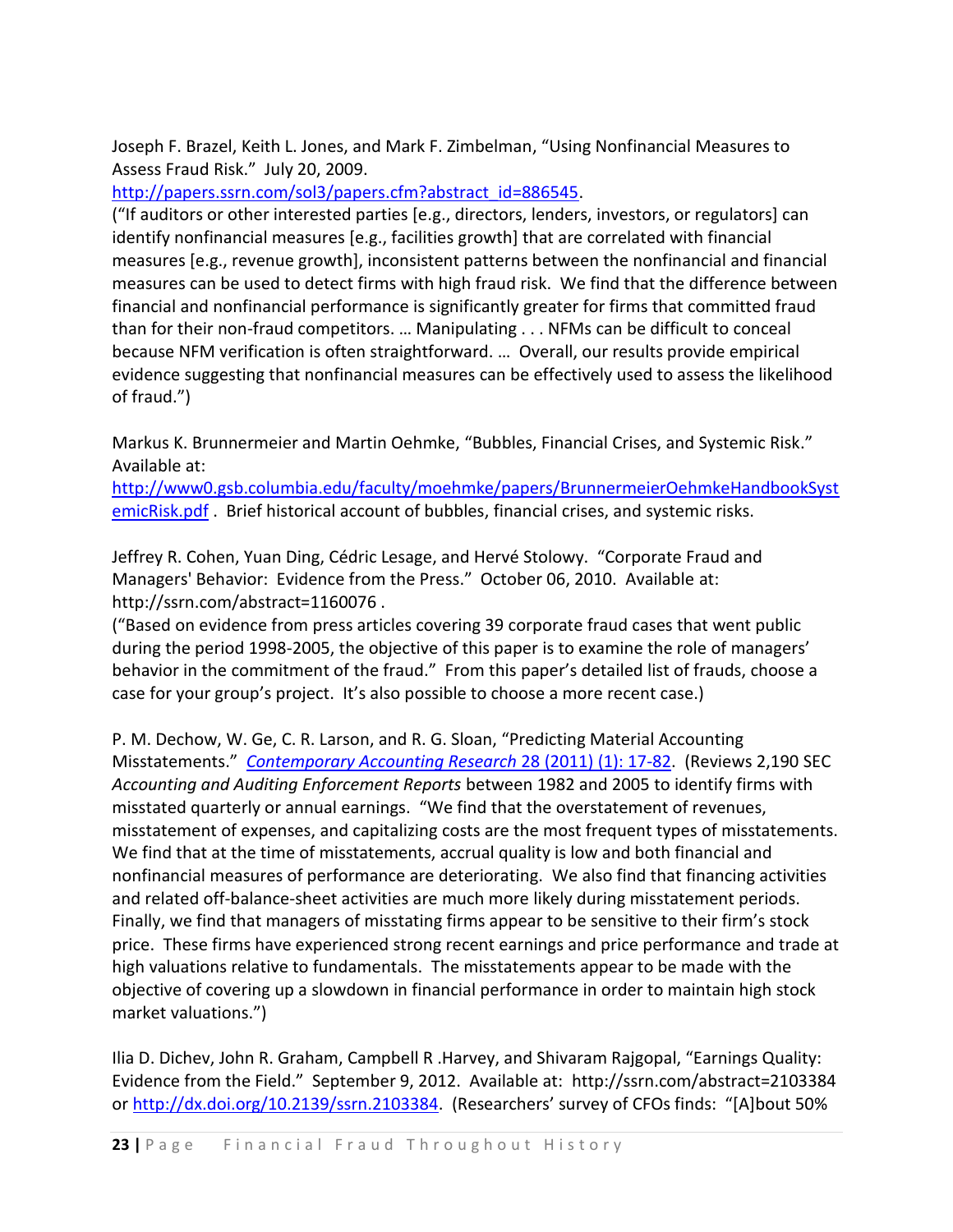of earnings quality is driven by non-discretionary factors; (iii) about 20% of firms manage earnings to misrepresent economic performance, and for such firms 10% of EPS is typically managed; (iv) CFOs believe that earnings manipulation is hard to unravel from the outside but suggest a number of red flags to identify managed earnings….")

Roman Frydman and Michael Goldberg, *Beyond Mechanical Markets: Asset Price Swings, Risk and the Role of the State*. Princeton, New Jersey: Princeton University Press, 2011. (The authors suggest an approach that lies in-between efficient market theory and behavioral investing. They posit the "contingent-market hypothesis." "The causal process underpinning price movements depends on available information, which includes observations concerning fundamental factors specific to each market. This process cannot be adequately characterized by an overarching model, defined as a rule that exactly relates market outcomes to available information up to a fully predetermined random error at all time periods, past, present and future.")

Robin Greenwood and Stefan Nagel, "[Inexperienced Investors and Bubbles](http://www.nber.org/papers/w14111.pdf)." *NBER Working Paper #14111*. 2008. Available at: http://www.nber.org/papers/w14111.pdf. ("Young managers, but not old managers, exhibit trend-chasing behavior in their technology stock investments" during the technology bubble of the late 1990s "The economic significance of young managers' actions is amplified by large inflows into their funds prior to the peak in technology stock prices.")

Jessen L. Hobson, William J. Mayew, and Mohan Venkatachalam, "Analyzing Speech to Detect Financial Misreporting. " October 9, 2011. Available: [http://ssrn.com/abstract=1531871.](http://ssrn.com/abstract=1531871) (Paper examines the role of vocal cues in detecting financial misreporting, using vocal emotion analysis software. The researchers focus on cognitive dissonance, "a state of psychological arousal and discomfort occurring when an individual takes actions that contrast with a belief, such as cheating while believing oneself to be honest." "We find that cognitive dissonance in CEO speech can predict whether a firm's quarterly financial reports will be adversely restated at better than chance levels. . . . [I]mportant nonverbal clues to detect financial misreporting are present in earnings conference calls." Researchers caution about the limits, given the early stages of Layered Voice Analysis technologies and research methodologies.)

Bradley E. Lail, Wayne B. Thomas, and Glyn J. Winterbotham, "Classification Shifting Using the 'Corporate/Other' Segment." April 26, 2013. Available at: <http://ssrn.com/abstract=2257120>. (This paper examines management's use of the "corporate/other" segment of financial statements to "mask the true performance of operating (or core) segments. We find that managers take advantage of vague cost allocation requirements to shift expenses between the corporate/other segment and core segments. …This shifting increases the reported performance of underperforming core segments. In addition, when proprietary concerns are high (i.e., operations in less competitive industries), we find evidence consistent with corporate/other expenses being shifted to core segments. By shifting expenses to core segments, core profits are concealed when proprietary motives are present.")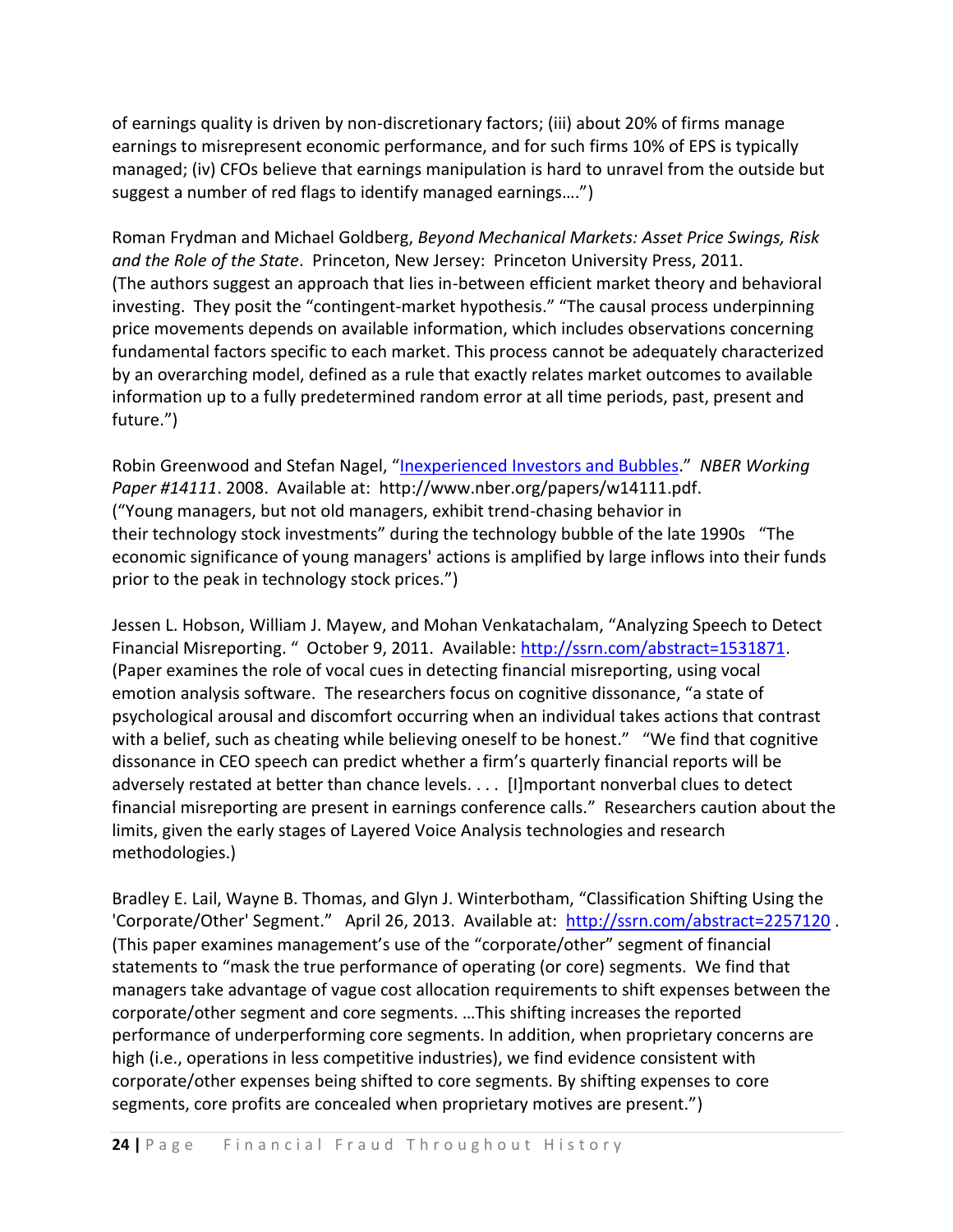Andrew W. Lo, "Fear, Greed, and Financial Crises: A Cognitive Neurosciences Perspective." October 13, 2011. Available at: http://ssrn.com/abstract=1943325. ("One of the most significant consequences of the Financial Crisis of 2007–2009 is the realization that the intellectual framework of economics and finance is incomplete in several respects.")

# Mark J. Nigrini, "I've Got Your Number." *Journal of Accountancy.* May 1999. Available at: [http://www.journalofaccountancy.com/Issues/1999/May/nigrini.](http://www.journalofaccountancy.com/Issues/1999/May/nigrini)

(Nigrini: "Benford's law is used to determine the normal level of number duplication in data sets, which in turn makes it possible to identify abnormal digit and number occurrence. Accountants and auditors have begun to apply Benford's law to corporate data to discover number-pattern anomalies.") For more information on Benford's law, see: Robert Matthews, "The Power of One." *New Scientist*. July 10, 1999. [Pages 26-30.](http://www.lexisnexis.com/lnacui2api/api/version1/getDocCui?lni=3WXM-7CR0-0025-80WK&csi=164760&hl=t&hv=t&hnsd=f&hns=t&hgn=t&oc=00240&perma=true))

Prabin Kumar Panigrah and Anuj Sharma, "A Review of Financial Accounting Fraud Detection Based on Data Mining Techniques." *International Journal of Computer Applications* Vol. 39, No. 1 (February 2012). Data mining techniques are providing great aid in financial accounting fraud detection, since dealing with the large data volumes and complexities of financial data are big challenges for forensic accounting. This paper presents a comprehensive review of the literature on the application of data mining techniques for the detection of financial accounting fraud and proposes a framework for data mining techniques based accounting fraud detection." Available at: http://arxiv.org/abs/1309.3944 .

Steven Pressman, "On Financial Frauds and Their Causes: Investor Overconfidence." *American Journal of Economics and Sociology*. Vol. 57, No. 4 (October 1998), pages 405-421. Available at: <http://www.jstor.org/stable/3487115> .

(Pressman rebuts the classical economic view that investors are rationale and the neoclassical view that investors are at a disadvantage with their asymmetric information. Instead, he argues that investors focus on certain facts, such as the massive early gains of the first investors, to make their decisions. "Empirical psychology provides a good deal of evidence that people are psychologically constituted to make the very sorts of errors that lead to cases of massive financial fraud. "One result from the empirical psychology literature is that judgments about potential risk are frequently mistaken, and human fallibility tends to be greatest when people hold their faulty judgments with great confidence [Slovic, Fischhoff, and Lichtenstein, 1982]. Moreover, people are psychologically predisposed to be optimistic whenever they are individually involved and have had no bad personal experiences from their past to counter this innate optimism. For example, a large majority of people think that they will live past 80 [Weinstein, 1980] and that they, personally, are unlikely to be harmed by products they buy and use [Rethans, 1979]. Psychologically, people tend to live in the world of Lake Wobegon, where all children are smarter than average and better behaved than average.")

Nate Silver, *The Signal and the Noise: Why So Many Predictions Fail — but Some Don't*. Penguin Press, 2012. "Introduction," Chapter One: "A Catastrophic Failure of Prediction," [pages 1](http://resources.library.yale.edu/ereserves/default.asp?class=MGT848B&File=MGT_848B_3.pdf) – 46; and Chapter 11: "If You Can't Beat 'Em...", pages  $329 - 369$ . (Failing to predict the financial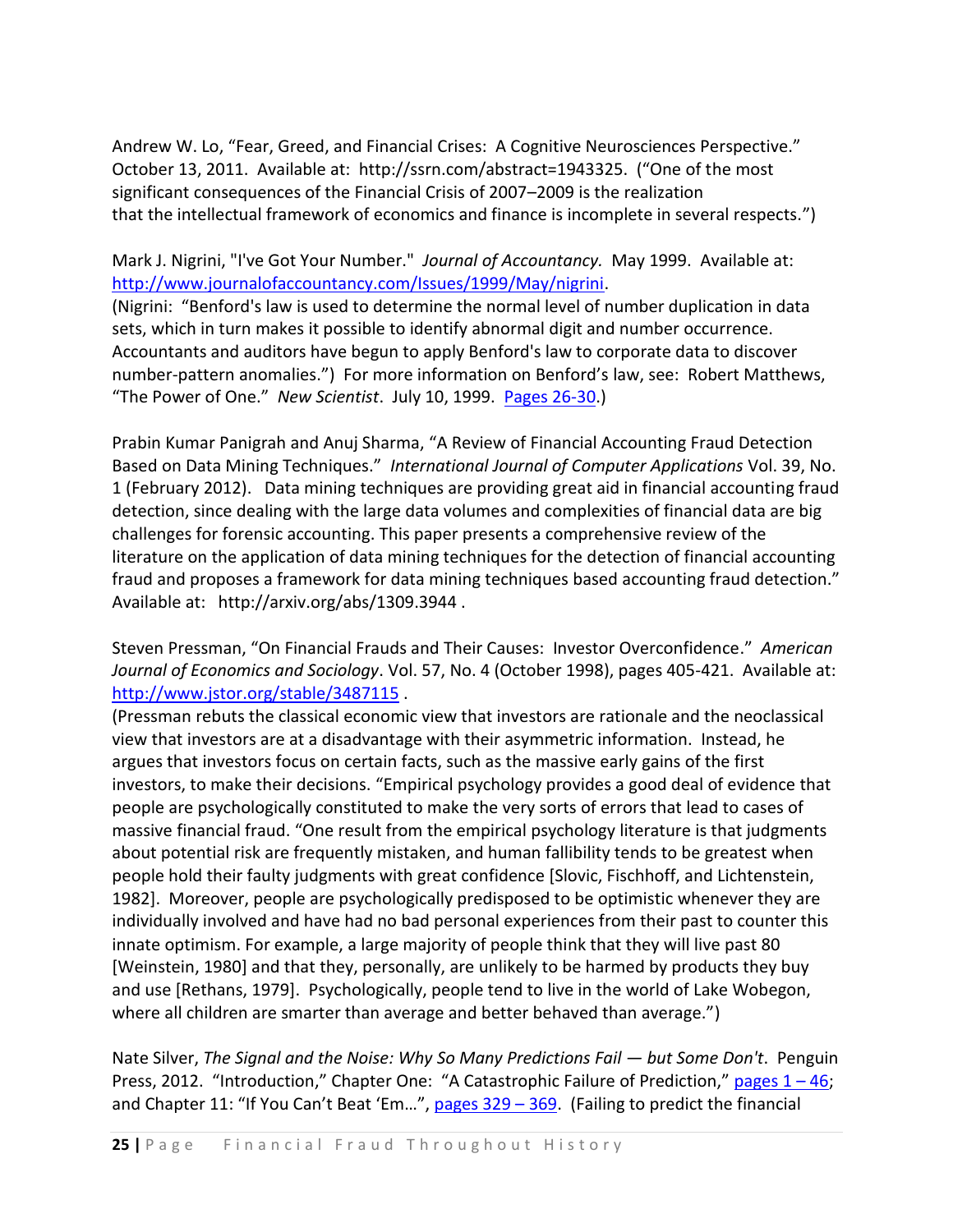crisis demonstrates common failures of prediction, one key one being that models are "simplifications of the world." Further, "To the extent that markets are reflections of our collective judgment, they are fallible too. In fact, a market that makes perfect predictions is a logical impossibility.") Available on Classes v\*2.

Christopher J. Skousen, Kevin R. Smith, and Charlotte J. Wright, "Detecting and Predicting Financial Statement Fraud: The Effectiveness of the Fraud Triangle and SAS No. 99." October 28, 2008. Available at:<http://ssrn.com/abstract=1295494> .

("We find that rapid asset growth, increased cash needs and external financing are positively related to the likelihood of fraud. Internal versus external ownership of shares and control of the board of directors are also linked to increased incidence of financial statement fraud. Expansion in the number of independent members on the audit committee, on the other hand, is negatively related to the occurrence of fraud.")

Victor Zarnowitz. *Business Cycles: Theory, History, Indicators and Forecasting*. Chicago: University of Chicago Press, 1992. Chapter One, "Macroeconomics and Business Cycles: An Overview," pages  $1 - 19$ . Available on Classes\*v2.

(Does fraud most likely occur during the period up to and including a boom? A chapter from this book looks at the dynamics of business cycles and their influence on corporate and investor behavior.)

## **MARCH 30: LECTURE TWO**

Tamar Frankel, *The Ponzi Scheme Puzzle: A History and Analysis of Con Artists and Victims*. New York: Oxford University Press, 2012. Chapter 4 ("A Profile of Con Artists and Their Victims"), pages  $110 - 159$ . Available on Classes\*v2.

### **1690s Stock Frauds in England \_\_\_\_\_\_\_\_\_\_\_\_\_\_\_\_\_\_\_\_\_\_\_\_\_\_\_\_\_\_\_\_\_\_\_\_\_\_\_\_\_\_\_\_\_\_\_\_\_\_\_\_**

Murphy, *The Origins of English Financial Markets: Investment and Speculation before the South Sea Bubble*. Entire book.

Matthew David Mitchell, "The Extravagant Humour of the English Body Politic, 1690-1720." *Essays in Economic and Business History*. Vol. XXX (2012). Available at: [http://www.google.com/url?sa=t&rct=j&q=&esrc=s&source=web&cd=1&ved=0CCQQFjAA&url=](http://www.google.com/url?sa=t&rct=j&q=&esrc=s&source=web&cd=1&ved=0CCQQFjAA&url=http%3A%2F%2Fwww.ebhsoc.org%2Fjournal%2Findex.php%2Fjournal%2Farticle%2Fdownload%2F49%2F195&ei=16AXU5HKCeni0wGd2ICICg&usg=AFQjCNESynHOrppiS8b7RziF6QFcDtbmgQ) [http%3A%2F%2Fwww.ebhsoc.org%2Fjournal%2Findex.php%2Fjournal%2Farticle%2Fdownload](http://www.google.com/url?sa=t&rct=j&q=&esrc=s&source=web&cd=1&ved=0CCQQFjAA&url=http%3A%2F%2Fwww.ebhsoc.org%2Fjournal%2Findex.php%2Fjournal%2Farticle%2Fdownload%2F49%2F195&ei=16AXU5HKCeni0wGd2ICICg&usg=AFQjCNESynHOrppiS8b7RziF6QFcDtbmgQ) [%2F49%2F195&ei=16AXU5HKCeni0wGd2ICICg&usg=AFQjCNESynHOrppiS8b7RziF6QFcDtbmgQ.](http://www.google.com/url?sa=t&rct=j&q=&esrc=s&source=web&cd=1&ved=0CCQQFjAA&url=http%3A%2F%2Fwww.ebhsoc.org%2Fjournal%2Findex.php%2Fjournal%2Farticle%2Fdownload%2F49%2F195&ei=16AXU5HKCeni0wGd2ICICg&usg=AFQjCNESynHOrppiS8b7RziF6QFcDtbmgQ) (Insights into the political debate over the merits of "stockjobbing")

Carl Wennerlind, *Casualties of Credit: The English Financial Revolution, 1620-1720*. Cambridge, Mass.: Harvard University Press, 2011. (The need to expand credit dominated much of the thinking about the economy in England from the 1620s onward.)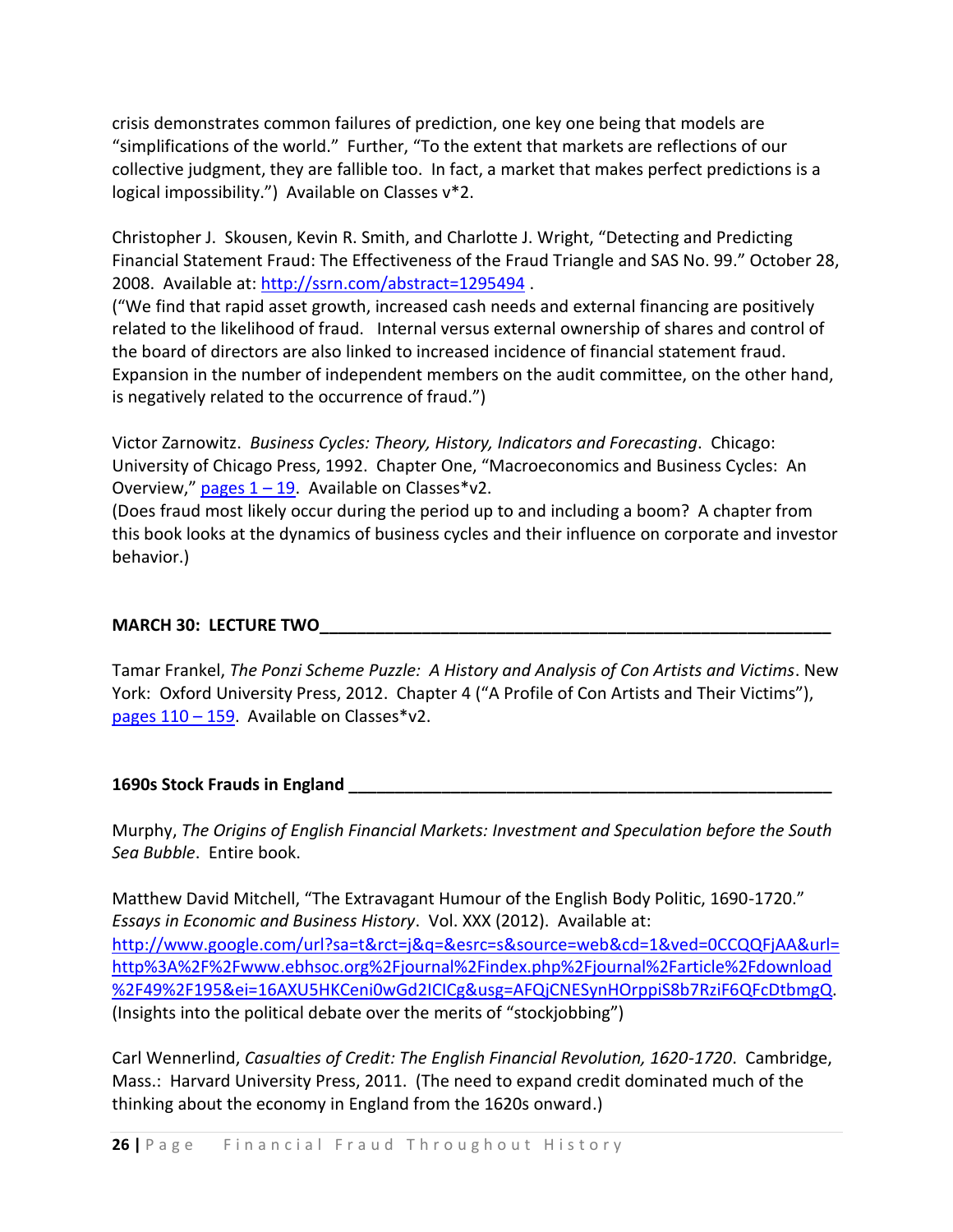### **John Law\_\_\_\_\_\_\_\_\_\_\_\_\_\_\_\_\_\_\_\_\_\_\_\_\_\_\_\_\_\_\_\_\_\_\_\_\_\_\_\_\_\_\_\_\_\_\_\_\_\_\_\_\_\_\_\_\_\_\_\_\_\_\_\_\_\_**

Niall Ferguson, "The Ascent of Money." Episode Two: Bonds of War. Available at: [http://www.pbs.org/wnet/ascentofmoney/featured/the-ascent-of-money-episode-2-bonds-of](http://www.pbs.org/wnet/ascentofmoney/featured/the-ascent-of-money-episode-2-bonds-of-war/90/)[war/90/](http://www.pbs.org/wnet/ascentofmoney/featured/the-ascent-of-money-episode-2-bonds-of-war/90/) .

Rik G. P. Frehen, William N. Goetzmann, and K. Geert Rouwenhorst, "New Evidence on the First Financial Bubble." July 1, 2009. *Yale ICF Working Paper No. 09-04.* Available at: <http://ssrn.com/abstract=1371007> .

("We find evidence against indiscriminate irrational exuberance and evidence in favor of speculation about two factors: the Atlantic trade and the incorporation of insurance companies. We study the role of innovation in the insurance market by examining market betas and volatilities of new insurance company shares, like [Pastor and Veronesi, *Technological Revolutions and Stock Prices*, 2009]. We find strong evidence for a revolution in the insurance business in 1720. Our findings are consistent with the hypothesis that financial bubbles require a plausible story to justify investor optimism.")

Antoin E. Murphy, ["The Evolution of John Law's Theories and Policies 1707 –](http://dx.doi.org/10.1016/0014-2921(91)90008-7) 1715,". *European Economic Review* 34 (1991): 1109-1125. Available on Classes\*v2. (The writer surveys Law's views supporting paper money, rather than precious metals, broadening the definition of money to include financial instruments, and linking monetary and fiscal policies. )

\_\_\_\_\_\_\_\_\_\_\_\_\_\_, *Economic Theorist and Policy-Maker*. Oxford: Clarendon Press, 1997. *Available on course reserve at CSSSI.*

Jon Moen, "[John Law and the Mississippi Bubble: 1718-1720](http://mshistory.k12.ms.us/articles/70/john-law-and-the-mississippi-bubble-1718-1720)." Available at: http://mshistory.k12.ms.us/articles/70/john-law-and-the-mississippi-bubble-1718-1720.

Larry Neal, *"I Am Not Master of Events": The Speculations of John Law and Lord Londonderry in the Mississippi and South Sea Bubbles*. (Yale Series in Economic and Financial History). New Haven, CT: Yale University Press, 2012.

Dave Smant, "[Famous First Bubbles? Mississippi Bubble](https://sites.google.com/site/davesmant/monetary-economics/famous-first-bubbles/mississippi-bubble)." Erasmus School of Economics .

François R. Velde, "Was John Law's System a Bubble? The Mississippi Bubble Revisited." In: *The Origin and Development of Financial Markets and Institutions: From the Seventeenth Century to the Present*, Jeremy Atack and Larry Neal, ed. Cambridge, U.K.: Cambridge University Press, 2009, [pages 99-120.](http://resources.library.yale.edu/ereserves/default.asp?class=MGT848B&File=MGT_848B_11.pdf)

#### Gregor MacGregor

"The King of Con-men," *Economist*. December 22, 2012.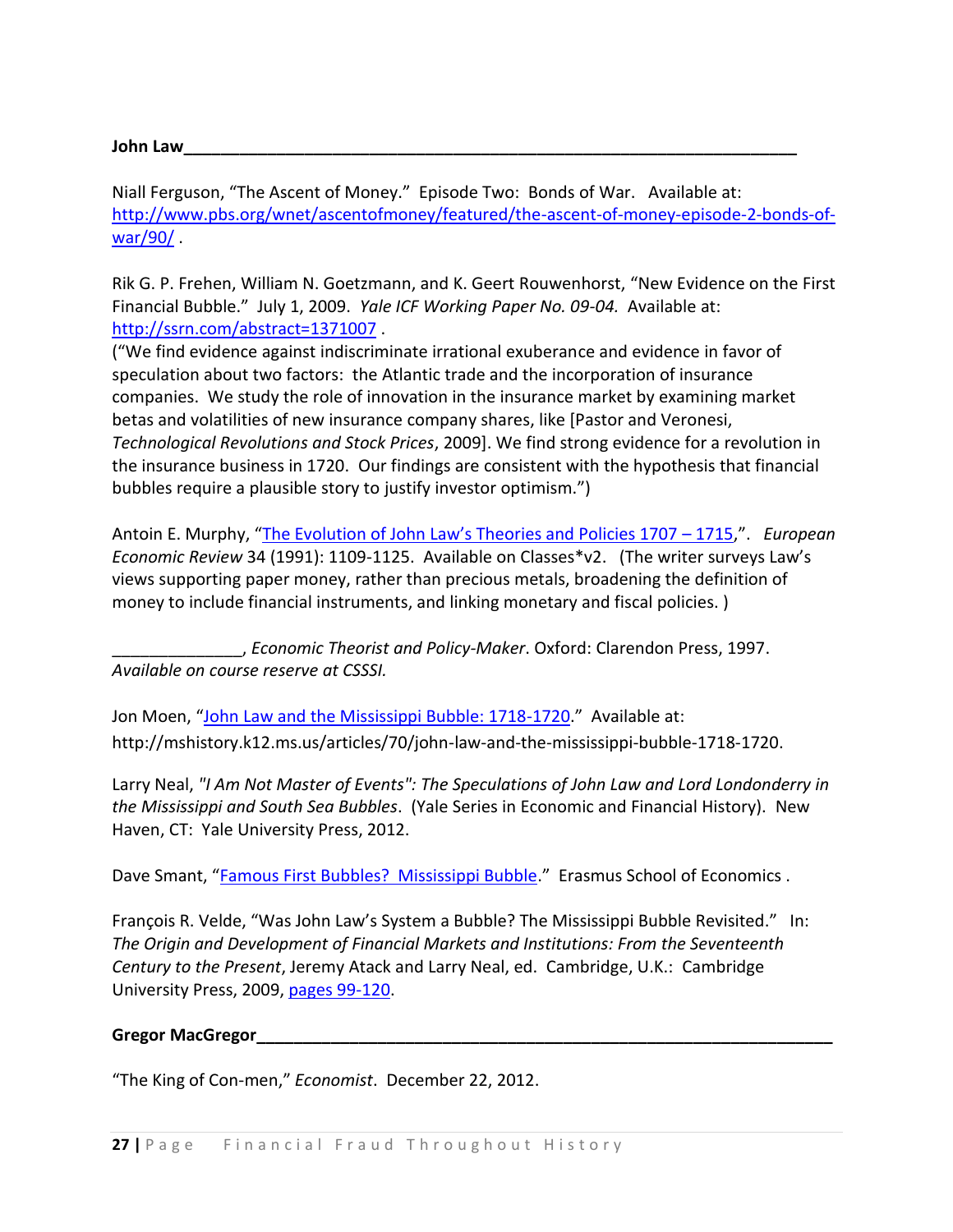David Sinclair, *The Land That Never Was: Sir Gregor MacGregor and the Land that Never Was: The Most Audacious Fraud in History*. New York: Da Capo Press, 2003.

#### **South Sea Company \_\_\_\_\_\_\_\_\_\_\_\_\_\_\_\_\_\_\_\_\_\_\_\_\_\_\_\_\_\_\_\_\_\_\_\_\_\_\_\_\_\_\_\_\_\_\_\_\_\_\_\_\_\_\_\_\_\_\_\_\_**

John Carswell, *The South Sea Bubble*. London: Cresset Press, 1960.

Virginia Cowles, *The Great Swindle: The Story of the South Sea Bubble.* New York: Harper & Brothers, 1960.

Julian Hoppitt, "The Myths of the South Sea Bubble." *Transactions of the Royal Historical Society*. 2002: 12.

Ralph M. Dillon, "Complete Histories – The South Seas Company – The Forgotten ETF." September 5, 2013. Available at: [http://www.ritholtz.com/blog/2013/09/complete-histories-the-south-seas-company-the](http://www.ritholtz.com/blog/2013/09/complete-histories-the-south-seas-company-the-forgotten-etf/)[forgotten-etf/](http://www.ritholtz.com/blog/2013/09/complete-histories-the-south-seas-company-the-forgotten-etf/) . The South Sea Company was one of the first exchange-traded funds and a debtequity swap.

Richard Kleer, " 'The Folly of Particulars': the Political Economy of the South Sea Bubble." *[Financial History Review](http://journals.cambridge.org/action/displayAbstract?fromPage=online&aid=8626453&fulltextType=RA&fileId=S0968565012000078)* 19-2 (2012): 175-197. (The author argues that South Sea Company's agreeing in 1720 to convert a large part of the public debt into shares was seen as "an opportunity to establish dominance in the British banking industry.")

Gary S. Shea,"Financial Market Analysis Can Go Mad (in the Search for Irrational Behavior During the South Sea Bubble." February 2006. *Centre for Dynamic Macroeconomic Analysis Working Paper No. 0508*. Available:<http://ssrn.com/abstract=779025> . ("An investigation into the legal and political history of South Sea Company subscription finance shows that the **subscription contracts had default options** built into them, as was typically the case in eighteenth-century subscription financing. **Company records and contemporary pamphlet literature show that people understood the subscription finance mechanics that were stated in law.** A fair presentation of South Sea share value data also supports this view. We thus conclude that the analyses published in this review by Dale, Johnson, and Tang were irretrievably flawed and present a substantially incorrect history of the markets for South Sea shares.")

\_\_\_\_\_\_\_\_\_\_, "Understanding Financial Derivatives during the South Sea Bubble: The Case of the South Sea Subscription Shares." 2007. *Oxford Economic Papers* 59 (Supplement 1): 73-104. Available at: <http://ssrn.com/abstract=870282> .

("South Sea Company subscription shares were compound call options on the firm's own original shares. From the description of shares found in 6 Geo. 1, c.4, a theory of their pricing is developed. A method for computing subscription share values is also developed. Calculated theoretical values for subscription shares are compared to the shares' historical values and a close correspondence between the two is demonstrated. **The pricing of the subscriptions**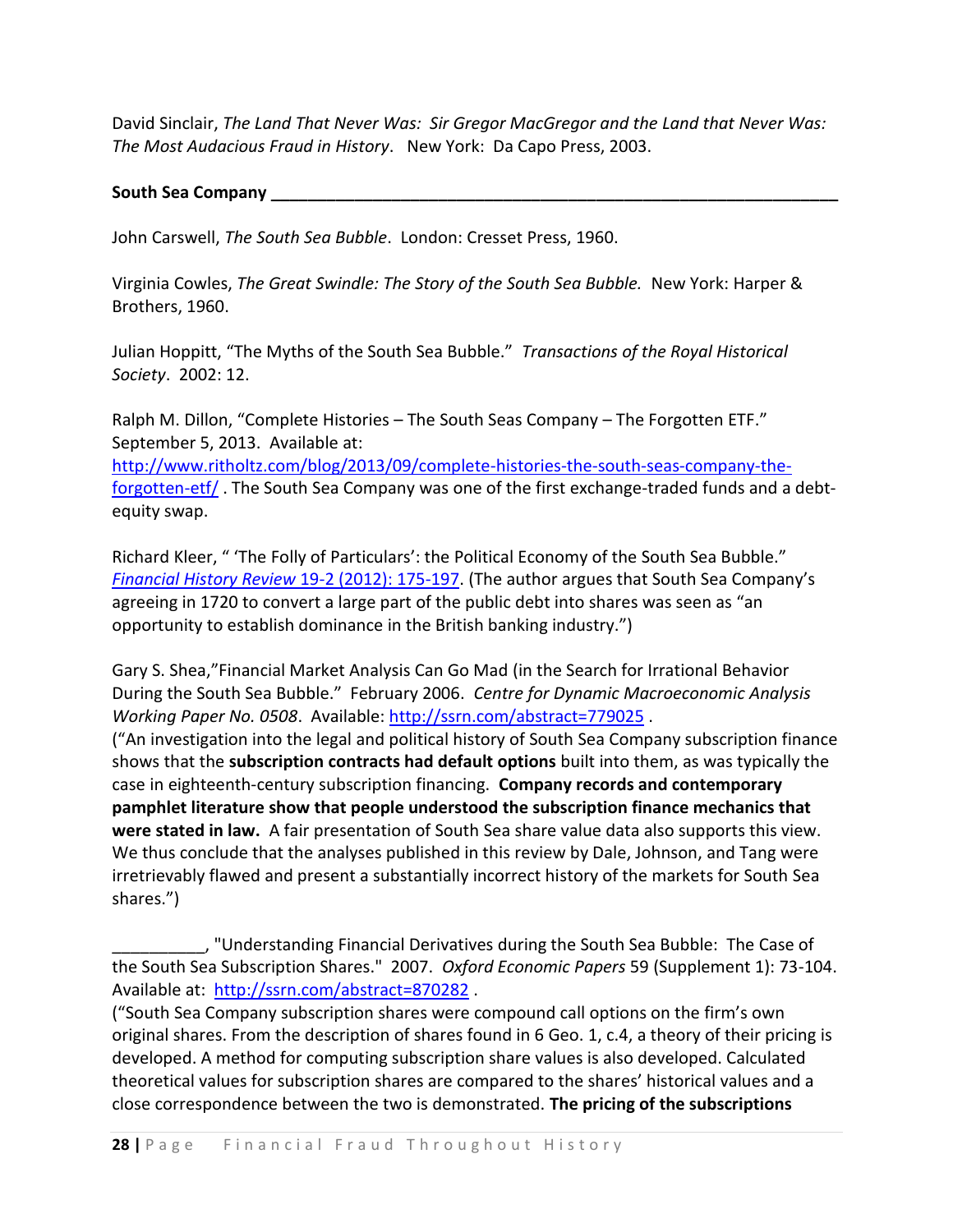# **appears to have been quite rational and explainable using simple financial economic theory.**")

John G. Sperling, *The South Sea Company: An Historical Essay and Bibliographical Finding List*. Available at: <http://pds.lib.harvard.edu/pds/view/2573630?n=9&s=4&printThumbnails=no> .

Resource: "Sunk in Lucre's Sordid Charms." South Sea Bubble resources in the Kress Collection of Baker Library, Harvard University. Available at:<http://www.library.hbs.edu/hc/ssb/> .

## **APRIL 6: THIRD LECTURE\_\_\_\_\_\_\_\_\_\_\_\_\_\_\_\_\_\_\_\_\_\_\_\_\_\_\_\_\_\_\_\_\_\_\_\_\_\_\_\_\_\_\_\_\_\_\_\_\_\_\_\_\_\_**

**U.K. Railroads\_\_\_\_\_\_\_\_\_\_\_\_\_\_\_\_\_\_\_\_\_\_\_\_\_\_\_\_\_\_\_\_\_\_\_\_\_\_\_\_\_\_\_\_\_\_\_\_\_\_\_\_\_\_\_\_\_\_\_\_\_\_\_\_\_\_**

Gareth Campbell, "The Railway Mania: Not So Great Expectations?." May 23, 2009. Available at: <http://www.voxeu.eu/index.php?q=node/3598>.

[Gareth Campbell, "Bubbling Dividends." MPRA Paper No. 29840](http://ideas.repec.org/p/pra/mprapa/21821.html). June 30, 2010. Available at: [http://scholar.googleusercontent.com/scholar?q=cache:xIp62Re6Z24J:scholar.google.com/&hl](http://scholar.googleusercontent.com/scholar?q=cache:xIp62Re6Z24J:scholar.google.com/&hl=en&as_sdt=0,9) [=en&as\\_sdt=0,9](http://scholar.googleusercontent.com/scholar?q=cache:xIp62Re6Z24J:scholar.google.com/&hl=en&as_sdt=0,9) . (He argues: "Although this period was a bubble in the popular sense of the word, in that there was a substantial asset price reversal, it was not a bubble in the economic sense, as railway shares were not obviously mispriced at the market peak. Prices of railway shares rose by an average of 106% between 1843 and 1845, but the market then crashed, and during a prolonged decline, railway shares fell back below their original value. However, a similar rise and fall also occurred in the dividends paid by the railways. There is evidence that the railways were priced consistently with non-railways throughout the period, given the shortterm dividend growth which they were experiencing, and it would have been difficult for anyone to have predicted the extent of the asset price falls that eventually transpired.")

Gareth Campbell, John D. Turner, and Clive B. Walker. "The Media in a Mania: Newspaper Coverage of the British Railway Mania." Available at: **[Explorations in Economic History.](http://ideas.repec.org/s/eee/exehis.html)** Volume: 49 (2012) Issue: 4 (Pages: 461-481.)

(Paper examines the "news media during one of the largest asset price reversals in history, namely the British Railway Mania. Using textual analysis, we find that the nature of news media commentary on the railway market and industry did not affect the market for railway stock. We also find that the negative editorials of the *Times* and *Economist* had little impact on the market. Finally, the amount of coverage received by individual railway companies did not affect the performance of their stocks. Overall, our findings suggest that the news media did not contribute to the asset price reversal.")

Gareth Campbell and John D. Turner, "The Greatest Bubble in History. Stock Prices during the British Railway Mania." *Queen's University Management School Working Paper Series MS\_WPS\_FIN\_10\_1*, April 2010. Available at: <http://www.qub.ac.uk/schools/media/Media,260350,en.pdf> .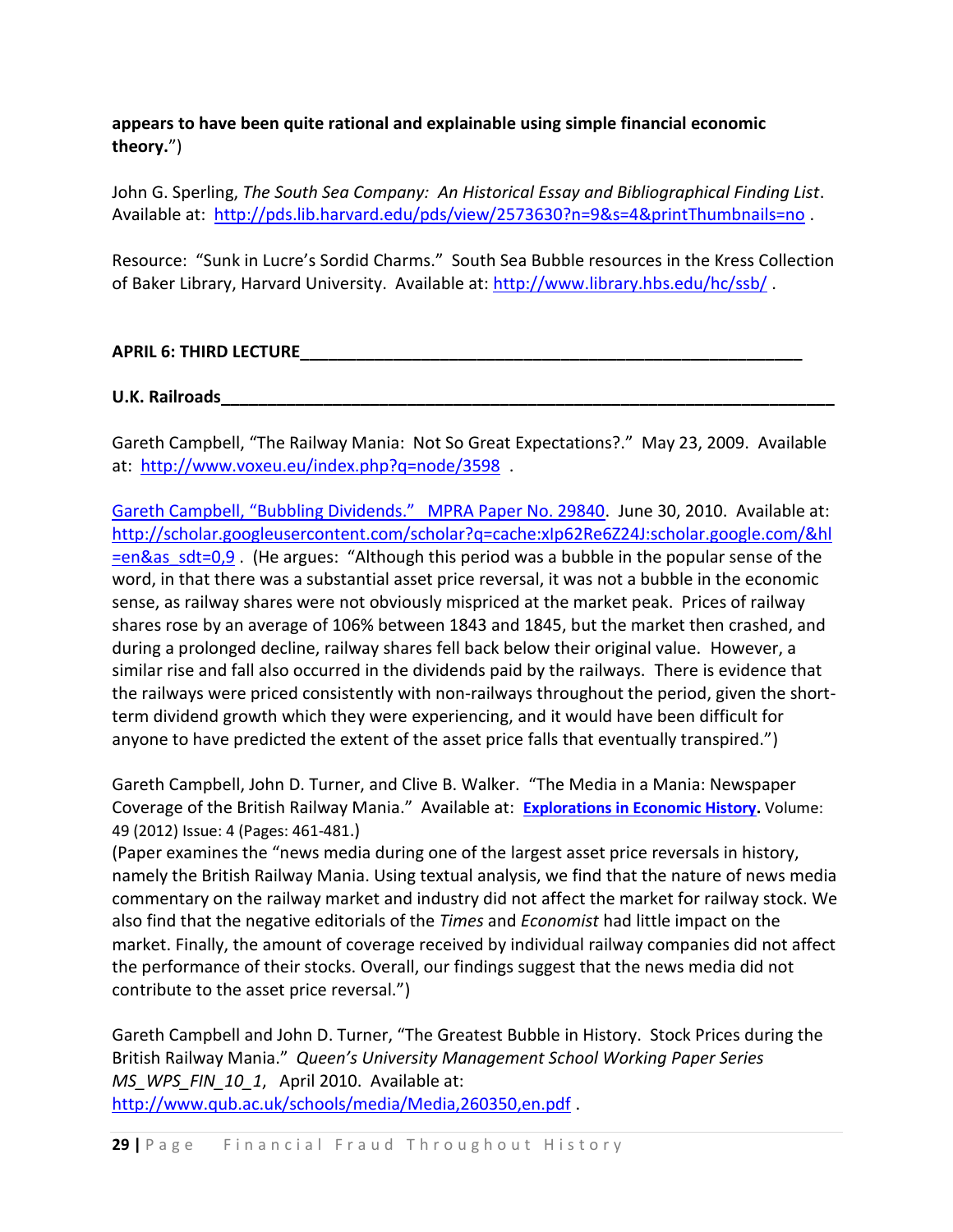("The rapid decline in the dividends paid by railway firms during the downturn suggests that changes in cash flows may have been influential in the price falls.")

David Morier Evans, *[Facts, Failures and Frauds: Revelations, Financial Mercantile, Criminal](http://galenet.galegroup.com/servlet/MOML?dd=0&af=RN&locID=29002&srchtp=a&c=1&ste=11&d4=0.33&stp=Author&dc=flc&docNum=F104378636&ae=F104378636&tiPG=1&an=19005465200)*. Originally published in 1859. Nabu Press reprint 2010. Chapter 1 (" 'High Art' Crime – Its Inauguration, Development, and Rapid Progress") and Chapter 2 ("The Rise and Fall of Mr. George Hudson, M.P.").

Dionysius Lardner, *Railway Economy: A Treatise on the New Art of Transport, its Management, Prospects, and Relations, Commercial, Financial, and Social*. London: Harper & Brothers, 1850. ("A contemporary writer on railways, Dionysius Lardner, observed that for the new projects to have been profitable the number of passengers carried on the railways would have had to increase five-fold. Mr. Lardner's observation was both fairly obvious and accurate. But no one listened to him. Instead, the mania ran its course. Railway stocks shed two-thirds of their value after 1845, with the index of shares ending up below where it had been before the first mania commenced in 1835. Railway shareholders, including the Brontë sisters and Charles Darwin, suffered painfully.")

Ed Chancellor, "[Bubbles: A Victorian Lesson in Mania](http://search.proquest.com/docview/229286072/fulltext/13C1A987B342C102CEB/1?accountid=15172)," *Financial Times*, April 11, 2010. Available at: [http://www.ft.com/cms/s/0/b3573436-440b-11df-9235-](http://www.ft.com/cms/s/0/b3573436-440b-11df-9235-00144feab49a.html#ixzz18neAQkP2) [00144feab49a.html#ixzz18neAQkP2.](http://www.ft.com/cms/s/0/b3573436-440b-11df-9235-00144feab49a.html#ixzz18neAQkP2) )

Andrew Odlyzko, "This Time is Different: An Example of a Giant, Wildly Speculative, and Successful Investment Mania." June 21, 2010. Available at: <http://www.dtc.umn.edu/~odlyzko/doc/mania01.pdf> .

("The railway mania of the 1830s serves as useful antidote to claims that bubbles are easy to detect or that all large and quick jumps in asset valuations are irrational.")

\_\_\_\_\_\_\_\_\_\_\_\_\_\_\_\_\_. "Collective Hallucinations and Inefficient Markets: The British Railway Mania of the 1840s." January 15, 2010. Available at:

<http://www.dtc.umn.edu/~odlyzko/doc/hallucinations.pdf> .

("There were trustworthy quantitative measures to show investors [who included Charles Darwin, John Stuart Mill, and the Brontë sisters] that there would not be enough demand for railway transport to provide the expected revenues and profits. But the power of the revolutionary new technology, assisted by artful manipulation of public perception by interested parties, induced a collective hallucination that made investors ignore such considerations. They persisted in ignoring them for several years, until the lines were placed in service and the inevitable disaster struck.")

For readings on the accounting debate involving John Hudson's railroads:

S. McCartney and A.J. Arnold, "Financial Reporting in the Context of Crisis: Reconsidering the Impact of the 'Mania' on Early Railway Accounting." *[European Accounting Review](http://www.tandfonline.com/doi/abs/10.1080/09638180220145687)*, Vol. 11 [\(2002\), pp. 401-417.](http://www.tandfonline.com/doi/abs/10.1080/09638180220145687)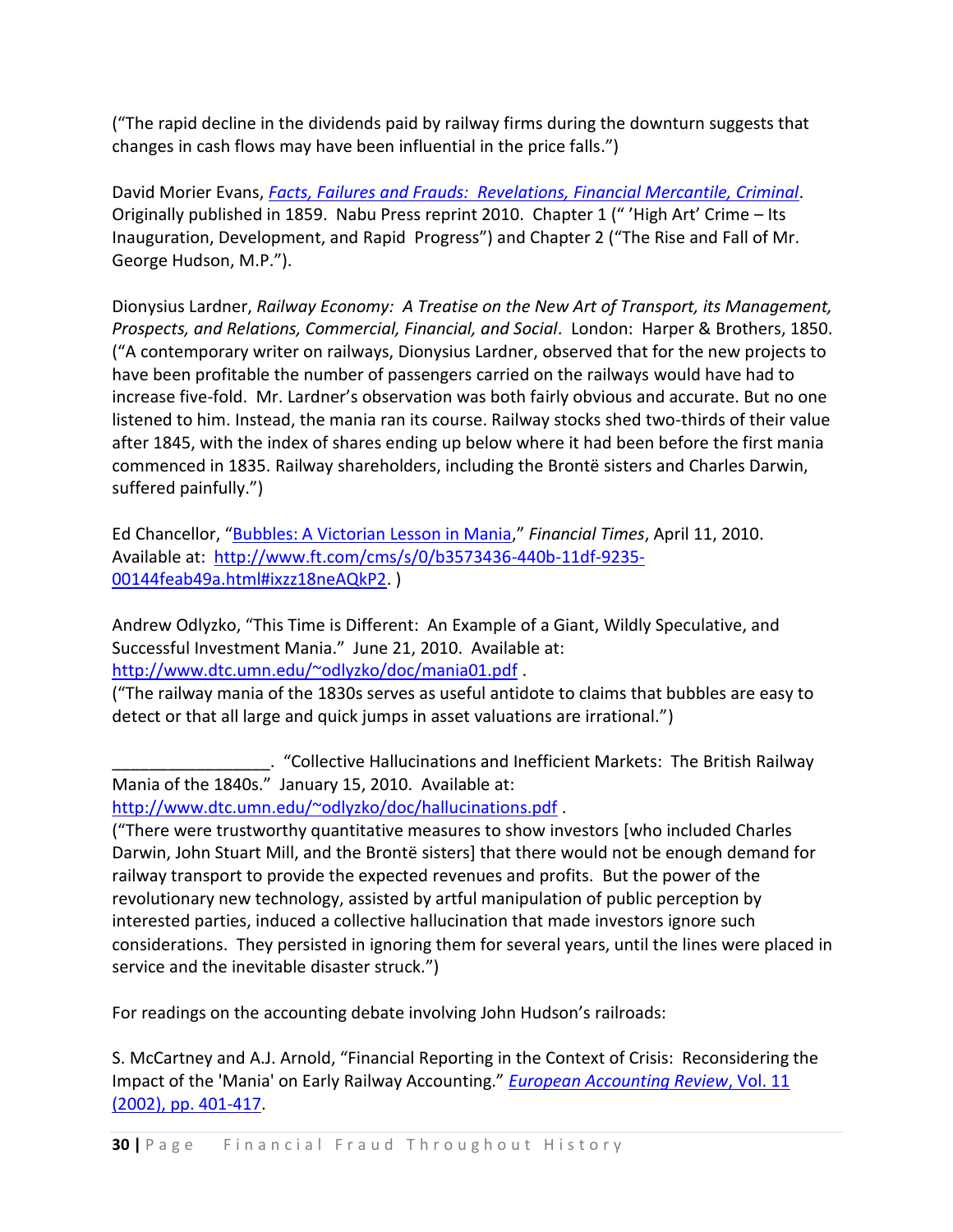\_\_\_\_\_\_\_\_\_\_. (2003) "The Railway Mania of 1845-1847: Market Irrationality or Collusive Swindle Based on Accounting Distortions?". *[Accounting, Auditing and Accountability Journal](http://search.proquest.com/docview/211253637/13C455504E16B7F1F2F/6?accountid=15172)*, Vol. 16 (2003): 5, pp. 821 – 852.

#### **Crédit Mobilier** \_\_\_\_\_\_\_\_\_\_\_\_\_\_\_\_\_\_\_\_\_\_\_\_\_\_\_\_\_\_\_\_\_\_\_\_\_\_\_\_\_\_\_\_\_\_\_\_\_\_\_\_\_\_\_\_\_\_\_\_\_\_

.

Edward Winslow Martin, *Behind the Scenes in Washington: A Complete and Graphic Account of the Crédit Mobilier Investigation*. New York: The Continental Publishing Company and National Publishing Co., 1873. Available at: http://cprr.org/Museum/Credit\_Mobilier\_1873.html . On reserve at library.

James Surowiecki, "Durant's Big Scam." *New Yorker*, January 2003. Available at: [http://www.pbs.org/wgbh/americanexperience/features/general-article/tcrr](http://www.pbs.org/wgbh/americanexperience/features/general-article/tcrr-scam/?flavour=mobile)[scam/?flavour=mobile](http://www.pbs.org/wgbh/americanexperience/features/general-article/tcrr-scam/?flavour=mobile) .

Mark Twain. *The Gilded Age*. (1873 novel that satirizes greed and political corruption in post-Civil War America)

U.S. Congress. *Crédit Mobilier. Reports of Committees*. Hard Press, May 2008.

U.S. House of Representatives, "Crédit Mobilier: Report of the Selection Committee of the House of Representatives Appointed under the Resolution of January 6, 1873, to Make Inquiry in Relation to the Affairs of the Union Pacific Railroad Company, the Crédit Mobilier of America, and other Matters Specified in Said Resolution and in Other Resolutions Referred to Said Committee." Washington, D.C.: Government Printing Office, 1873. Available at: <https://archive.org/details/reportofselectco06unit> .

U.S. Senate, "The Expulsion Case of James W. Patterson of New Hampshire (1873) (Crédit Mobilier Scandal)." Available at:

[http://www.senate.gov/artandhistory/history/common/expulsion\\_cases/064JamesPatterson\\_e](http://www.senate.gov/artandhistory/history/common/expulsion_cases/064JamesPatterson_expulsion.htm) [xpulsion.htm](http://www.senate.gov/artandhistory/history/common/expulsion_cases/064JamesPatterson_expulsion.htm) .

Tamar Frankel, *The Ponzi Scheme Puzzle: A History and Analysis of Con Artists and Victims*. New York: Oxford University Press, 2012.

Robert Shaplen, *Kreuger, Genius and Swindler*. New York: Knopf, 1960.

William H. Stoneman, *The Life And Death Of Ivar Kreuger*. Indianapolis: The Bobbs-Merrill Company, 1932. Available at:

<https://archive.org/stream/lifedeathofivark00stonrich#page/n9/mode/2up> .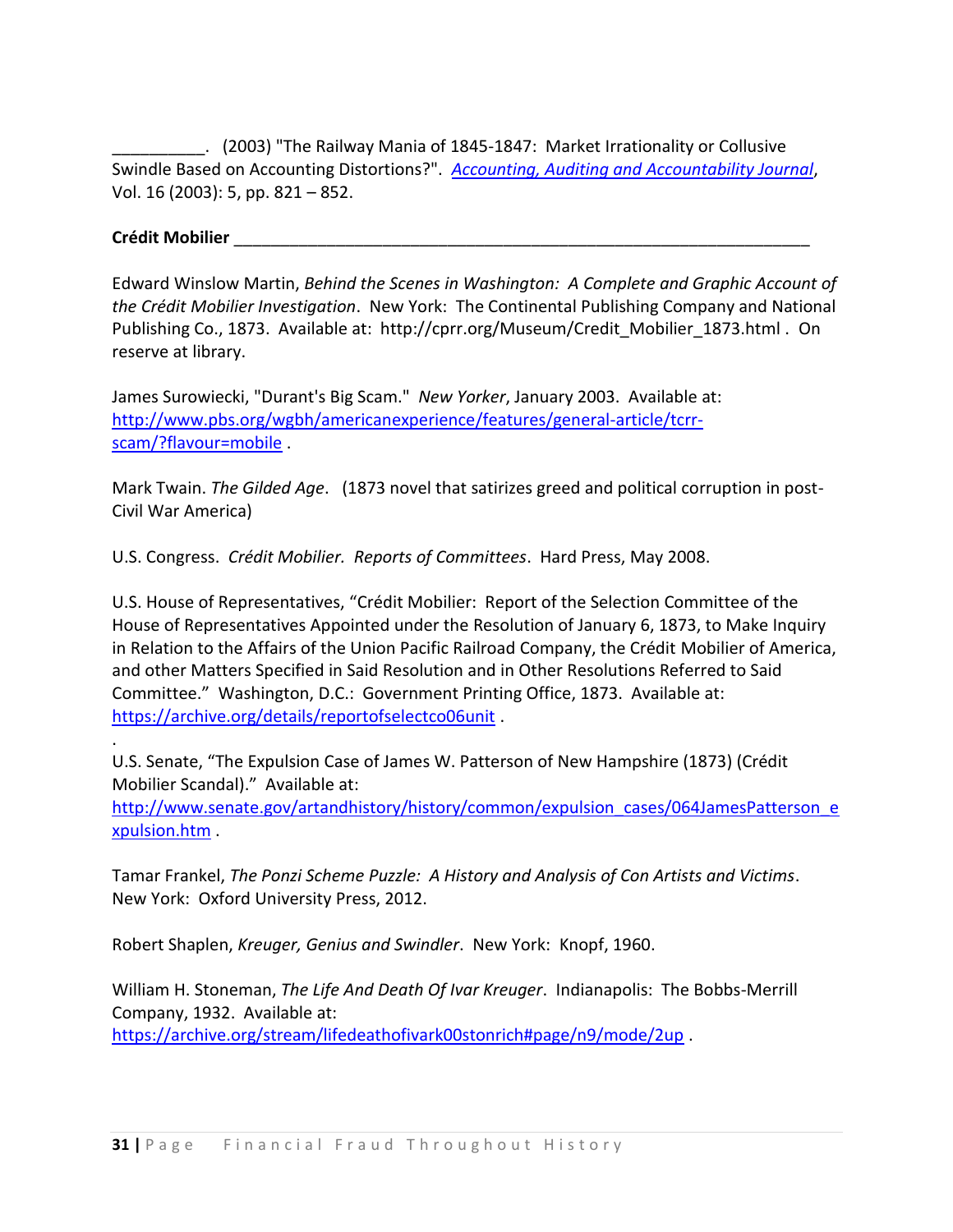### **APRIL 13: FOURTH LECTURE\_\_\_\_\_\_\_\_\_\_\_\_\_\_\_\_\_\_\_\_\_\_\_\_\_\_\_\_\_\_\_\_\_\_\_\_\_\_\_\_\_\_\_\_\_\_\_\_\_\_\_\_\_\_**

Robert Sobel, *The Great Bull Market: Wall Street in the 1920s.* New York: Norton, 1968.

John Kenneth Galbraith, *The Great Crash 1929*. New York: Houghton Mifflin, 1954.

Charles M. Jones, "Shorting Re[strictions: Revisiting the 1930's.](http://search.ebscohost.com/login.aspx?direct=true&db=bth&AN=70117626&site=ehost-live)" *The Financial Review* 47 (2012): 1–35.

("Market participants must have driven up prices thinking that restrictions on short sellers would make it more difficult for prices to impound their pessimistic beliefs…. Regulation can improve liquidity by constraining a certain class of market participants. However, this comes at some cost to the constrained parties…. One of the main problems is that it is hard to quantify the costs and benefits…. As events have unfolded, the economic justifications seem less and less likely.")

*The Pecora Report. [The 1934 Report on the Practices of Stock Exchanges from the "Pecora](http://docs.newsbank.com/select/serialset/11E3FB3AB69B3B98.html)  [Commission.](http://docs.newsbank.com/select/serialset/11E3FB3AB69B3B98.html)"* Chapter 2 ("Investment Banking Practices"), pages 83-153, and Chapter 3 ("Commercial Banking Practices"), pages 155-229. Download the full Pecora Report from the PBS Nightly Business Report blog post by Washington Bureau Chief Darren Gersh. Available at: [http://www.pbs.org/nbr/blog/2009/01/wall\\_street\\_misdeeds\\_could\\_mea.html](http://www.pbs.org/nbr/blog/2009/01/wall_street_misdeeds_could_mea.html) .

[Pecora Investigation Hearings](http://fraser.stlouisfed.org/publications/sensep/) (also known as *Stock Exchange Practices. Hearings before the Committee on Banking and Currency Pursuant to S.Res. 84, S.Res. 56, and S.Res. 97).* The fulltext of these hearings is posted on the FRASER Website of the Federal Reserve Bank of St. Louis in searchable PDF format. Available at: [http://fraser.stlouisfed.org/publications/sensep/.](http://fraser.stlouisfed.org/publications/sensep/)

Frank R. Rayburn and Ollie S. Powers, "A History of Pooling of Interests Accounting for Business Combinations in the United States." *Accounting Historians Journal*, Vol. 18, No. 2. Available at: http://www.accountingin.com/accounting-historians-journal/volume-18-number-2/a-historyof-pooling-of-interests-accounting-for-business-combinations-in-the-united-states/ . (Traces accounting reforms Accounting Principles Board Opinion Nos. 16 and 17)

Richard C. Sauer, *Selling America Short. The SEC and Market Contrarians in the Age of Absurdity*. New York: John Wiley & Sons, 2010. [Chapter 1 \("Theft by Deception: Control Fraud](http://resources.library.yale.edu/ereserves/default.asp?class=MGT848B&File=MGT_848B_18.pdf)  [in S&L"\); Chapter 2 \("Competition in Laxity"\); and, Chapter 11 \("It's The Things You Do Know,](http://resources.library.yale.edu/ereserves/default.asp?class=MGT848B&File=MGT_848B_18.pdf)  [But Aren't So, That Cause Disasters"\)](http://resources.library.yale.edu/ereserves/default.asp?class=MGT848B&File=MGT_848B_18.pdf). Available on Classes\*v2.

### **APRIL 20: FIFTH LECTURE\_\_\_\_\_\_\_\_\_\_\_\_\_\_\_\_\_\_\_\_\_\_\_\_\_\_\_\_\_\_\_\_\_\_\_\_\_\_\_\_\_\_\_\_\_\_\_\_\_\_\_\_\_\_\_\_**

"Adam Smith" (aka George J. W. Goodman). *The Money Game.* New York: Vintage, 1976. Read the entire book.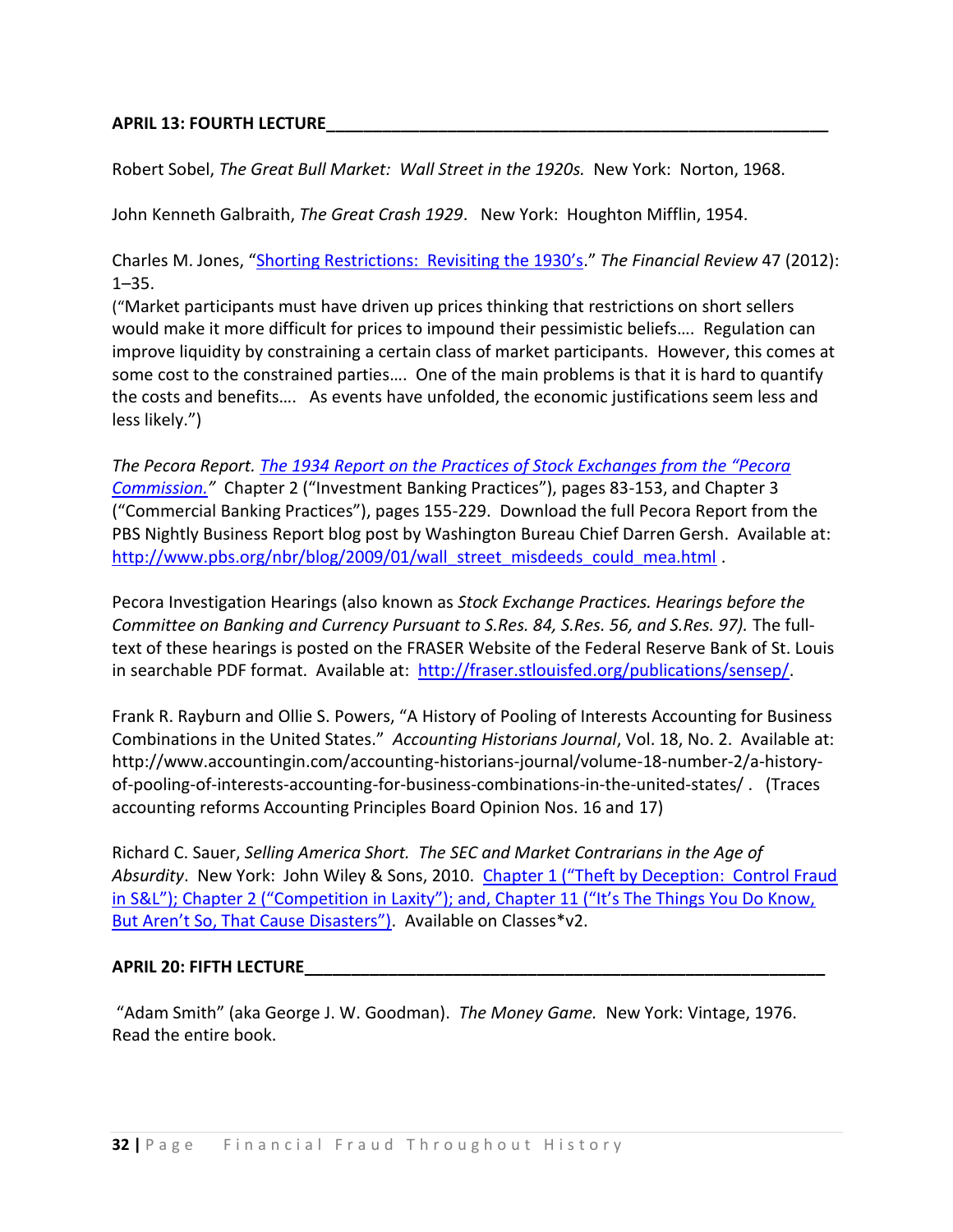Maggie Mahar, *Bull: A History of the Boom and Bust, 1982-2004*. New York: Harper, 2004. Chapter 3 ("The Stage Is Set, 1961-81"), pages 35-[47; Chapter 4 \("The Curtain Rises, 1982](http://resources.library.yale.edu/ereserves/default.asp?class=MGT848B&File=MGT_848B_17.pdf)-87"), pages 48-[60; and Chapter 5 \("Black Monday, 1987](http://resources.library.yale.edu/ereserves/default.asp?class=MGT848B&File=MGT_848B_17.pdf)-89"), pages 61-77. Available on Classes\*v2.

Abraham J. Briloff. *The Truth about Corporate Accounting*. New York: Harper Collins, 1981. (*Available on course reserve at CSSSI.)*

\_\_\_\_\_\_\_\_\_\_\_\_\_\_\_. *Unaccountable Accounting*. New York: Harper & Row, 1972. (*Available on course reserve at CSSSI.)*

FDIC, The S&L Crisis: A Chrono-Bibliography. Available at: <http://www.fdic.gov/bank/historical/s%26l/index.html> .

*Economist*, "Drexel Burnham Lambert's legacy: Stars of the Junkyard." October 21, 2010. Available at: <http://www.economist.com/node/17306419> . ("Twenty years after Michael Milken's junk-bond firm came crashing down, the financial revolution that it fostered lives on.")

James Grant, *Minding Mister Market: Ten Years on Wall Street with Grant's Interest Rate Observer.* New York: Three Rivers Press, 1994. ["A Thrift for Our Time", pages 128](http://resources.library.yale.edu/ereserves/default.asp?class=MGT848B&File=MGT_848B_15.pdf)-134; "Part [Six: Adventures in Leverage," pages 237 –](http://resources.library.yale.edu/ereserves/default.asp?class=MGT848B&File=MGT_848B_15.pdf) 287. *Available on Classes\*v2.*

Stephen R. Moehrle and Jennifer A. Reynolds-Moehrle, "Say Good-Bye to Pooling and Goodwill Amortization. Will FASB's new standards for business combinations cause big changes?" *Journal of Accountancy*, September 2001. Available at:

[http://www.journalofaccountancy.com/Issues/2001/Sep/SayGoodByeToPoolingAndGoodwillA](http://www.journalofaccountancy.com/Issues/2001/Sep/SayGoodByeToPoolingAndGoodwillAmortization.htm) [mortization.htm](http://www.journalofaccountancy.com/Issues/2001/Sep/SayGoodByeToPoolingAndGoodwillAmortization.htm) .

Glenn Yago, *Junk Bonds: How High Yield Securities Restructured Corporate America*. New York: Oxford University Press, 1991. ("Far from being the scourge of the capital markets or a 'betrayal of capitalism,' junk bonds have been associated with rapid growth in sales, productivity, employment, and capital spending. High yield firms have consistently outpaced their industries in these and other key performance areas.")

Film: Oliver Stone, "Wall Street." 1987. A young and impatient stockbroker is willing to do anything to get to the top, including trading on illegal inside information taken through a ruthless and greedy corporate raider who takes the youth under his wing. (Gordon Gekko: "greed is good.") *Available on reserve at the Yale Film Study Center, 53 Wall Street, Room B17.*

Film: "The Boiler Room." 2000. Based on interviews of those working for Stratton Oakmont and other "pump and dump" securities firms, the film shows how brokers created artificial demand in stocks of fake or bankrupt companies. *Available on reserve at the Yale Film Study Center, 53 Wall Street, Room B17.*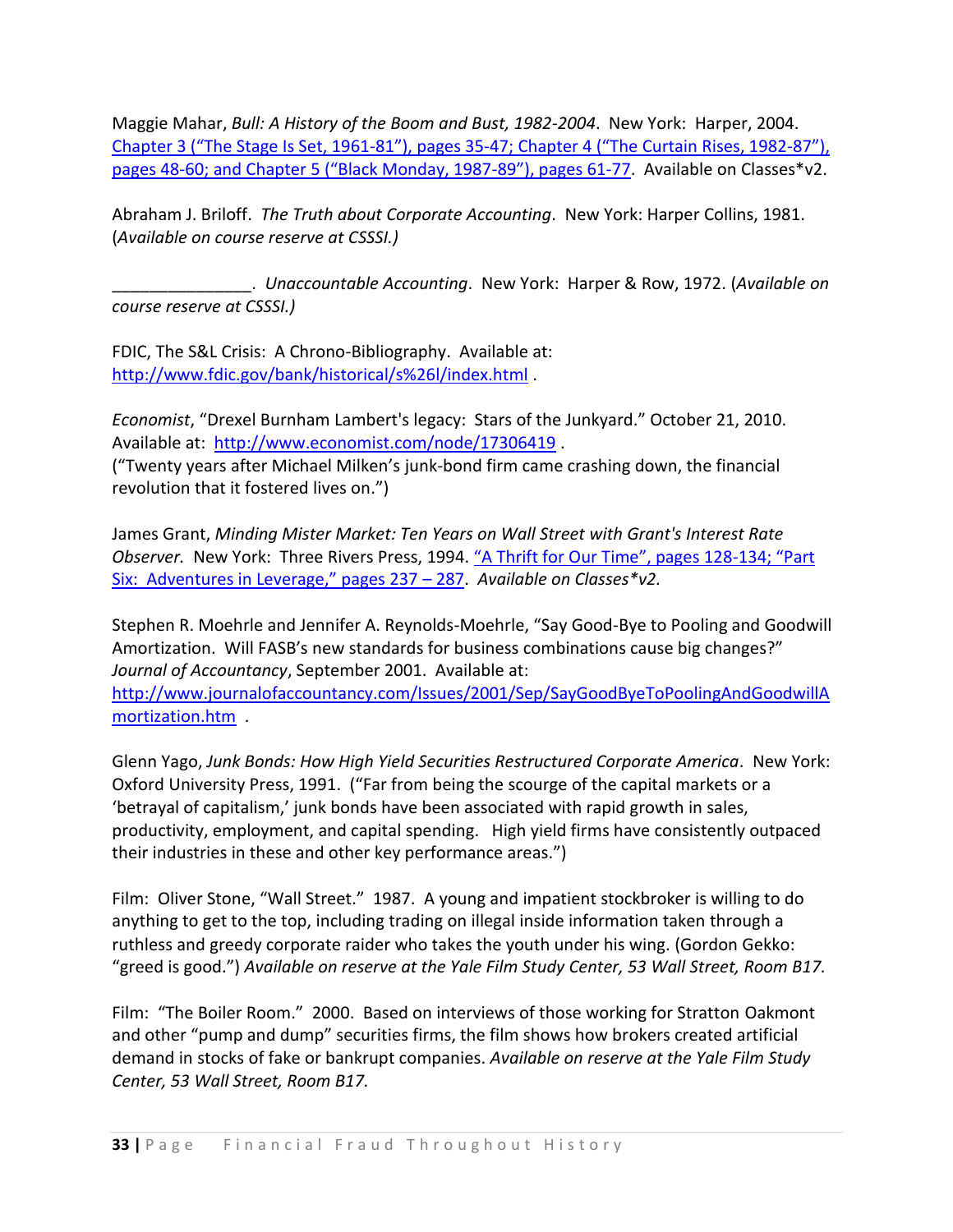Film: Martin Scorsese, "The Wolf of Wall Street." 2013. Based on the memoires of Jordan Belfort, the founder of the boiler room Stratton Oakmont. *Available on reserve at the Yale Film Study Center, 53 Wall Street, Room B17.*

*Business Week*, "Why Dow 36,000 is Probably a Fantasy." September 17, 1999. Available at: [www.businessweek.com.](http://www.businessweek.com/)

John Cassidy, *Dot.Con: The Greatest Story Ever Sold.* New York: HarperCollins, 2002. [Chapter 1](http://resources.library.yale.edu/ereserves/default.asp?class=MGT848B&File=MGT_848B_21.pdf)  ("Popular Capitalism"), pages 25-[36. Chapter 2 \("New Economy"\), pages 150](http://resources.library.yale.edu/ereserves/default.asp?class=MGT848B&File=MGT_848B_21.pdf)-165. Chapter 20 ("Crash"), pages 279-[294. Chapter 21 \("Dead Dotcom"\), pages 295](http://resources.library.yale.edu/ereserves/default.asp?class=MGT848B&File=MGT_848B_21.pdf)-312. *Available on Classes\*v2.*

John C. Coffee, "What Caused Enron?: A Capsule Social and Economic History of the 1990's." *Columbia Law and Economics Working Paper No. 214*. Available at: http://ssrn.com/abstract=373581 or doi:10.2139/ssrn.373581 .

("Between January 1997 and June 2002, approximately 10% of all listed companies in the United States announced at least one financial statement restatement. The stock prices of restating companies declined 10% on average on the announcement of these restatements, with restating firms losing over \$100 billion in market capitalization over a short three day trading window surrounding these restatements." Coffee outlines several plausible explanatory narratives: the "gatekeeper story" in which the auditors, analysts, debt-rating agencies, and regulators failed, failures which Sarbanes-Oxley was intended to address; the "misaligned incentives story" that shows how a shift to equity-based compensation incented management to inflate earnings and create short-term price spikes; and, the "herding story," in which incentives force investors to focus on quarterly performance and "ride the bubble.")

*Economist*, "[Bubble Trouble: And What Policymakers Should Do about It](http://search.proquest.com/docview/224034566/13C5840ACCF60FA3FCA/5?accountid=15172)." May 16, 2002.

James Glassman and Kevin A. Hasset, "Dow 36,000." *The Atlantic.* September 1999. Available at: <http://www.theatlantic.com/past/docs/issues/99sep/9909dow.htm> . ("Stocks were undervalued in the 1980s and early 1990s, and they are undervalued now. Stock prices could double, triple, or even quadruple tomorrow and still not be too high.")

Roger Lowenstein, *Origins of the Crash*. New York: Penguin, 2004. Chapter 1 ("Origins of a Culture"), [pages 1](http://resources.library.yale.edu/ereserves/default.asp?class=MGT848B&File=MGT_848B_16.pdf) – 14. [Chapter 10 \("Epilogue"\), pages 217](http://resources.library.yale.edu/ereserves/default.asp?class=MGT848B&File=MGT_848B_22.pdf)-227. *Available on Classes\*v2.*

Mark Maremont, ["How is Tyco Accounting for Its Cash Flow?](http://search.proquest.com/docview/398796382/13C4ADAC0B820E6C37A/1?accountid=15172)" *Wall Street Journal,* March 5, 2002.

Catherine S. Neal, *Taking Down the Lion*. New York: Palgrave Macmillan, 2013. "Kozlowski is a better person than the guy portrayed in the media for the past eleven years. We must remember that not everything we read is accurate. Sometimes, things are written simply to sell more newspapers or to get more online hits. Perhaps it's time to give Dennis Kozlowski a break — allow him to rebuild his life without any further public castigation, name-calling, and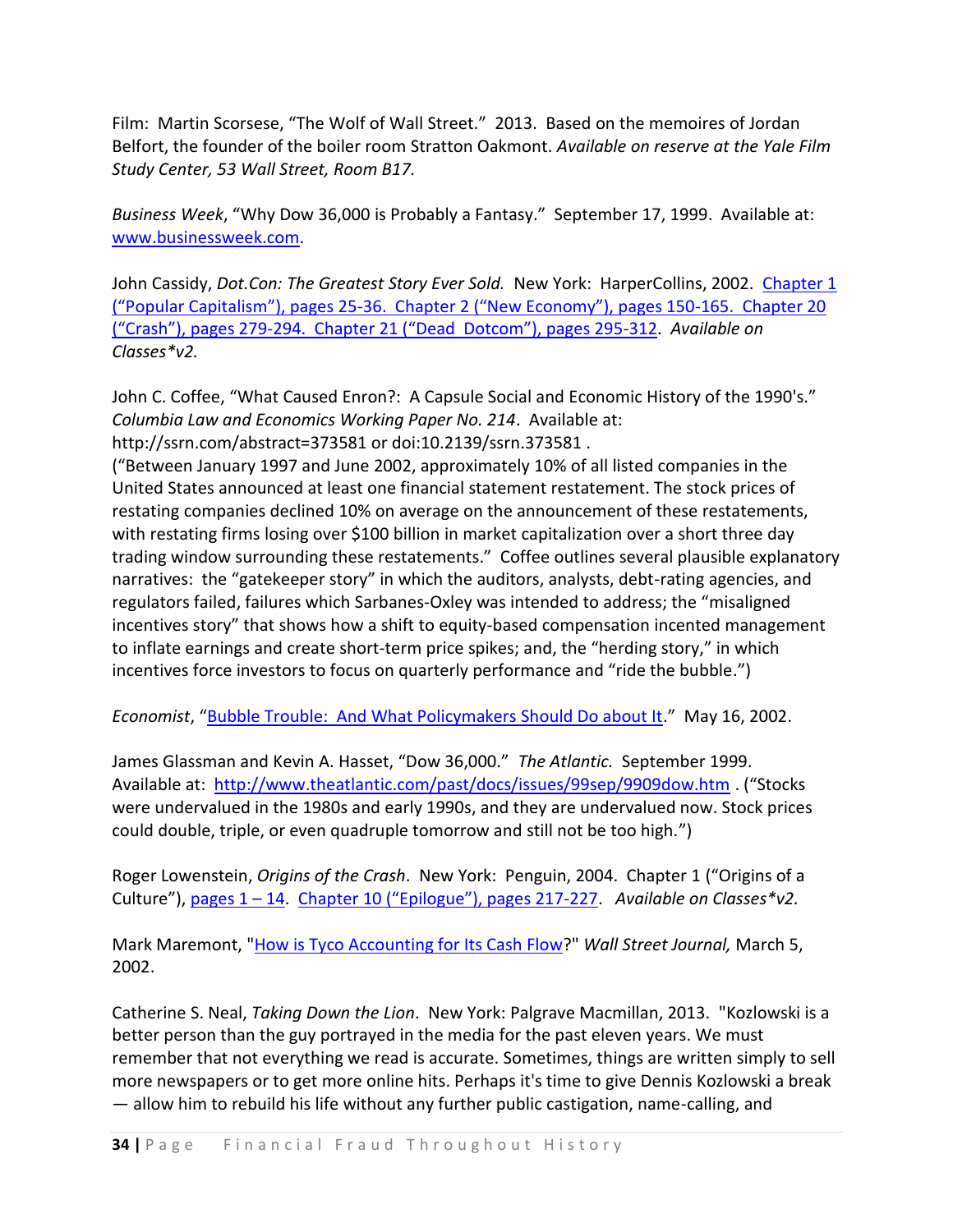mischaracterizations." A group of "hunters," led by veteran Manhattan district attorney Robert Morgenthau, set out to take down Kozlowski — "the lion," she writes. "Throughout," writes FT Management Editor Andrew Hill in a review, "she points the finger at almost everyone other than Kozlowski." *On reserve at CSSSI.*

Roberta Romano, "Does the Sarbanes-Oxley Act Have a Future?" May 14, 2009. *Yale Law and Economics Research Paper No. 385*. Available at: http://ssrn.com/abstract=1404967. ("Although the enactment of the Sarbanes-Oxley Act (SOX) received nearly unanimous congressional support, only a few years thereafter its wisdom was increasingly questioned and its supporters had to stave off attempts to redraft the legislation. The financial crisis of 2008 has sidelined efforts to alter the legislation's most costly provision, as Congress's attention has turned to overhauling the regulatory regime for financial institutions. **There is, nonetheless, much to be learned about financial regulation and SOX's future, from an in-depth examination of the interplay of the government and private commissions created with an eye to revising the legislation, media coverage of those entities, and congressional responses. That interaction provides a map of political fault lines and assists in forecasting the prospects for redrafting SOX's most costly provision. It also serves as a cautionary tale regarding significant regulation enacted in the midst of a financial market crisis.** The ongoing financial crisis has sidelined SOX, but its burdensome costs suggest that it might well, in due course, reemerge on the legislative agenda.")

Razaee/Riley- 2010. [Enron: 3, 9, 11, 12, 13, 14, 18, 25, 27, 28, 30; WorldCom: 3, 6, 9, 13, 14,](http://resources.library.yale.edu/ereserves/default.asp?class=MGT848B&File=MGT_848B_26.pdf)  [28, 29, 33, 51, 68.](http://resources.library.yale.edu/ereserves/default.asp?class=MGT848B&File=MGT_848B_26.pdf)

M. Useem, "[What Tyco Tells Us](http://search.proquest.com/docview/398803112/13C4AD99B402A2B67C2/2?accountid=15172)." *Wall Street Journal*, June 5, 2002.

Film: "The Smartest Guys in the Room." 2005 documentary based on the book of the same name. *Available on reserve at the Yale Film Study Center, 53 Wall Street, Room B17.*

# **APRIL 27: SIXTH LECTURE\_\_\_\_\_\_\_\_\_\_\_\_\_\_\_\_\_\_\_\_\_\_\_\_\_\_\_\_\_\_\_\_\_\_\_\_\_\_\_\_\_\_\_\_\_\_\_\_\_\_\_\_\_\_**

Clive R. Boddy, "Corporate Psychopaths Theory of the Global Financial Crisis." *Journal of Business Ethics* (2011) 102:255–259 ("This short theoretical paper elucidates a plausible theory about the Global Financial Crisis and the role of senior financial corporate directors in that crisis. The paper presents a theory of the Global Financial Crisis which argues that psychopaths working in corporations and in financial corporations, in particular, have had a major part in causing the crisis." Column by: William D. Cohan, "Did Psychopaths Take Over Wall Street Asylum?" Bloomberg, January 3, 2012. [http://www.bloomberg.com/news/2012-01-03/did](http://www.bloomberg.com/news/2012-01-03/did-psychopaths-take-over-wall-street-asylum-commentary-by-william-cohan.html)[psychopaths-take-over-wall-street-asylum-commentary-by-william-cohan.html](http://www.bloomberg.com/news/2012-01-03/did-psychopaths-take-over-wall-street-asylum-commentary-by-william-cohan.html) .)

Emanuel Derman, *Models Behaving Badly: Why Confusing Illusion with Reality Can Lead to Disaster on Wall Street and in Life*. New York: Free Press, 2011.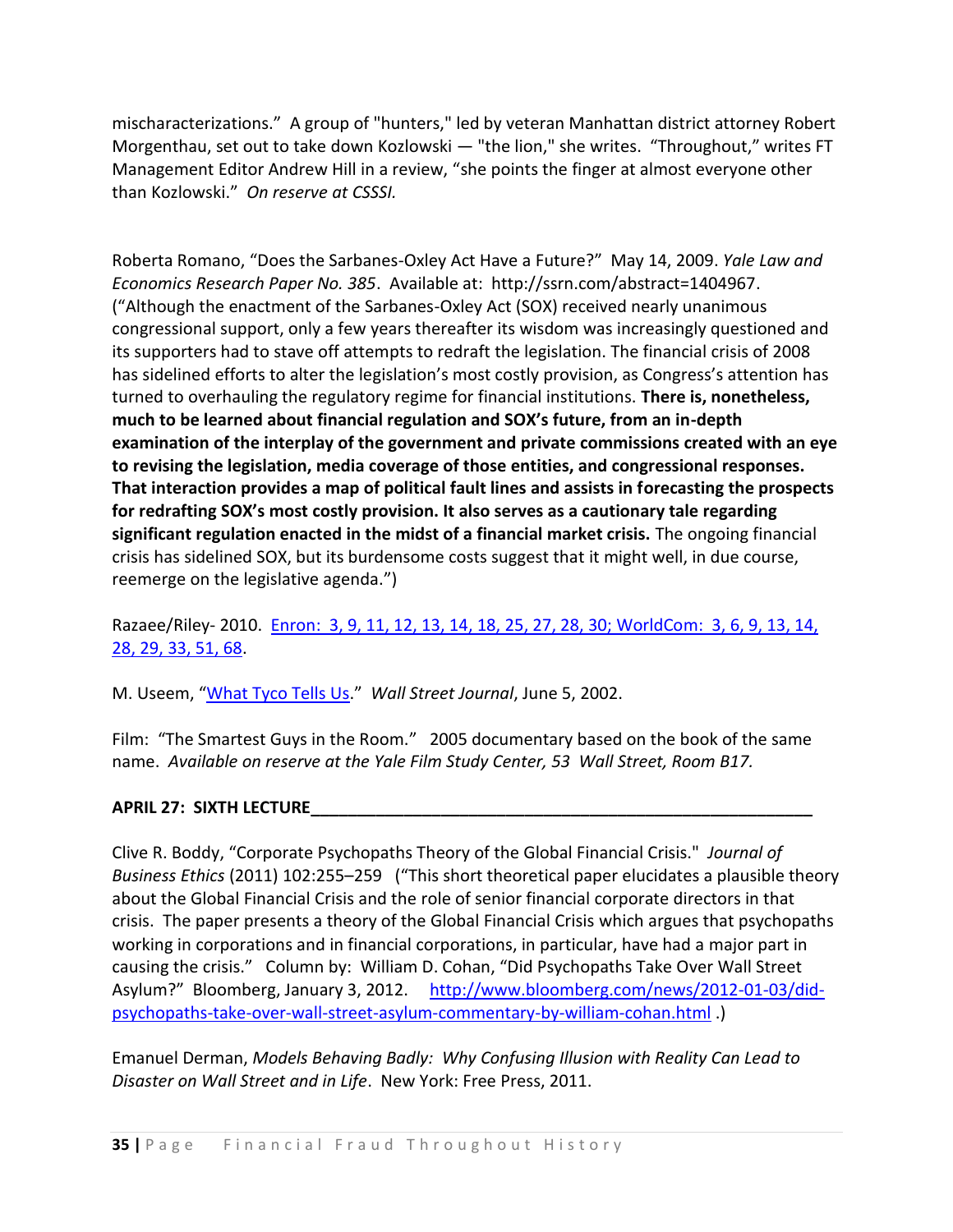David Einhorn, *Fooling Some of the People All of the Time*. New York: John Wiley & Sons, 2011. [Chapters 5 \("Dissecting Allied Capital"\), 6 \("Allied Talks Back"\), 8 \("You Have to Be Kiddi](http://resources.library.yale.edu/ereserves/default.asp?class=MGT848B&File=MGT_848B_23.pdf)ng Me [Method of Accounting"\), and 35 \("Looking Back As the Story Continued"\).](http://resources.library.yale.edu/ereserves/default.asp?class=MGT848B&File=MGT_848B_23.pdf)

Michael Lewis, *The Big Short*. New York: Norton, 2010. *Available on course reserve at CSSSI.*

Michael Lewis and David Einhorn, "The End of the Financial World as We Know It," *New York Times*, January 3, 2009. Available at: [http://www.nytimes.com/2009/01/04/opinion/04lewiseinhorn.html?\\_r=1&pagewanted=all.](http://www.nytimes.com/2009/01/04/opinion/04lewiseinhorn.html?_r=1&pagewanted=all)

Andrew Palmer, "Playing with Fire: Special Report: Financial Innovation." *The Economist*, February 25, 2012. Available at: [www.economist.com/node/21547999](http://www.economist.com/node/21547999).

Frank Partnoy and Jesse Eisenger, "What's Inside America's Banks?", *The Atlantic*, JanuaryFebruary 2013. Available at: [http://www.theatlantic.com/magazine/archive/2013/01/whats](http://www.theatlantic.com/magazine/archive/2013/01/whats-inside-americas-banks/309196/?single_page=true)[inside-americas-banks/309196/?single\\_page=true](http://www.theatlantic.com/magazine/archive/2013/01/whats-inside-americas-banks/309196/?single_page=true) . ("Sophisticated investors describe big banks as 'black boxes' that may still be concealing enormous risks—the sort that could again take down the economy. A close investigation of a supposedly conservative bank's financial records uncovers the reason for these fears—and points the way toward urgent reforms.")

Carmen M. Reinhart and Kenneth Rogoff, *This Time Is Different: Eight Centuries of Financial Folly*. Princeton: Princeton University Press, 2011. [Part One \("Financial Crises: An Operational](http://resources.library.yale.edu/ereserves/default.asp?class=MGT848B&File=MGT_848B_31.pdf)  [Primer"\)](http://resources.library.yale.edu/ereserves/default.asp?class=MGT848B&File=MGT_848B_31.pdf).

Christine S. Richard, *The Confidence Game. How Hedge Fund Manager Bill Ackman Called Wall Street's Bluff.* New York: Bloomberg Press, 2011. [Chapter 2 \("The Short Seller"\), pages 9](http://resources.library.yale.edu/ereserves/default.asp?class=MGT848B&File=MGT_848B_27.pdf)-24. Chapter 24 ("Judgment Day"), pages 271-[280. Chapter 25 \("Nuclear Threat"\), pages 281](http://resources.library.yale.edu/ereserves/default.asp?class=MGT848B&File=MGT_848B_27.pdf)-291. ["Epilogue", pages 293](http://resources.library.yale.edu/ereserves/default.asp?class=MGT848B&File=MGT_848B_27.pdf)-300. Available on Classses\*v2.

Hussein Tarraf, "Literature Review on Corporate Governance and the Recent Financial Crisis." December 27, 2010. Available at[: http://ssrn.com/abstract=1731044](http://ssrn.com/abstract=1731044).

Gillian Tett*, Fool's Gold.* New York: Free Press, 2010. [Chapter 10 \("Tremors"\), pages 143](http://resources.library.yale.edu/ereserves/default.asp?class=MGT848B&File=MGT_848B_28.pdf)-164. Available on Classes\*v2.

Amir Amel-Zadeh and G. Meeks, "Bank Failure, 'Mark-to-Market and the Financial Crisis.' " November 1, 2011. Available at:<http://ssrn.com/abstract=1494452> .

("Two of the most prominent bank failures cannot, at first sight, be attributed to fair value accounting: we show that Northern Rock was balance sheet solvent, even on a fair value basis, as was Lehman Brothers. The anecdotal evidence is augmented by empirical tests that suggest that daily mark-to-market risk does not increase the perceived bankruptcy risk of banks which is rather explained by constraints in the interbank lending market. Moreover, we do not find evidence that fair value accounting introduced pro-cyclical bank balance sheets or market externalities.")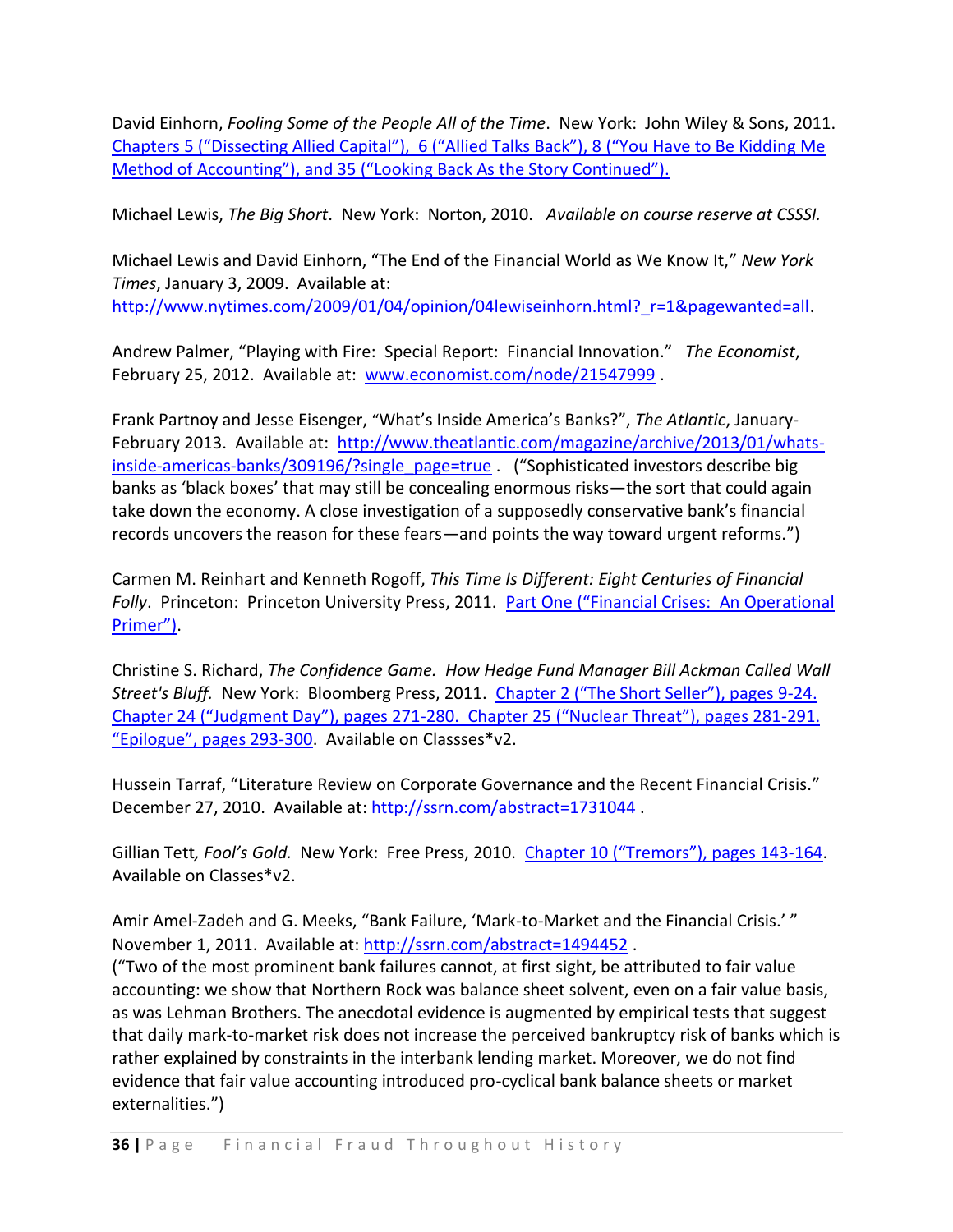Roger Lowenstein, *The End of Wall Street*. New York: Penguin Press, 2010. A*vailable on course reserve at CSSSI*

Gretchen Morgenson and Joshua Rosner, *Reckless Endangerment: How Outsized Ambition, Greed, and Corruption Led to the Economic Armageddon*. New York: Times Books, 2011. A*vailable on course reserve at CSSSI*

Lord Adair Turner. *The Turner Review: A Regulatory Response to the Global Banking Crisis*. London: Financial Services Authority, March 2009. Read: "1. What Went Wrong?", pages 11- 28; "1.4. Fundamental theoretical issues," pages 39-49. Available at: [http://www.fsa.gov.uk/pubs/other/turner\\_review.pdf](http://www.fsa.gov.uk/pubs/other/turner_review.pdf) .

\_\_\_\_\_\_\_\_\_\_\_\_\_\_\_\_. Speech to the South African Reserve Bank, November 2, 2012. Available at: <http://www.fsa.gov.uk/static/pubs/speeches/1102-at.pdf> . "...the existence of banks as we know them today – fractional reserve banks – exacerbates these risks because banks can create credit and private money, and unless controlled, will tend to create sub-optimally large or sub-optimally unstable quantities of both credit and private money."

Film: "Inside Job" won an Oscar for best documentary movie. Written and directed by Charles Ferguson and narrated by Matt Damon, the film exposes the problems leading to the financial meltdown and the roots of the causes in the incestuous relationships among investors, journalists, academics, and politicians. *Available on reserve at the Yale Film Study Center, 53 Wall Street, Room B17.*

### **MAY 4: SEVENTH LECTURE**

Anat Admati and Martin Hellwig, *The Bankers' New Clothes: What's Wrong with Banking and What to Do About It*. Princeton: Princeton University Press, 2013. (Argues that banks operate with vastly insufficient levels of equity capital relative to their assets.) *Available on course reserve at CSSSI.*

Basel Committee on Banking Supervision, "The interplay of accounting and regulation and its impact on bank behaviour: Literature review." *Working Paper 28*. January 2015. *Available at: [http://www.bis.org](http://www.bis.org/) .*

Claudio Borio, "The Financial Cycle and Macroeconomics: What Have We Learnt?" *BIS Working Paper No. 395*. December 2012. Available at:<http://www.bis.org/publ/work395.htm> .

John Cassidy, "The Volcker Rule: Obama's Economic Adviser and His Battles over the Financial-Reform Bill." *New Yorke*r, July 26, 2010. Available at: http://www.newyorker.com/reporting/2010/07/26/100726fa\_fact\_cassidy .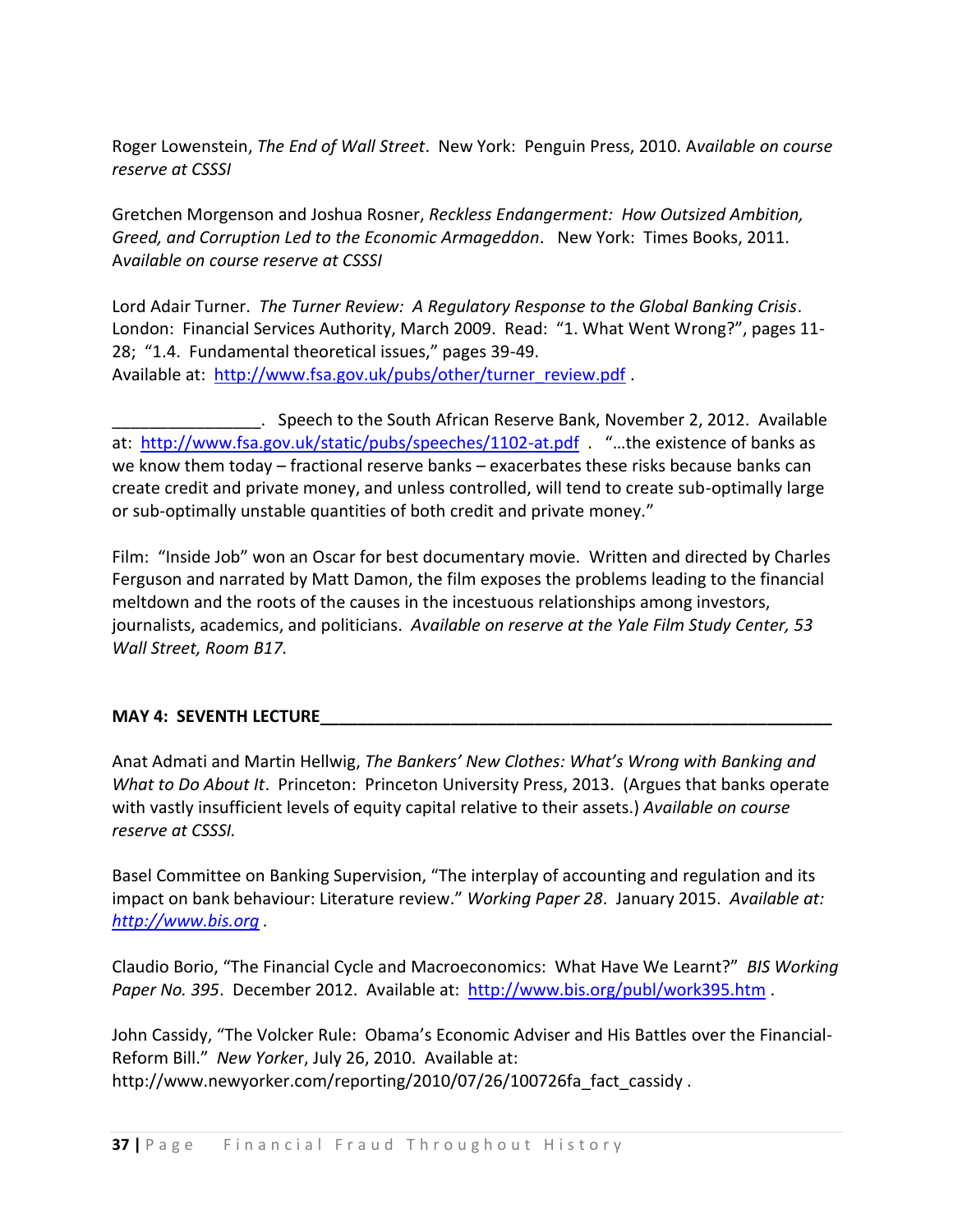William D. Cohan, *Money and Power. How Goldman Sachs Came to Rule the World*. New York: Doubleday, 2011. *Available on course reserve at CSSSI.*

*Economist*, "Special report: Europe and its currency. Staring into the abyss." November 12, 2011.

Jesse Eisinger, "For One Whistle-Blower, No Good Deed Goes Unpunished." *ProPublica*, June 1, 2011. Available at:

[http://www.propublica.org/thetrade/item/for-one-whistle-blower-no-good-deed-goes](http://www.propublica.org/thetrade/item/for-one-whistle-blower-no-good-deed-goes-unpunished)[unpunished](http://www.propublica.org/thetrade/item/for-one-whistle-blower-no-good-deed-goes-unpunished) .

Niall Ferguson, "Fiscal Crises and Imperial Collapses: Historical Perspective on Current Predicaments." May 13, 2010. Available at: <http://www.piie.com/publications/papers/niarchos-ferguson-2010.pdf> .

Erik F. Gerding, *Law, Bubbles, and Financial Regulation*. New York: Routledge, 2014. Chapter One ("The Regulatory Instability Hypothesis"). Available at: <http://ssrn.com/abstract=2359729> . He "outlines how financial regulation can fail when it is needed the most. The dynamics of asset price bubbles weaken financial regulation just as financial markets begin to overheat and the risk of crisis spikes. At the same time, the failure of financial regulations adds further fuel to a bubble."

Gary B. Gorton, *Misunderstanding Financial Crises: Why We Don't See Them Coming*. New York: Oxford University Press, 2012.

Christian Laux and Christian Leuz, "Did Fair-Value Accounting Contribute to the Financial Crisis?" October 12, 2009. *Chicago Booth Research Paper 09-38; ECGI - Finance Working Paper No. 266/2009*; *Journal of Economic Perspectives*, Forthcoming. Available at: <http://ssrn.com/abstract=1487905> .

("Many critics have argued that fair-value accounting, often also called mark-to-market accounting, has significantly contributed to the financial crisis or, at least, exacerbated its severity. In this paper, we assess these arguments and examine the role of fair-value accounting in the financial crisis using descriptive data and empirical evidence. Based on our analysis, it is unlikely that fair-value accounting added to the severity of the 2008 financial crisis in a major way. While there may have been downward spirals or asset-fire sales in certain markets, we find little evidence that these effects are the result of fair-value accounting. We also find little support for claims that fair-value accounting leads to excessive write-downs of banks' assets. If anything, empirical evidence to date points in the opposite direction, that is, towards overvaluation of bank assets**.")**

Ross Levine, "The Governance of Financial regulation: Reform Lessons from the Recent Crisis." *Bank for International Settlement Working Paper No. 329*. November 2010. Available at: <http://www.bis.org/publ/work329.htm> .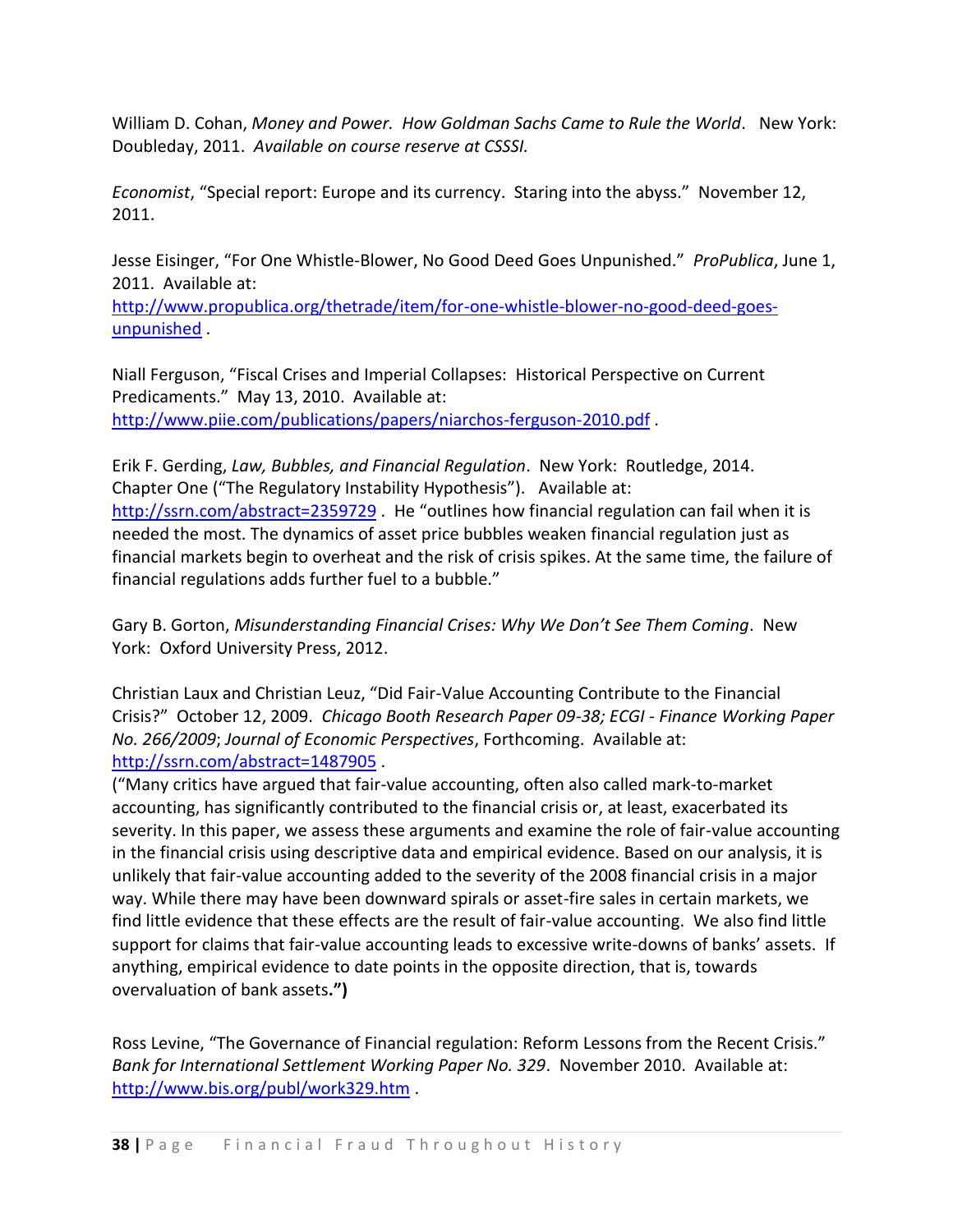("There was a systemic failure of financial regulation: senior policymakers repeatedly enacted and implemented policies that destabilized the global financial system. . . . The crisis does not primarily reflect an absence of regulatory power, unclear lines of regulatory authority, capital account imbalances, or a lack of information by regulators. Rather, it represents the unwillingness of the policy apparatus to adapt to a dynamic, innovating financial system.")

Andrew Lo, "[Reading About the Financial Crisis: A 21-Book Review](http://papers.ssrn.com/sol3/papers.cfm?abstract_id=1949908)." October 26, 2011. Available at: http://ssrn.com/abstract=1949908 ." (He told NPR, "After each book, I felt like I knew less.")

Matthew Lynn, *Bust: Greece, the Euro and the Sovereign Debt Crisis.* New York: Bloomberg Press, 2010. [Chapter 5 \("Fixing a Debt Crisis with Debt"\), pages 93](http://resources.library.yale.edu/ereserves/default.asp?class=MGT848B&File=MGT_848B_29.pdf)-110. Chapter 6 ("Burying Your Head in Greek Sand"), pages 111-[126. Chapter 7 \("The Debts Fall Due"\), pages 127](http://resources.library.yale.edu/ereserves/default.asp?class=MGT848B&File=MGT_848B_29.pdf)-148. *Available on Classes\*v2.*

Maggie Mahar, *Bull! A History of the Boom*. Chapter 21 ("Looking Ahead: What 353 Financial Cycles Mean for the 21<sup>st</sup> Century Investor"), [pages 353-384.](http://resources.library.yale.edu/ereserves/default.asp?class=MGT848B&File=MGT_848B_30.pdf) Available on Classes\*v2.

Yalman Onaran, *Zombie Banks: How Broken Banks And Debtor Nations Are Crippling the Global Economy*. New York: Bloomberg Press, 2012. *Available on course reserve at CSSSI.*

Fintan O'Toole, *[Ship of Fools. How Stupidity and Corruption Sank the Celtic Tiger](http://site.ebrary.com/lib/yale/docDetail.action?docID=10372964)*. New York: Public Affairs, 2010. Chapter 8 ("Unknown Knows"), pages 168-192. "Epilogue, The Second Republic," pages 214-226. *Available on Classes\*v2.*

PBS Frontline, "The Untouchables." Broadcast January 22, 2013. Examines why no Wall Street executives have been prosecuted for the financial crisis. Available at: [http://www.pbs.org/wgbh/pages/frontline/untouchables/.](http://www.pbs.org/wgbh/pages/frontline/untouchables/) (In particular, see the interview segment with Lanny Breuer, former assistant attorney general for the Department of Justice's Criminal Division. The documentary shows how the Administration stressed the need to bolster confidence rather than prosecuting fraud.) Available at: [http://www.pbs.org/wgbh/pages/frontline/business-economy-financial-](http://www.pbs.org/wgbh/pages/frontline/business-economy-financial-crisis/untouchables/lanny-breuer-financial-fraud-has-not-gone-unpunished/)

[crisis/untouchables/lanny-breuer-financial-fraud-has-not-gone-unpunished/](http://www.pbs.org/wgbh/pages/frontline/business-economy-financial-crisis/untouchables/lanny-breuer-financial-fraud-has-not-gone-unpunished/) . .

Marcelo Madureira Prates, "Why Prudential Regulation Will Fail to Prevent Financial Crises: A Legal Approach." November 2013. Available at: <http://www.bcb.gov.br/pec/wps/ingl/wps335.pdf> .

Srichander Ramaswamy, "The Sustainability of Pension Schemes." *Bank for International Settlement Working Paper No 368*. January 2012. Available at: <http://www.bis.org/publ/work368.pdf> .